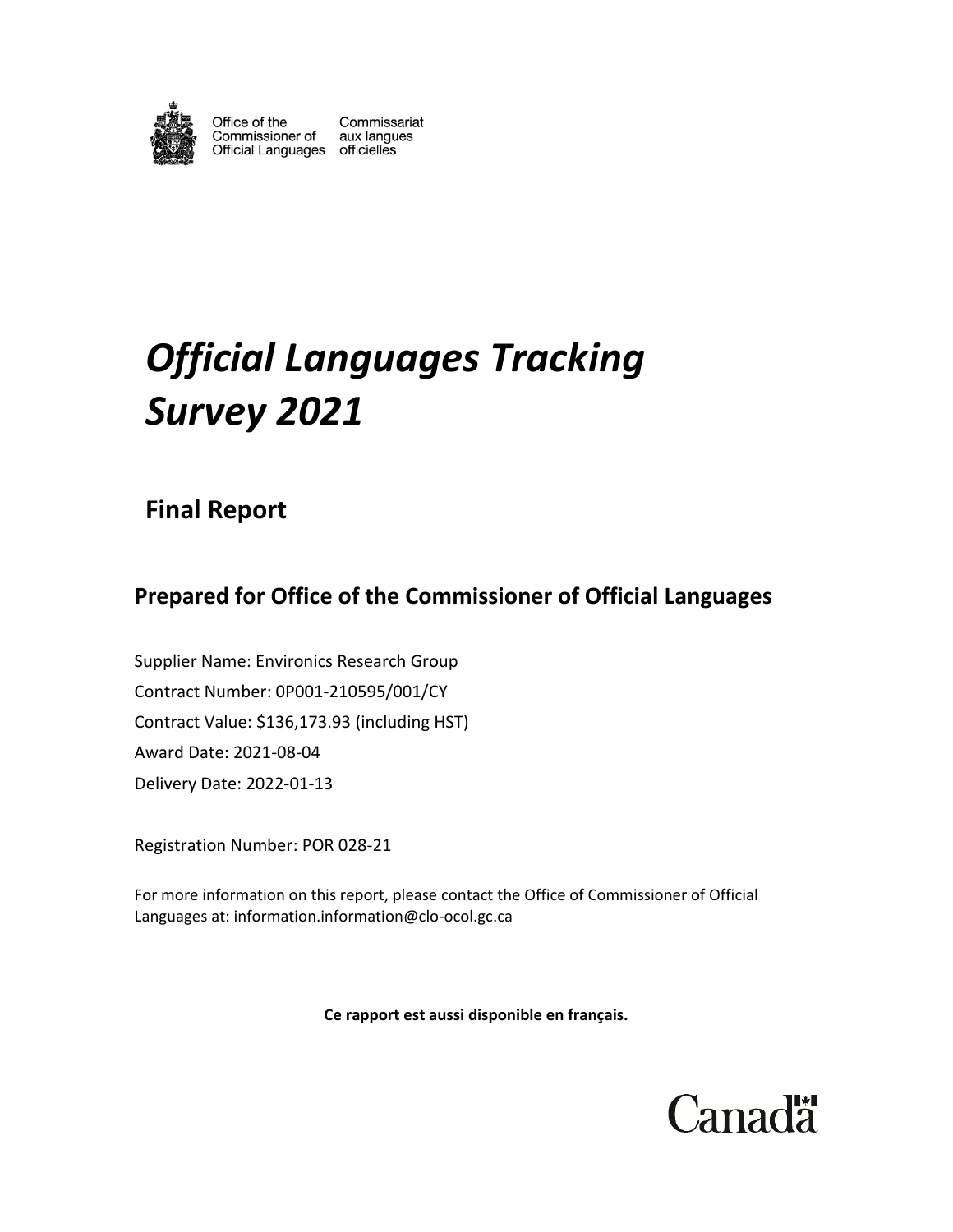#### **Official Languages Tracking Survey 2021 Final Report**

Prepared for Office of Commissioner of Official Languages by Environics Research Group.

Delivery Date: January 13, 2022

This public opinion research report presents the results of two surveys (telephone and online) conducted by Environics Research Group.

Cette publication est aussi disponible en français sous le titre *Sondage de suivi sur les langues officielles 2021 : rapport final*.

#### **Permission to reproduce**

This publication may be reproduced for non-commercial purposes only. Prior written permission must be obtained from the Office of Commissioner of Official Languages. For more information on this report, please contact: [information.information@clo-ocol.gc.ca.](mailto:information.information@clo-ocol.gc.ca)

**Catalogue Number:** SF31-153/2021E-PDF **International Standard Book Number (ISBN):** 978-0-660-42033-2

© Her Majesty the Queen in Right of Canada, as represented by the Minister of Public Services and Procurement Canada, 2021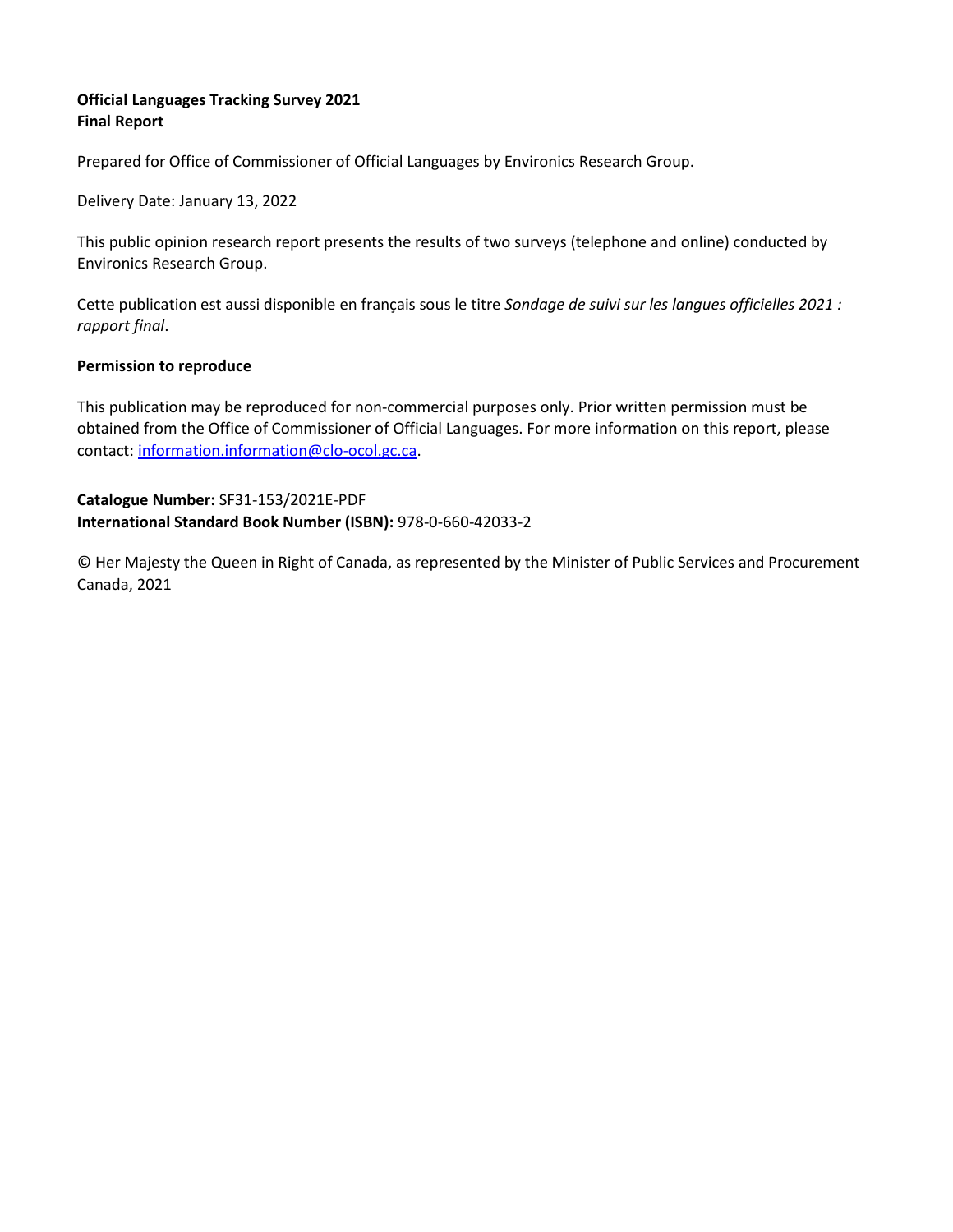# **Table of Contents**

| $\mathbf{I}$ . |    |  |  |  |  |  |
|----------------|----|--|--|--|--|--|
|                | А. |  |  |  |  |  |
|                | В. |  |  |  |  |  |
|                | C. |  |  |  |  |  |
|                |    |  |  |  |  |  |
|                |    |  |  |  |  |  |
|                | F. |  |  |  |  |  |
|                |    |  |  |  |  |  |
|                |    |  |  |  |  |  |
|                |    |  |  |  |  |  |
|                |    |  |  |  |  |  |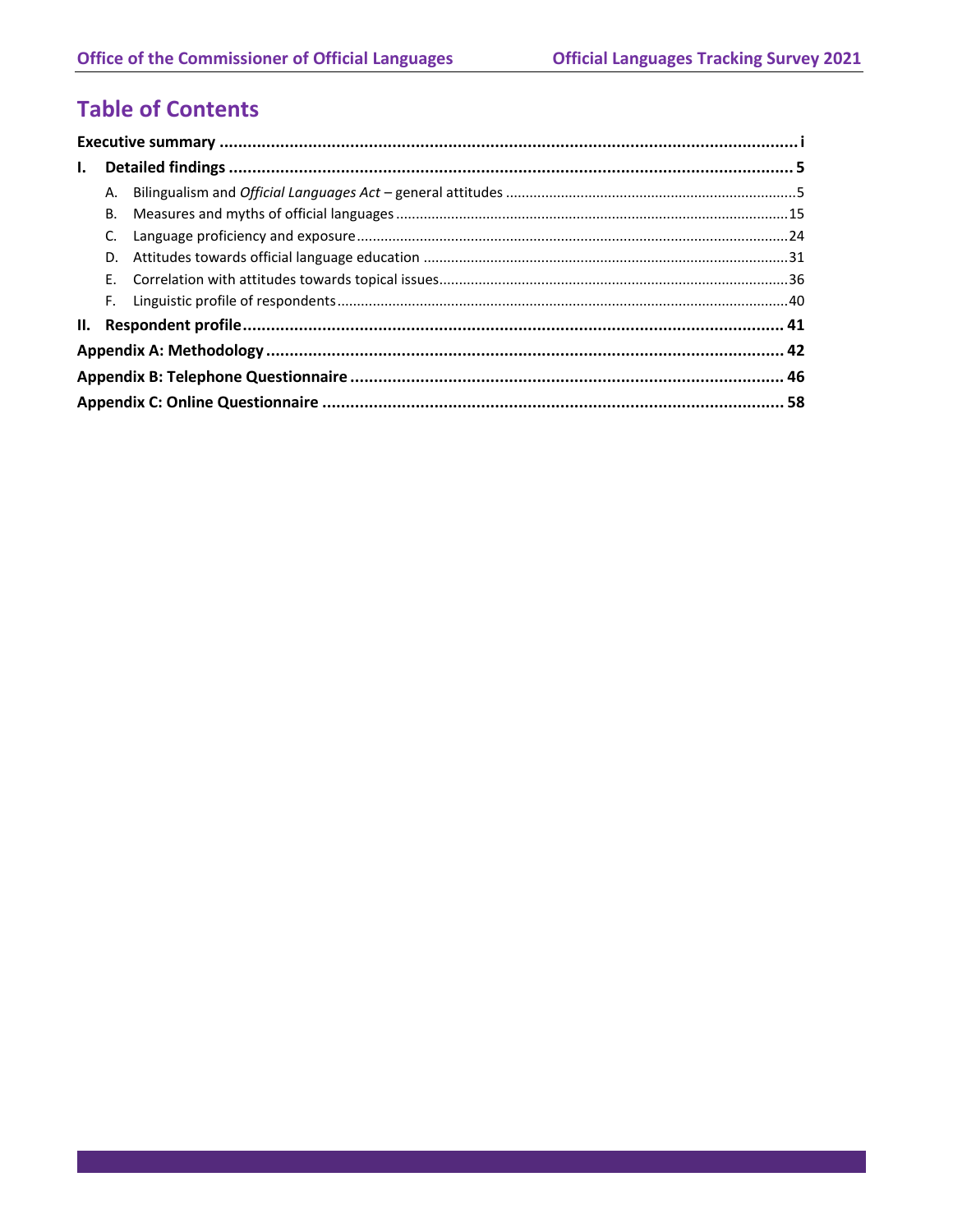# <span id="page-3-0"></span>**Executive summary**

### **A. Background and objectives**

In 2016, the Office of the Commissioner of Official Languages (the Office of the Commissioner) commissioned a survey to explore Canadians' opinions on official languages and bilingualism. This research included both a random probability telephone survey of 1,000 Canadians, and an online panel survey of 1,016 Canadians. In 2021, the Office of the Commissioner commissioned Environics Research to survey Canadians again using the same methodologies, but with the sample sizes for each survey increased to 1,500, and largely the same questionnaires as were used in 2016. This enables the Office of the Commissioner to track the results and measure the extent to which public opinion has or has not evolved over the last five years.

This research project had the following key research objectives:

- Gauge Canadians' current attitudes towards the *Official Languages Act* and towards issues around bilingualism in Canada and how those may correlate with key demographic and regional characteristics.
- Measure Canadians' exposure to and experience with the other official language and their views on second language education.
- Track and compare whether and to what extent attitudes have evolved since the previous survey on this topic conducted in 2016, and draw observations based on this comparison.
- Determine whether Canadians' perceptions about official languages correlate to attitudes towards other current issues.
- Explore how perceptions about official languages may intersect with other important contemporary issues, with a limited number of new questions (e.g., around diversity and COVID-19).

**Use of findings of the research:** In keeping with the project's research objectives, the findings of this research are intended to inform the Office of the Commissioner as well as stakeholders in and outside of government about the public's attitudes and perceptions of official languages and bilingualism. The findings will be of particular use for better understanding the state of public opinion and to challenge certain myths about official bilingualism and misperceptions about Canadians' attitudes. It is also intended that the findings will be used to develop communications products and research presentations with a view to conveying the results to different audiences, including members of the general public, media, government, community organizations, educators and researchers. As with the 2016 survey results, the 2021 survey results will aid in developing messages and strategies for the promotion of official languages and bilingualism in Canada, in keeping with the Commissioner's mandate and obligations under Part VII of the *Official Languages Act*.

# **B. Methodology**

This report is based on data collected through a dual-mode research program: a national probability-based telephone survey of 1,507 adult Canadians, and a national online survey of 1,500 adult Canadians. As was the case in 2016, the 2021 online survey contained additional questions not asked in the shorter telephone survey, the online mode requiring fewer resources than the telephone mode. The online survey was conducted from September 30 to October 19, 2021, and the telephone survey from September 27 to October 16, 2021.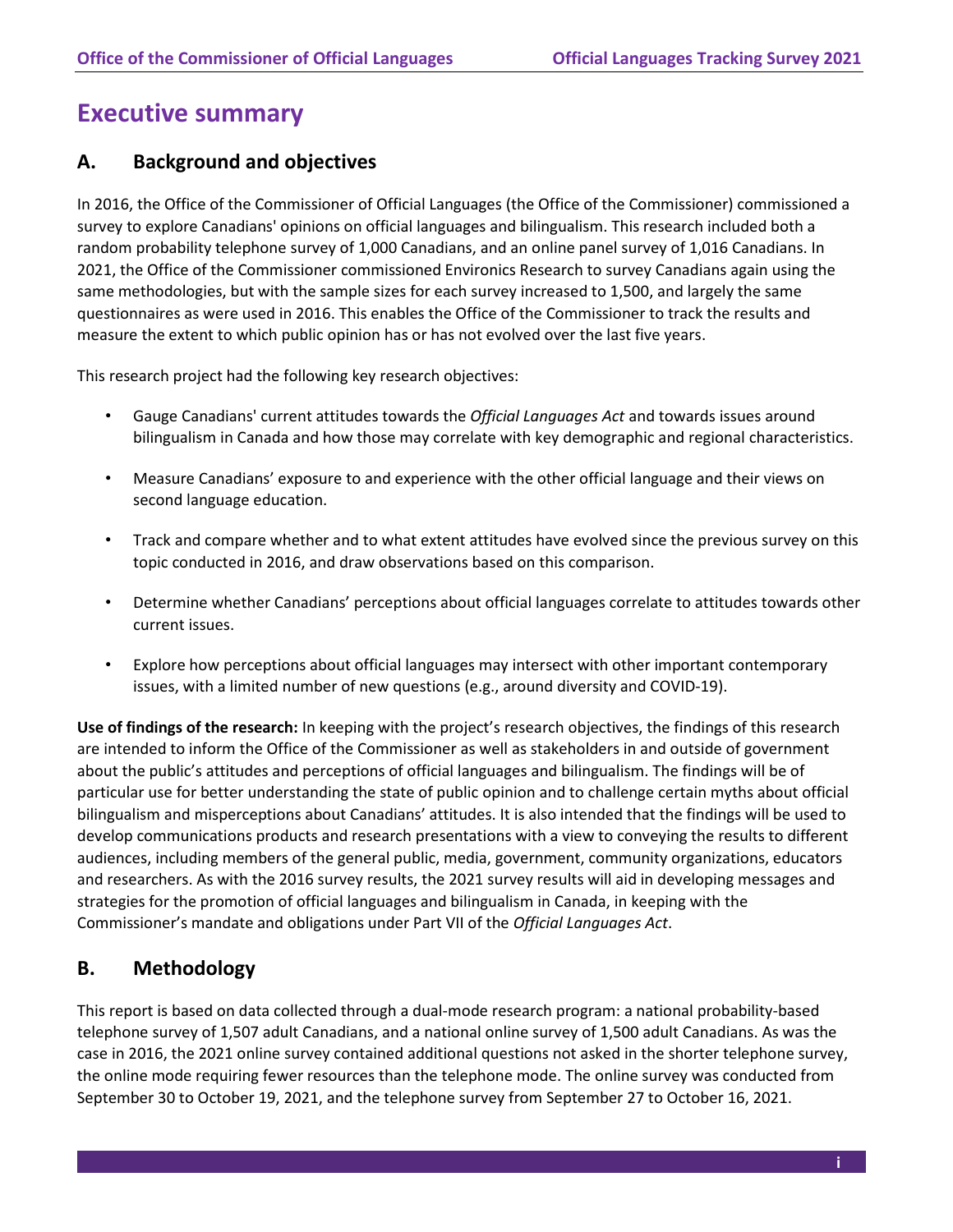| <b>Completions achieved</b>                         | <b>Total</b> | <b>BC/Terr</b> | AB  | SK/MB | ON  | QC  | <b>ATL</b> |
|-----------------------------------------------------|--------------|----------------|-----|-------|-----|-----|------------|
| # of completed telephone<br>interviews (unweighted) | 1,507        | 225            | 204 | 100   | 453 | 375 | 150        |
| % of completed interviews                           | 100%         | 15%            | 14% | 7%    | 30% | 25% | 10%        |
| Margin of error $(\pm \text{ @ } 95\% \text{ Cl})$  | 2.5          | 6.5            | 6.8 | 9.7   | 4.6 | 5.0 | 8.0        |
| # of completed online<br>interviews (unweighted)    | 1,500        | 204            | 168 | 97    | 577 | 352 | 102        |
| % of completed interviews                           | 100%         | 14%            | 11% | 6%    | 38% | 23% | 7%         |

NOTES: As the online survey uses opt-in panels, this is a non-probability sample, and no margin of sampling error is calculated.

A number of questions in the survey were included in a previous survey conducted in 2016; tracking data are shown where applicable. In 2016, the total online survey sample was n=1,016 and the telephone survey sample was n=1,000 (with a margin of error at the national level of  $\pm$  3.1%, 19 times out of 20).

Telephone and online surveys use differing methodologies and as such can yield results that may differ but that can nevertheless be considered as equally valid. As in 2016, the initial questions were asked in both the telephone and online surveys and, as previously, the magnitude of support and agreement are higher in the telephone than the online survey. This is a known phenomenon in interviewer-guided surveys. As the online survey uses opt-in panels, however, it is a non-probability sample, and a margin of sampling error cannot be calculated. The margin of sampling error for the 2021 national telephone survey is ± 2.5% at the 95% confidence interval; margins of error are greater for subsamples of the population. Per the 2016 survey, and to maintain comparability, the results of the telephone and online surveys have not been merged.

In this report, results are expressed as percentages unless otherwise noted. Results may not add to 100% due to rounding or multiple responses. All results are weighted (by gender, age and region, per the 2016 survey) and are based on the entire sample unless otherwise noted. Data labels for values less than 4% may not be shown on some charts.

Note: All survey respondents were given the choice of completing the telephone or online survey in English or French. For the purposes of analysis of these survey results, Anglophones and Francophones are defined by which language respondents selected to complete the survey.

More information about the methodology for these surveys is included in Appendix A.

# **C. Contract value**

The contract value was \$136,173.93 (HST included).

# **D. Report**

This report begins with an executive summary outlining the background and objectives, methodology, and key findings and conclusions, followed by a detailed analysis of the survey data conducted by Environics and research personnel of the Office of the Commissioner. Where data for both modes (telephone and online) is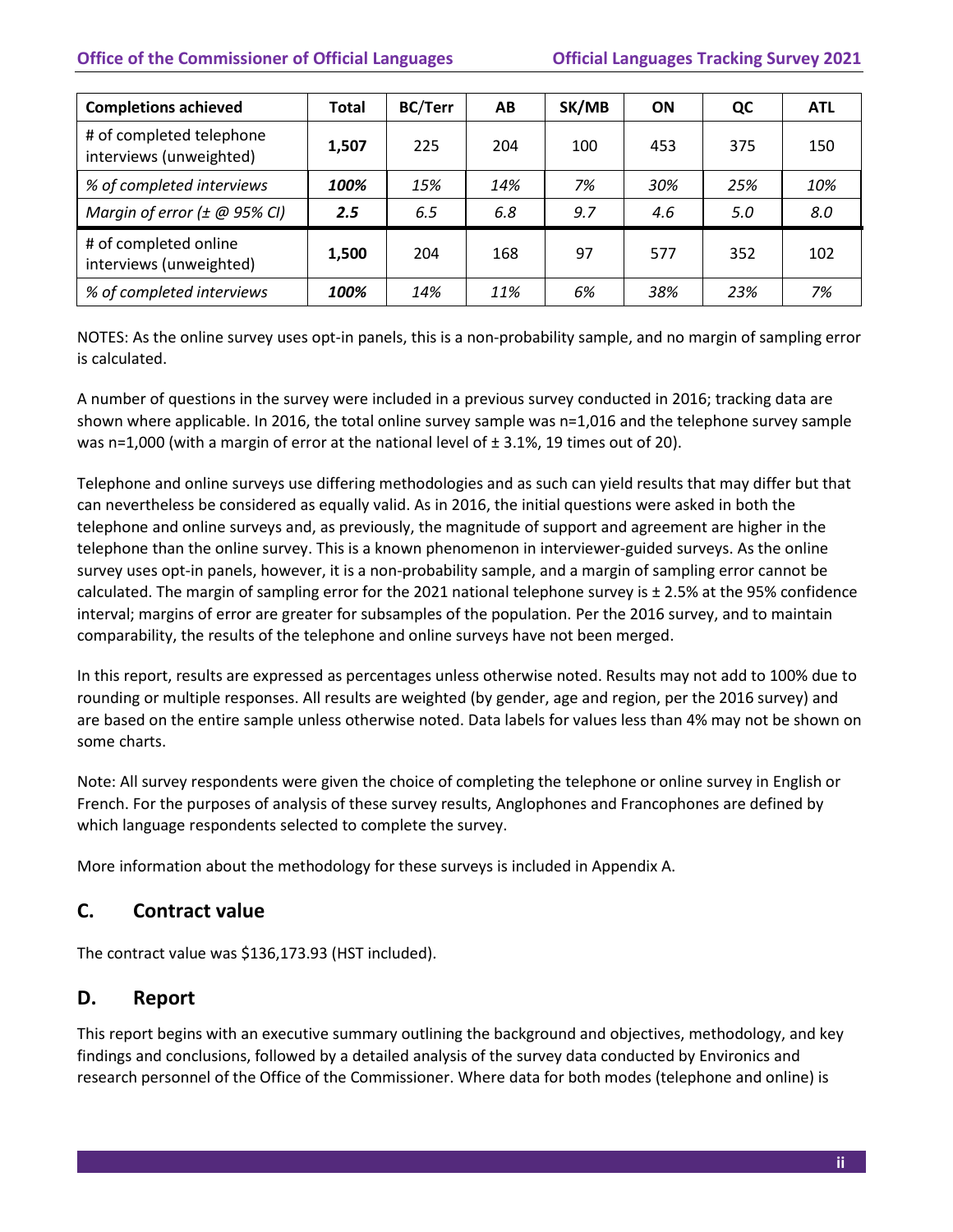available, all statements of analysis have been worded so as to be consistent with the results of both unless specified otherwise.

In this report, quantitative results are expressed as percentages unless otherwise noted. Results may not add to 100% due to rounding or multiple responses. Net results cited in the text may not exactly match individual results shown in the tables due to rounding.

# **E. Key findings**

The key findings and conclusions of the survey are as follows:

#### **1. Support for official languages remains resilient**

- Support for official languages is high and it is consistent; it appears to be a core Canadian value in 2021 as it was in 2016.
- A strong majority of Canadians, in all regions studied and within all demographic segments studied, continue to express support for official languages in 2021, at levels similar to 2016.

#### **2. Support for official languages is consistent with support for other forms of diversity**

- Strong majorities of Canadians agree with statements about the mutually reinforcing potential of official languages and other forms of diversity.
- Those from diverse backgrounds also tend to agree with statements about official languages as something that can accompany or reinforce other forms of diversity, at rates similar to, and sometimes greater than, other respondents.

#### **3. There is majority support for official language minorities, but some myths persist**

- Majorities of Canadians agree with specific measures in support of official languages and official language minorities.
- Some key myths about official languages and official language minorities persist among some populations, notably the perception that the French-speaking minority outside Quebec is less numerous than it really is, or that the English-speaking minority in Quebec is more socio-economically privileged.

#### **4. Quebecers continue to have far greater exposure to the two languages**

- Quebecers are far more likely to encounter people using the other official language or to be exposed to media and cultural products in the other official language.
- Among all bilingual Canadians, Francophones are more likely than Anglophones to have learned the other official language outside of school, whereas Anglophones are more likely to have learned it only in school.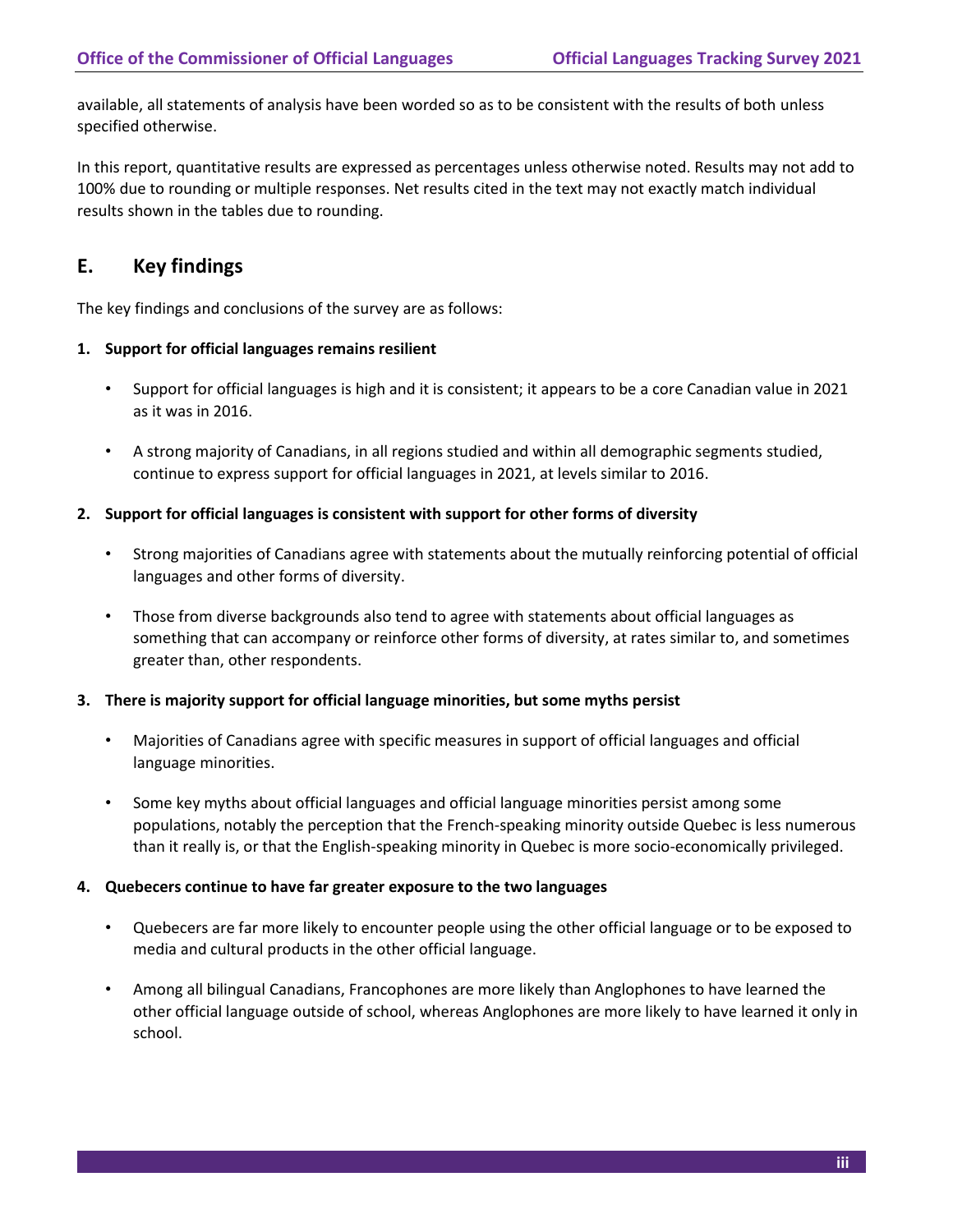#### **5. Strong majorities continue to support second-language education in the other official language**

- Most Canadians strongly agree that both official languages should continue to be taught in elementary schools across Canada.
- Majorities of Canadians agree that governments should implement measures to make second-language learning more accessible.
- A strong majority of parents, notably in Quebec but also outside Quebec, feel it is important that their children have the opportunity to learn the other official language.
- **6. There is some correlation between environmental concerns, support for rights and support for the** *Official Languages Act*
	- Correlation between attitudes towards official languages and other contemporary issues is modest, suggesting overall support for official languages across a spectrum of social values.
	- There is some correlation between support for official languages, environmental concerns and equal rights.
	- Opposition correlates somewhat with feelings that government is inefficient and has gone "too far" on equal rights.

### **F. Political neutrality statement and contact information**

I hereby certify as senior officer of Environics that the deliverables fully comply with the Government of Canada political neutrality requirements outlined in the *Policy on Communications and Federal Identity* of the Government of Canada, and Procedures for Planning and Contracting Public Opinion Research. Specifically, the deliverables do not include information on electoral voting intentions, political party preferences, standings with the electorate, or ratings of the performance of a political party or its leaders.

Derek Leebosh Vice President, Public Affairs, Environics Research Group

**Supplier name**: Environics Research Group Contract number: 0P001-210595/001/CY Original contract date: 2021-08-04

For more information, contact the Office of the Commissioner of Official Languages at [information.information@clo-ocol.gc.ca](mailto:information.information@clo-ocol.gc.ca)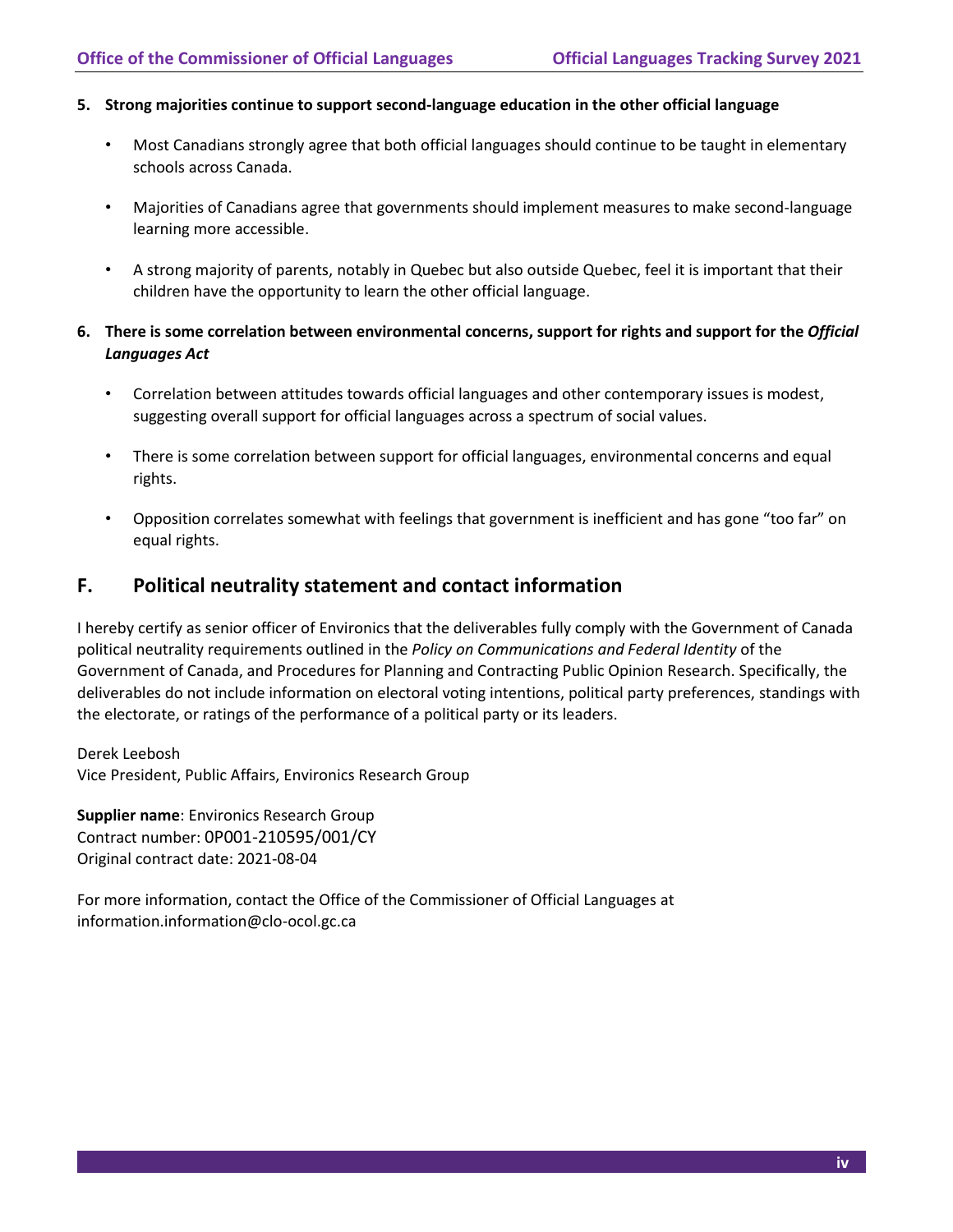# <span id="page-7-0"></span>**I. Detailed findings**

# <span id="page-7-1"></span>**A. Bilingualism and** *Official Languages Act* **– general attitudes**

### **1. Support for the** *Official Languages Act*

**The vast majority of Canadians in all regions continue to support the aims of the** *Official Languages Act* **(the**  *Act***); support is somewhat higher and more intense in the telephone survey**

Canadians overwhelmingly support the aims of the *Official Languages Act*. When the question was posed by telephone, support was particularly high with 87 percent saying they support it strongly (56%) or somewhat (32%). Only ten percent of Canadians express any degree of opposition to the aims of the *Act* in this case. When the question was posed online support was only slightly lower at 81 percent. In both cases, support for the *Act* is almost identical to what it was in 2016.

| Support for the Act - by mode | Net:<br><b>Support</b> | <b>Strongly</b><br>support | Somewhat<br>support | Somewhat/<br>strongly<br>oppose | Don't<br>know/<br>refused |
|-------------------------------|------------------------|----------------------------|---------------------|---------------------------------|---------------------------|
| 2021 Telephone                | 87%                    | 56%                        | 32%                 | 10%                             | 2%                        |
| 2021 Online                   | 81%                    | 47%                        | 34%                 | 14%                             | 5%                        |
| 2016 Telephone                | 88%                    | 55%                        | 33%                 | 9%                              | 2%                        |
| 2016 Online                   | 78%                    | 45%                        | 33%                 | 16%                             | 5%                        |

#### **Support for the** *Act* **- by survey mode**

*Q1 The Official Languages Act officially recognizes the equal status of both English and French and seeks to ensure that Government of Canada services are provided in both English and French. Would you say that you strongly support, somewhat support, somewhat oppose or strongly oppose these aims of the* Official Languages Act*?*

It is notable that support for the *Act* is consistently high in all regions of Canada. Any changes in support since 2016 at the regional level are relatively small and within margins of error. Moreover, in some cases, support went down slightly in one mode and up in the other. As such, caution should be exercised when attributing significance to changes at the regional level between the 2021 and 2016 results.

| Support for the Act - by jurisdiction   | 2021<br><b>Telephone</b> | 2021<br>Online | 2016<br><b>Telephone</b> | 2016<br>Online |
|-----------------------------------------|--------------------------|----------------|--------------------------|----------------|
| Canada - total                          | 87%                      | 81%            | 88%                      | 78%            |
| Atlantic provinces                      | 86%                      | 86%            | 91%                      | 87%            |
| Quebec                                  | 95%                      | 95%            | 92%                      | 89%            |
| Ontario                                 | 87%                      | 78%            | 87%                      | 80%            |
| Manitoba and Saskatchewan               | 78%                      | 74%            | 83%                      | 64%            |
| Alberta                                 | 80%                      | 68%            | 90%                      | 61%            |
| <b>British Columbia and Territories</b> | 87%                      | 78%            | 84%                      | 67%            |

#### **Support for the** *Act* **- by region**

*Q1 The Official Languages Act officially recognizes the equal status of both English and French and seeks to ensure that Government of Canada services are provided in both English and French. Would you say that you strongly support, somewhat support, somewhat oppose or strongly oppose these aims of the* Official Languages Act*?*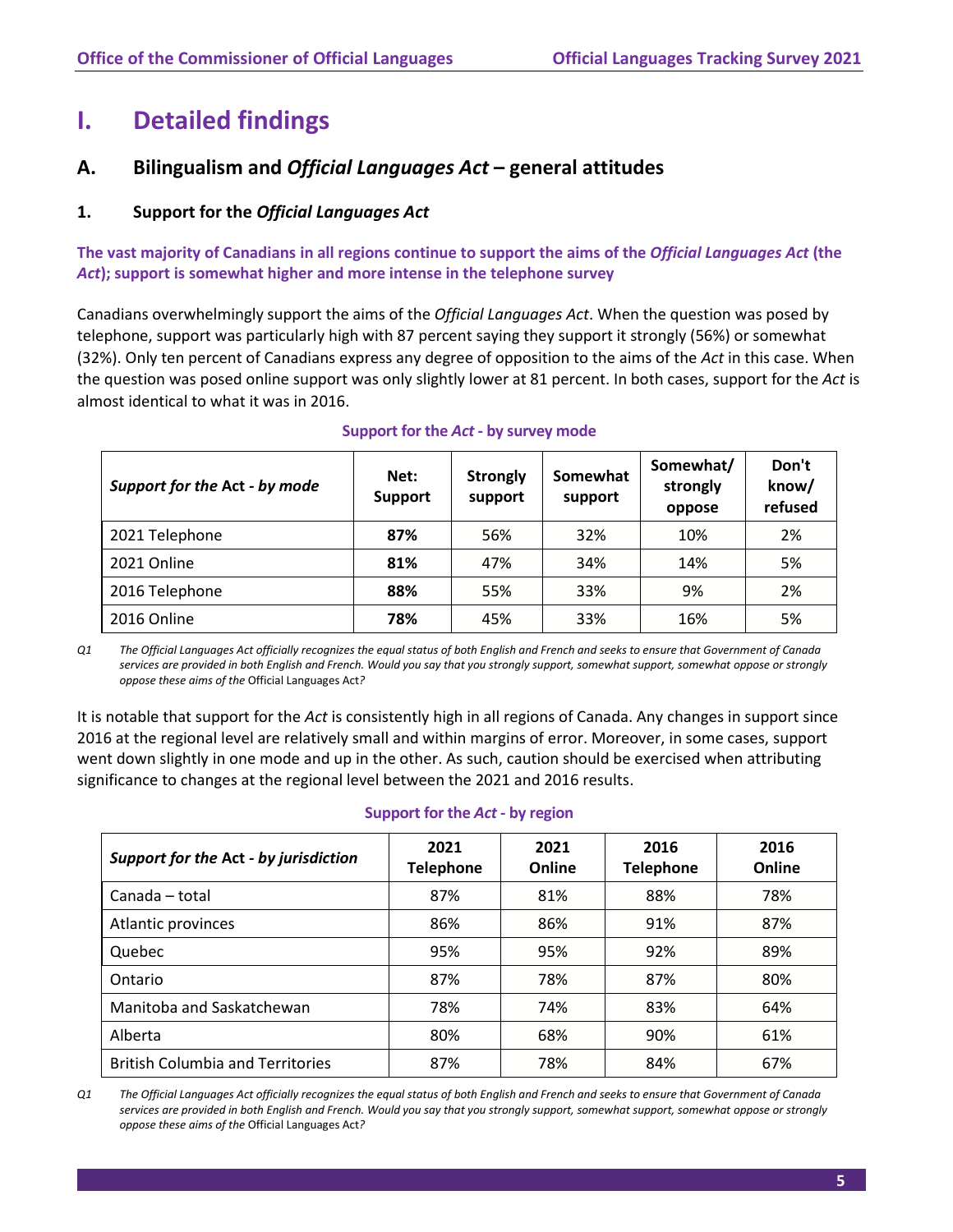Support for the aims of the *Act* is also consistently high among all demographic segments. It is notable that support for the *Act* is almost unanimous among Francophones (95% telephone) and almost as high among Anglophones (85% telephone). It is also notable that people whose mother tongue is a language other than English, or French are just as supportive (87% telephone) of the *Act* as are Canadians as a whole.

#### **2. Reasons for supporting or opposing the** *Official Languages Act*

**The most common reasons for supporting the** *Act* **are Canada's history as a bilingual country, and the right to be served in one's preferred official language. The small minority opposing the** *Act* **most commonly say this is because English is dominant.**

Those who support the aims of the *Act* were asked for the main reason for their support. The most common responses in both modes are: that the *Act* recognizes Canada's history, status and culture as a bilingual country; that everyone should be able to communicate and be served in their preferred official language; that the *Act* promotes fairness and equality; and personal experience with the other official language. It is notable that there is very little difference between Anglophones and Francophones in terms of their reasons for supporting the *Act*. These findings are remarkably consistent with those from 2016 and there is little significant difference between those who completed the survey online or by phone.

| Reasons for supporting the Act                                                     | 2021<br><b>Telephone</b> | 2021<br>Online | 2016<br><b>Telephone</b> | 2016<br>Online |
|------------------------------------------------------------------------------------|--------------------------|----------------|--------------------------|----------------|
|                                                                                    | $(n=652)$                | $(n=1,215)$    | $(n=451)$                | (n=792)        |
| Act recognizes Canada's history/status/culture as a<br>bilingual country           | 34%                      | 31%            | 33%                      | 30%            |
| Everyone should be able to communicate/get services in<br>their preferred language | 13%                      | 18%            | 11%                      | 12%            |
| Act promotes fairness/equality                                                     | 12%                      | 9%             | 11%                      | 11%            |
| Personal experience with French/English/being bilingual                            | 10%                      | 2%             | 5%                       | 3%             |
| Useful to speak more than one language                                             | 8%                       | 7%             | 8%                       | 3%             |
| There are bilingual people/people strive to learn both<br>languages                | 5%                       | 7%             | 4%                       | 2%             |
| Canada has many French speakers                                                    | 4%                       | 5%             | 5%                       | 2%             |
| Not everyone is bilingual                                                          | 4%                       | 2%             | 5%                       | 2%             |
| Protection of French language/communities is important                             |                          | 8%             |                          |                |
| Other                                                                              | 3%                       | 3%             | 7%                       | 6%             |
| Not sure/prefer not to say                                                         | 6%                       | 23%            | 6%                       | 27%            |

#### **Reasons for supporting the** *Act***, among the majority supporting Note: results exceed 100% as respondents could provide multiple responses**

*Q2a What would you say is the main reason for your support of the* Official Languages Act*?* 

*SUBGROUPS: Those who support the* Act *(note: half of telephone respondents were asked one of two follow-up questions; others skipped)*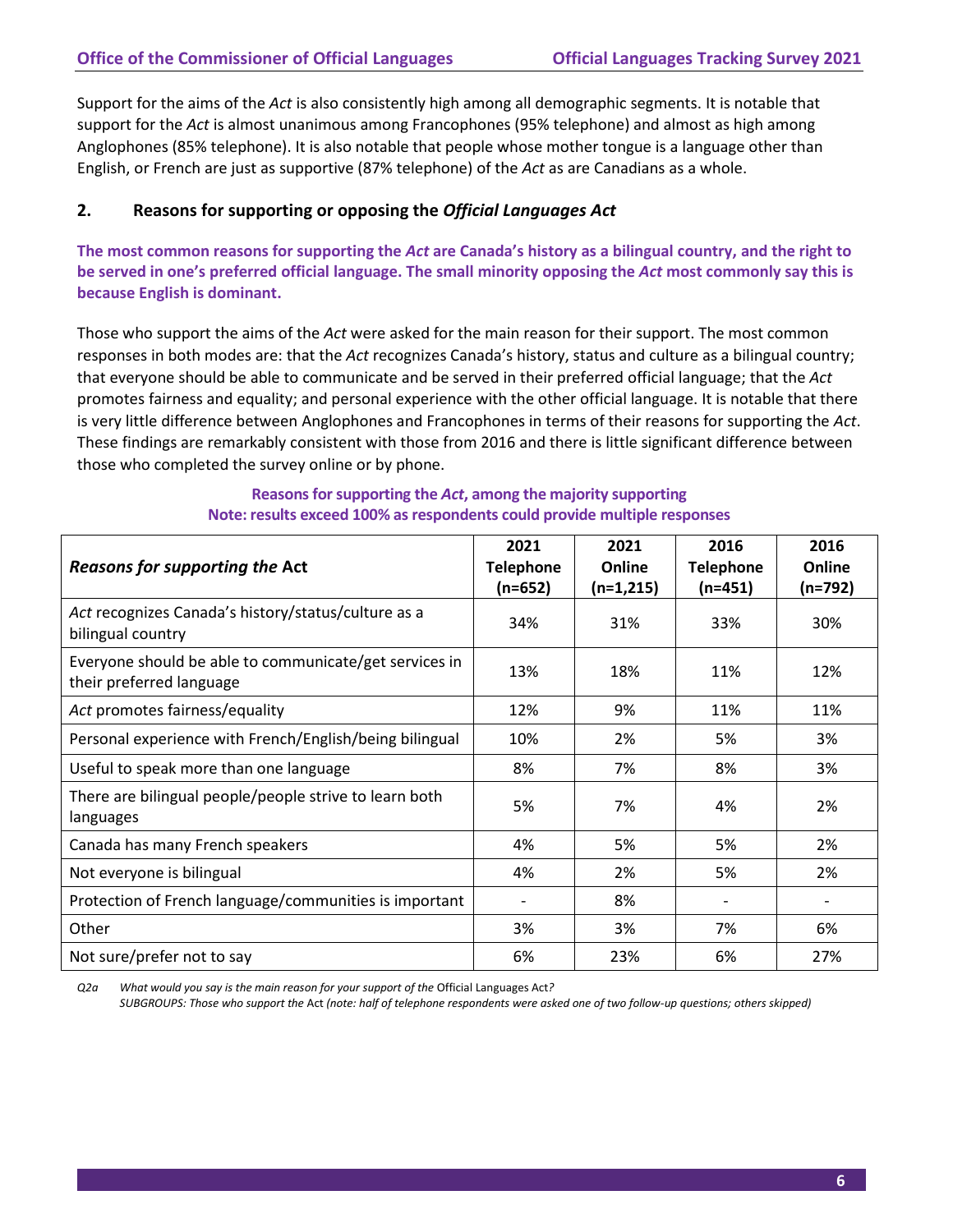| Reasons for opposition to the Act                          | 2021<br><b>Telephone</b><br>(n=101) | 2021<br>Online<br>$n = 207$ | 2016<br><b>Telephone</b><br>$(n=50)$ | 2016<br>Online<br>(n=169) |
|------------------------------------------------------------|-------------------------------------|-----------------------------|--------------------------------------|---------------------------|
| English is predominant/French is diminishing               | 28%                                 | 35%                         | 24%                                  | 31%                       |
| Act discriminates against other languages                  | 14%                                 | 14%                         | 5%                                   | 6%                        |
| Act discriminates against English language speakers        | 13%                                 | 3%                          | $\overline{\phantom{a}}$             |                           |
| High costs/expensive to maintain                           | 10%                                 | 17%                         | 22%                                  | 19%                       |
| Quebec does not recognize the need for English<br>services | 10%                                 | 12%                         | 4%                                   | 8%                        |
| There should only be one official language                 | 8%                                  | 31%                         | 10%                                  | 11%                       |
| Act blocks unilinguals from government jobs                | 2%                                  | 9%                          | 10%                                  | 3%                        |
| Other                                                      | 9%                                  | 5%                          | 12%                                  | 10%                       |
| Not sure/prefer not to say                                 | 5%                                  | 13%                         | 4%                                   | 12%                       |

#### **Reasons for opposing the** *Act***, among the minority opposing Note: results exceed 100% as respondents could provide multiple responses.**

*Q2b What would you say is the main reason for your opposition to the* Official Languages Act*? SUBGROUPS: Those who oppose the* Act *(note: half of telephone respondents were asked one of two follow-up questions; others skipped)* 

While sample sizes remain low in opposition to the *Act*, the most common response in both modes is that English is predominant while French is diminishing. This finding is quite consistent with that from 2016.

### **3. Effectiveness of arguments against the** *Official Languages Act*

#### **The most persuasive argument against the** *Act* **continues to be the argument that offering bilingual access to services may be too expensive**

In the online survey, Canadians were asked which of three arguments against the *Act* they found the most persuasive – even if they themselves may be supportive of the *Act* and may not agree with any of the arguments. Among those choosing an argument, by far the most persuasive argument continues to be that ensuring people can access services in both official languages is simply too expensive. It should be noted that in the 2016 survey all respondents were forced to choose one of the three arguments. In the 2021 online survey, respondents were given the option of not providing an answer, and three in ten (29%) opted not to respond. For the purposes of comparing the 2021 results with those collected in 2016, the table below also displays the results excluding those who did not respond.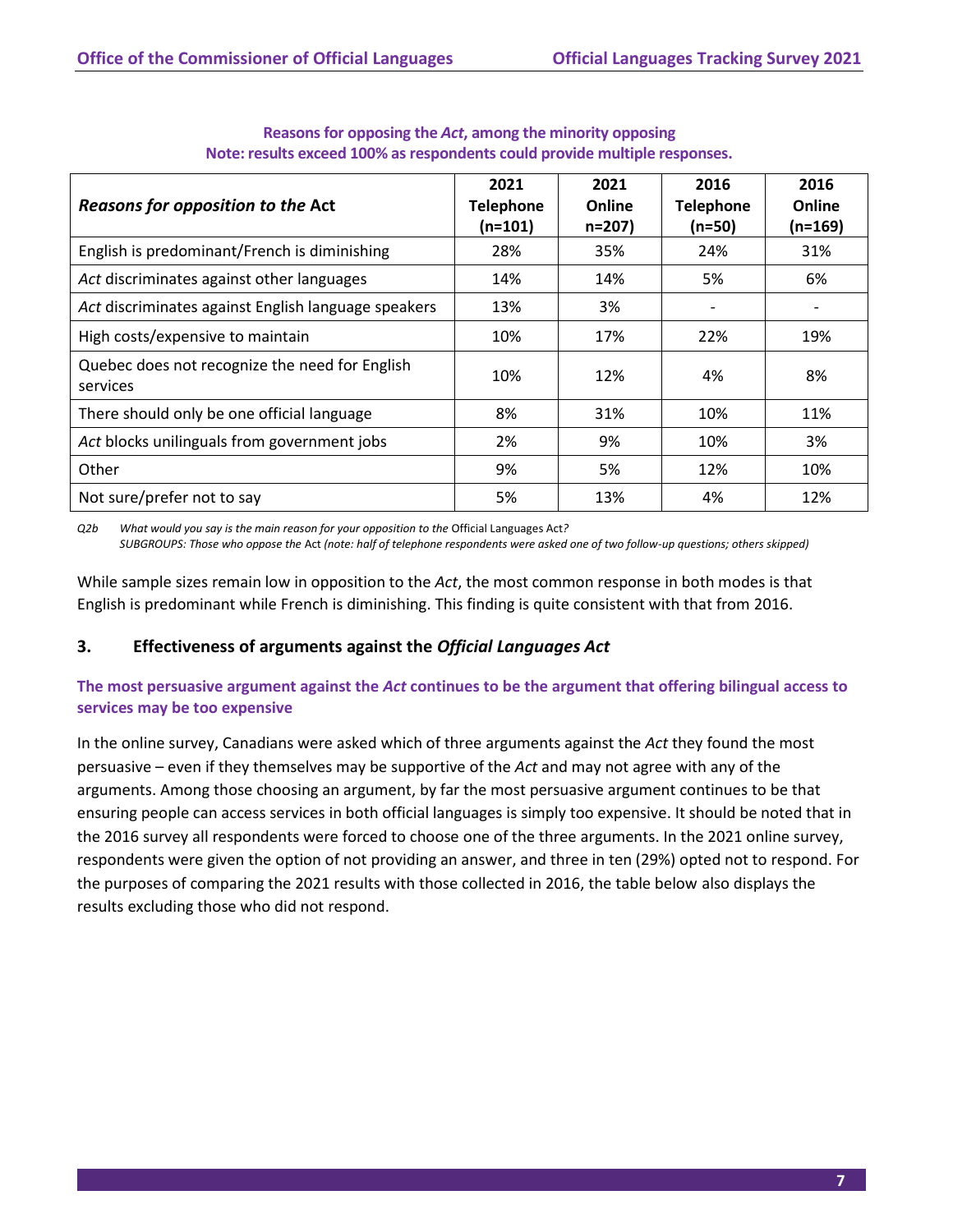| Arguments that are most persuasive                                                                        | 2021 | 2021<br>(Excluding<br>"not sure")* | 2016 |
|-----------------------------------------------------------------------------------------------------------|------|------------------------------------|------|
| Ensuring that people can access services in both official<br>languages is simply too expensive            | 40%  | 57%                                | 60%  |
| There are other languages which should be considered<br>'official' in addition to just English and French | 20%  | 29%                                | 22%  |
| The government just should not be involved with<br>promoting or protecting official languages in Canada   | 10%  | 14%                                | 18%  |
| Not sure/prefer not to answer*                                                                            | 29%  | N/A                                | N/A  |

#### **Effectiveness of arguments against the** *Act* **– Online survey results**

*Q13 People have given a number of reasons for opposing the* Official Languages Act *in Canada. Which of the following reasons would you say is the most persuasive for you, even if you don't necessarily agree with it or any of them?*

It is notable that the small minority of Canadians who oppose the *Act* are more likely than those who support the *Act* to find the argument that the government just should not be involved with promoting or protecting official languages in Canada to be the most persuasive argument (34% compared to 10%).

#### **4. Attitudinal statements about Canada's official bilingualism**

#### **Large majorities agree with statements about positive attributes of Canada's official bilingualism as it relates to national identity and diversity**

Canadians were asked of their level of agreement or disagreement with a series of statements about Canada's official bilingualism. Eight of those statements were positive towards bilingualism and its implications for diversity in Canada. Strong majorities of Canadians expressed agreement towards all eight of these positive statements in both the telephone and online surveys, though in every case agreement was stronger in the telephone survey. It should be noted that there has been no significant change in reaction to these statements in 2021 compared to 2016. The statements are discussed below by theme:

#### *Official bilingualism and national identity*

Large majorities agree with statements about support for official bilingualism in general and how it relates to Canada's history and national identity. Canadians are in favour of bilingualism for all of Canada and agree that having two official languages is positive for Canada's international image, that it makes sense that English and French have equal status because they are part of our history, and that having two official languages is one of the things that really defines Canada.

#### *Official bilingualism and diversity*

Large majorities also agree with statements that relate to official bilingualism and diversity. These include that having two official languages signals that Canada values linguistic diversity, makes Canada a more welcoming place for immigrants and that Canada can and should promote both official languages and Indigenous languages at the same time. It is notable that agreement with this last statement is markedly higher among people who completed the survey by phone (78%) than among those completing it online (61%).

Those from diverse backgrounds also tend to agree with statements about official languages as something that can accompany or reinforce other forms of diversity, at rates similar to and sometimes greater than other respondents. This includes respondents who were born outside Canada (n=315 in the telephone survey,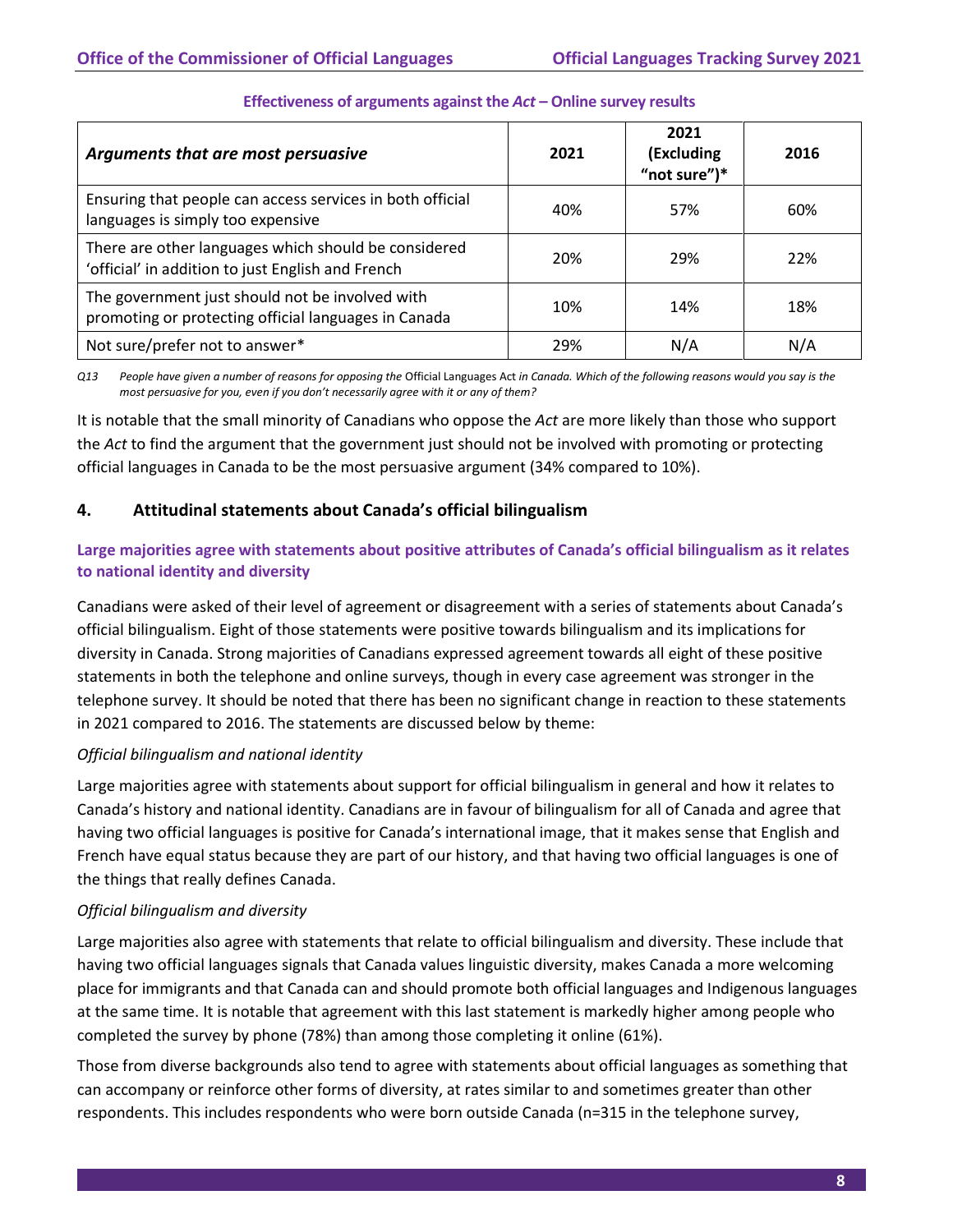unweighted), have a mother tongue other than English or French (n=239), are from racialized groups (n=198), or who are Indigenous (n=57).

#### *Education for official language minority communities*

A large majority also agree that resources should be made available to guarantee the same quality of education to official language minority students (e.g., English minority children in Quebec and French minority children elsewhere in Canada). There is also a notable modal difference in levels of agreement with this statement (81% agree by phone and 65% agree online).

| <b>Agreement with statements about</b><br>Canada's bilingualism                                                                                                                                                                                                     | <b>Net</b><br>agree | <b>Strongly</b><br>agree | Some-<br>what<br>agree | Some-<br>what<br>disagree | <b>Strongly</b><br>disagree | <b>Not</b><br>sure/<br>prefer<br>not to<br>answer |
|---------------------------------------------------------------------------------------------------------------------------------------------------------------------------------------------------------------------------------------------------------------------|---------------------|--------------------------|------------------------|---------------------------|-----------------------------|---------------------------------------------------|
| Having two official languages is positive<br>for Canada's international image                                                                                                                                                                                       | 86%                 | 55%                      | 30%                    | 7%                        | 6%                          | 1%                                                |
| Having two official languages, instead of<br>just one official language, sends the signal<br>that Canada values linguistic diversity                                                                                                                                | 86%                 | 53%                      | 33%                    | 6%                        | 7%                          | 2%                                                |
| I am personally in favour of bilingualism<br>for all of Canada                                                                                                                                                                                                      | 84%                 | 52%                      | 32%                    | 9%                        | 7%                          | 0%                                                |
| If it takes more resources per student to<br>guarantee the same quality of education<br>for [official language] minority children<br>[where I live] as for children of the [official<br>language] majority, I feel that these<br>resources should be made available | 81%                 | 48%                      | 33%                    | 8%                        | 7%                          | 4%                                                |
| Because English and French are part of our<br>history, it makes sense they have equal<br>status                                                                                                                                                                     | 79%                 | 50%                      | 30%                    | 11%                       | 9%                          | 1%                                                |
| Having two official languages has made<br>Canada a more welcoming place for<br>immigrants from different cultures and<br>ethnic backgrounds                                                                                                                         | 79%                 | 44%                      | 34%                    | 10%                       | 9%                          | 2%                                                |
| Having two official languages is one of the<br>things that really defines Canada                                                                                                                                                                                    | 78%                 | 46%                      | 32%                    | 12%                       | 9%                          | 2%                                                |
| Canada can and should promote both<br>official languages and Indigenous<br>languages at the same time                                                                                                                                                               | 78%                 | 48%                      | 30%                    | 11%                       | 9%                          | 2%                                                |

#### **Agreement with positive statements about Canada's bilingualism - Telephone survey results**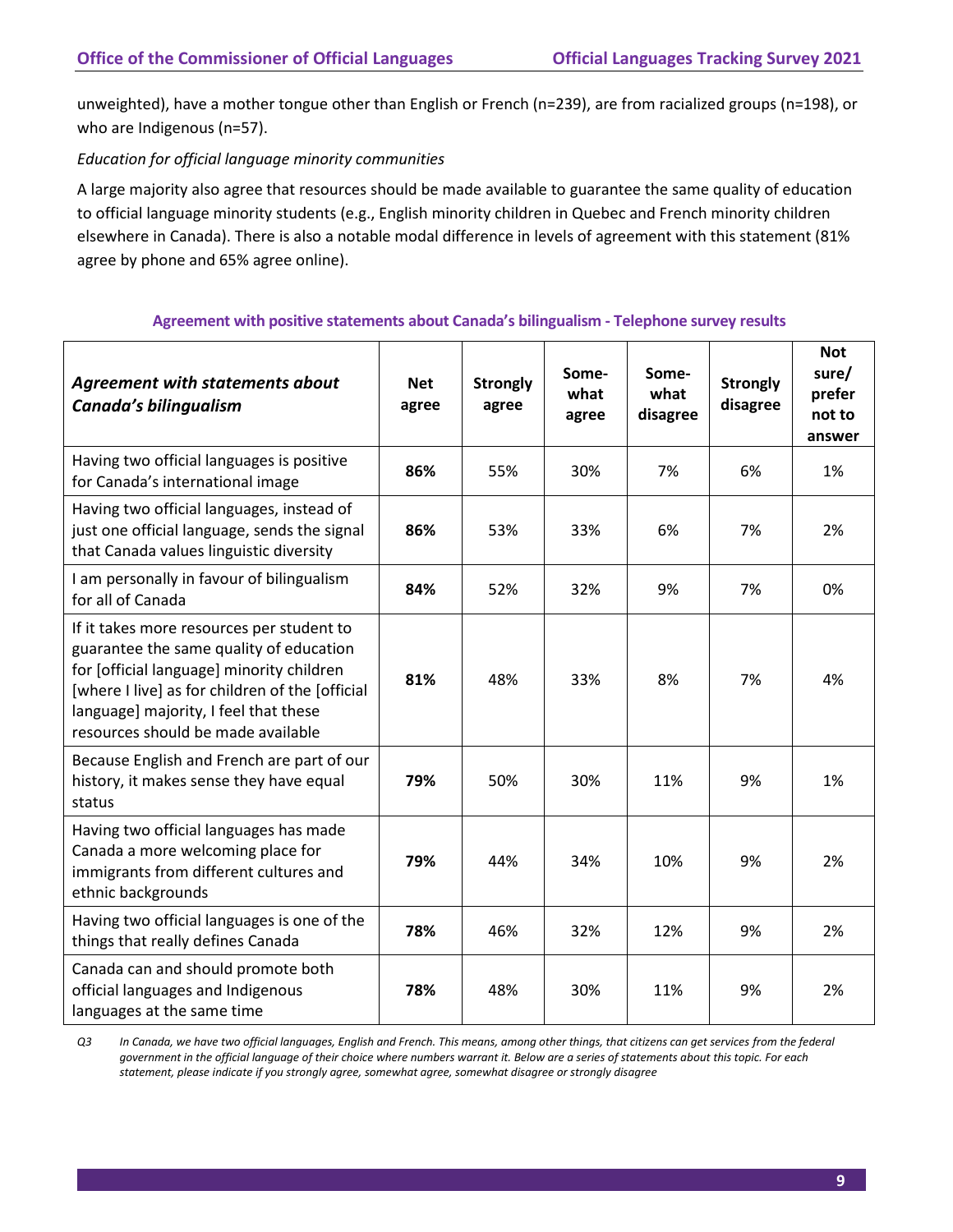#### **Agreement with positive statements about Canada's bilingualism - Online survey results** *Agreement with statements about*  **Net agree Strongly agree Somewhat agree Somewhat disagree Strongly disagree Not sure/ prefer not to answer**

| Canada's bilingualism                                                                                                                                                                                                                                               | agree | agree | what<br>agree | what<br>disagree | - 7<br>disagree | prefer<br>not to<br>answer |
|---------------------------------------------------------------------------------------------------------------------------------------------------------------------------------------------------------------------------------------------------------------------|-------|-------|---------------|------------------|-----------------|----------------------------|
| Having two official languages is positive<br>for Canada's international image                                                                                                                                                                                       | 75%   | 41%   | 34%           | 11%              | 8%              | 6%                         |
| I am personally in favour of bilingualism<br>for all of Canada                                                                                                                                                                                                      | 75%   | 38%   | 37%           | 11%              | 10%             | 4%                         |
| Having two official languages, instead of<br>just one official language, sends the signal<br>that Canada values linguistic diversity                                                                                                                                | 75%   | 37%   | 38%           | 11%              | 8%              | 5%                         |
| Having two official languages is one of the<br>things that really defines Canada                                                                                                                                                                                    | 72%   | 36%   | 37%           | 13%              | 11%             | 5%                         |
| Because English and French are part of our<br>history, it makes sense they have equal<br>status                                                                                                                                                                     | 71%   | 38%   | 33%           | 14%              | 11%             | 4%                         |
| Having two official languages has made<br>Canada a more welcoming place for<br>immigrants from different cultures and<br>ethnic backgrounds                                                                                                                         | 69%   | 30%   | 39%           | 14%              | 10%             | 7%                         |
| If it takes more resources per student to<br>guarantee the same quality of education<br>for [official language] minority children<br>[where I live] as for children of the [official<br>language] majority, I feel that these<br>resources should be made available | 65%   | 28%   | 36%           | 15%              | 11%             | 9%                         |
| Canada can and should promote both<br>official languages and Indigenous<br>languages at the same time                                                                                                                                                               | 61%   | 30%   | 31%           | 16%              | 15%             | 8%                         |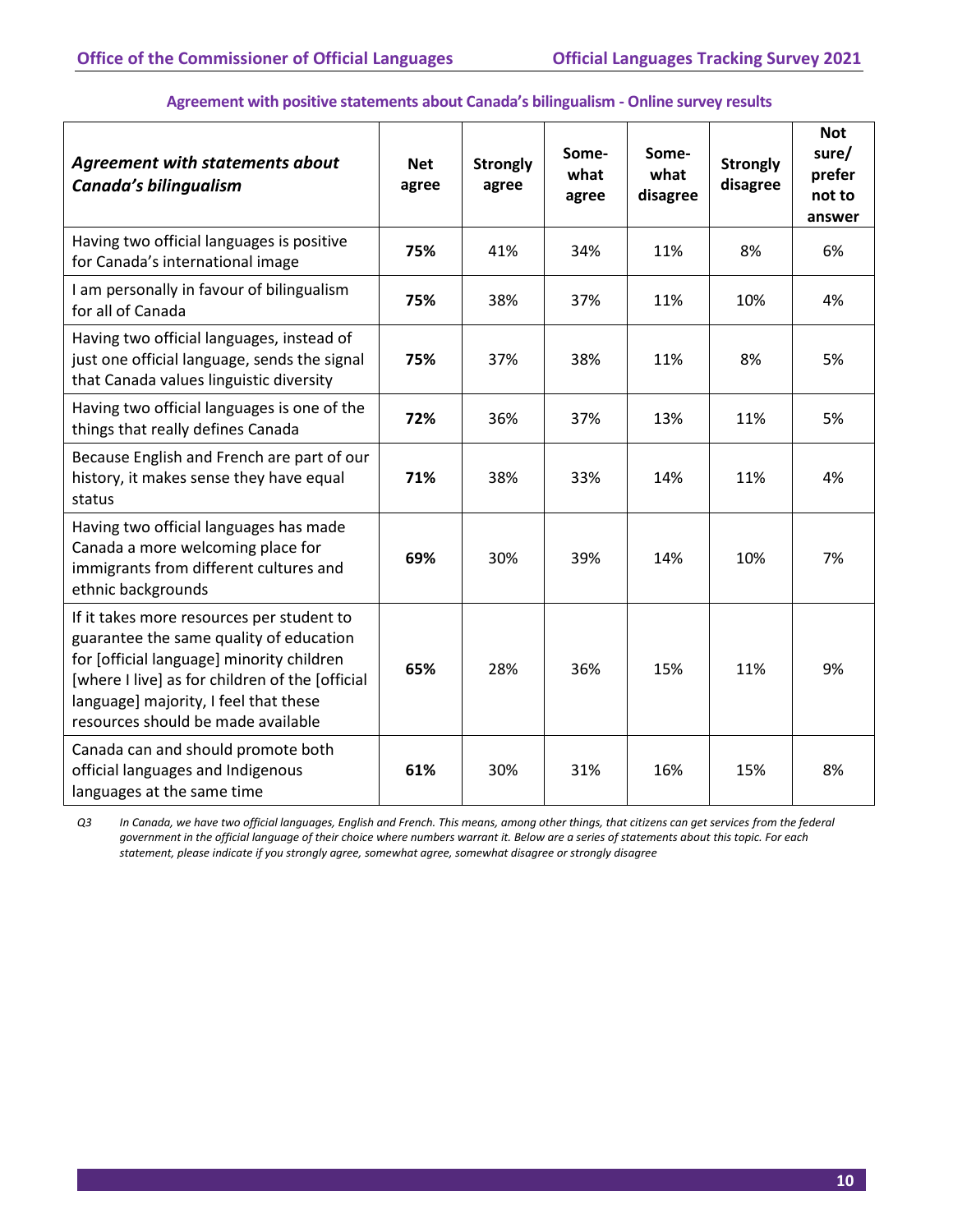It is notable that in every case, Francophones (defined here and throughout this report as those who chose to complete the survey in French) are more likely than Anglophones (those who chose to complete the survey in English) to agree with these statements, but in all instances agreement among Anglophones was also high.

| <b>Agreement with statements about Canada's</b><br>bilingualism                                                                                                                                                                                                     | Net agree | French<br>$(n=324)$ | <b>English</b><br>$(n=1, 183)$ |
|---------------------------------------------------------------------------------------------------------------------------------------------------------------------------------------------------------------------------------------------------------------------|-----------|---------------------|--------------------------------|
| Having two official languages is positive for<br>Canada's international image                                                                                                                                                                                       | 86%       | 94%                 | 83%                            |
| Having two official languages, instead of just<br>one official language, sends the signal that<br>Canada values linguistic diversity                                                                                                                                | 86%       | 93%                 | 84%                            |
| I am personally in favour of bilingualism for all<br>of Canada                                                                                                                                                                                                      | 84%       | 95%                 | 81%                            |
| If it takes more resources per student to<br>guarantee the same quality of education for<br>[official language] minority children [where I<br>live] as for children of the [official language]<br>majority, I feel that these resources should be<br>made available | 81%       | 89%                 | 79%                            |
| Because English and French are part of our<br>history, it makes sense they have equal status                                                                                                                                                                        | 79%       | 92%                 | 76%                            |
| Having two official languages has made Canada<br>a more welcoming place for immigrants from<br>different cultures and ethnic backgrounds                                                                                                                            | 79%       | 91%                 | 76%                            |
| Having two official languages is one of the<br>things that really defines Canada                                                                                                                                                                                    | 78%       | 88%                 | 76%                            |
| Canada can and should promote both official<br>languages and Indigenous languages at the<br>same time                                                                                                                                                               | 78%       | 82%                 | 77%                            |

#### **Agreement with positive statements about bilingualism - Telephone survey results – by language of survey**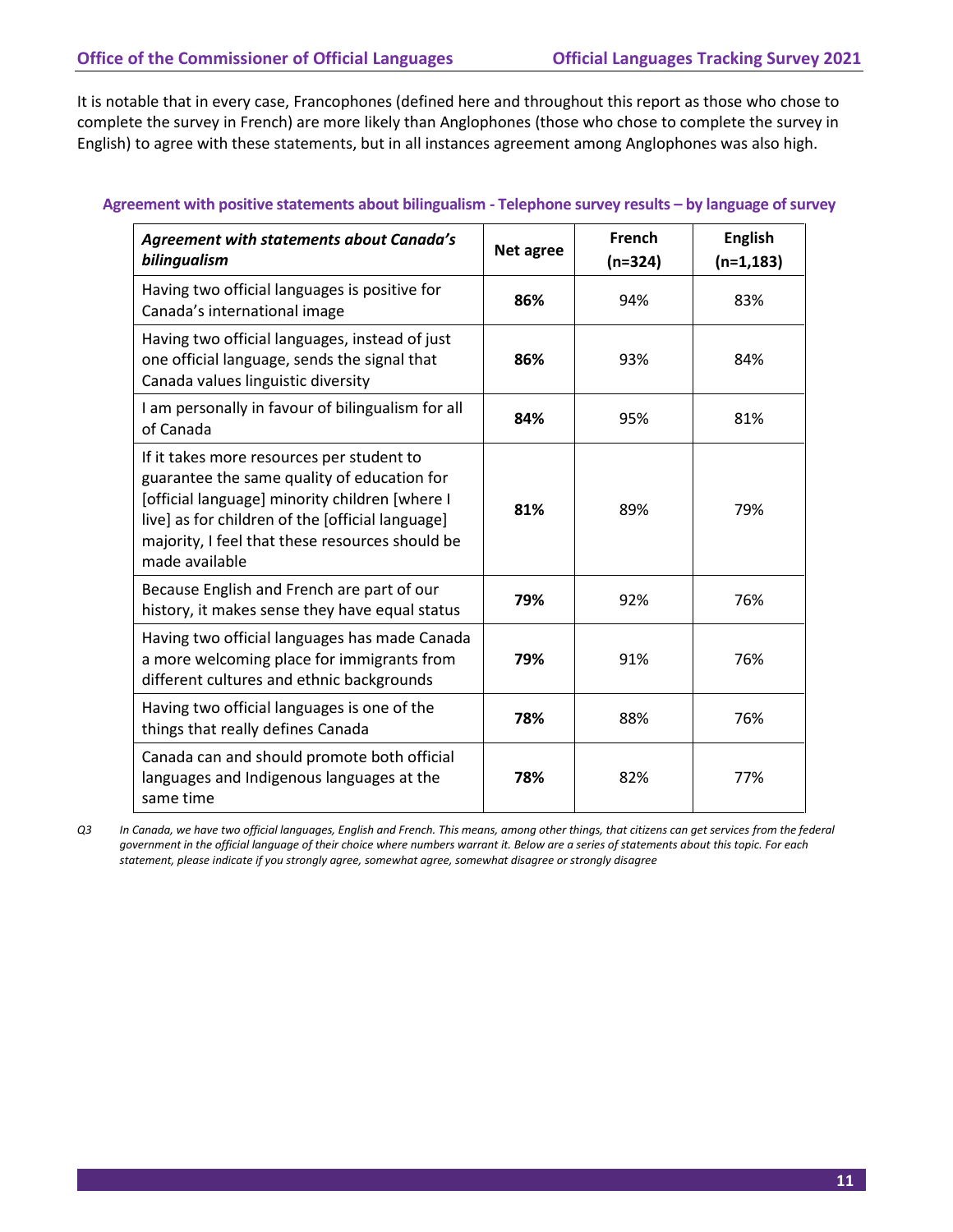As noted earlier, the levels of agreement with these statements are virtually unchanged from what they were in 2016 in both the telephone and online surveys.

| Net agree                                                                                                                                                                                                                                                           | <b>2021 Phone</b> | 2021 Online | <b>2016 Phone</b> | 2016 Online |
|---------------------------------------------------------------------------------------------------------------------------------------------------------------------------------------------------------------------------------------------------------------------|-------------------|-------------|-------------------|-------------|
| Having two official languages is positive for<br>Canada's international image                                                                                                                                                                                       | 86%               | 75%         | 87%               | 76%         |
| Having two official languages, instead of just<br>one official language, sends the signal that<br>Canada values linguistic diversity [NEW]                                                                                                                          | 86%               | 75%         |                   |             |
| I am personally in favour of bilingualism for all<br>of Canada                                                                                                                                                                                                      | 84%               | 75%         | 84%               | 74%         |
| Having two official languages has made Canada<br>a more welcoming place for immigrants from<br>different cultures and ethnic backgrounds                                                                                                                            | 79%               | 69%         | 79%               | 68%         |
| Having two official languages is one of the<br>things that really defines Canada                                                                                                                                                                                    | 78%               | 72%         | 83%               | 72%         |
| Because English and French are part of our<br>history, it makes sense they have equal status                                                                                                                                                                        | 79%               | 71%         | 84%               | 73%         |
| If it takes more resources per student to<br>guarantee the same quality of education for<br>[official language] minority children [where I<br>live] as for children of the [official language]<br>majority, I feel that these resources should be<br>made available | 81%               | 65%         | 81%               | 63%         |
| Canada can and should promote both official<br>languages and Indigenous languages at the<br>same time [NEW]                                                                                                                                                         | 78%               | 61%         |                   |             |

#### **Agreement with positive statements about Canada's bilingualism - Tracking**

*Q3 In Canada, we have two official languages, English and French. This means, among other things, that citizens can get services from the federal government in the official language of their choice where numbers warrant it. Below are a series of statements about this topic. For each statement, please indicate if you strongly agree, somewhat agree, somewhat disagree or strongly disagree*

#### **Most disagree with statements that bilingualism is too expensive, is not practical or that additional languages should be made official**

The sequences of statements about bilingualism also include three that tested more potentially ambivalent attitudes towards Canada's policy of having two official languages. Almost half of Canadians agree that "maintaining two official languages just doesn´t make sense for parts of the country which overwhelmingly speak only English or only French". It is notable that just over half of Anglophones agree with this statement, compared to one third of Francophones (telephone survey).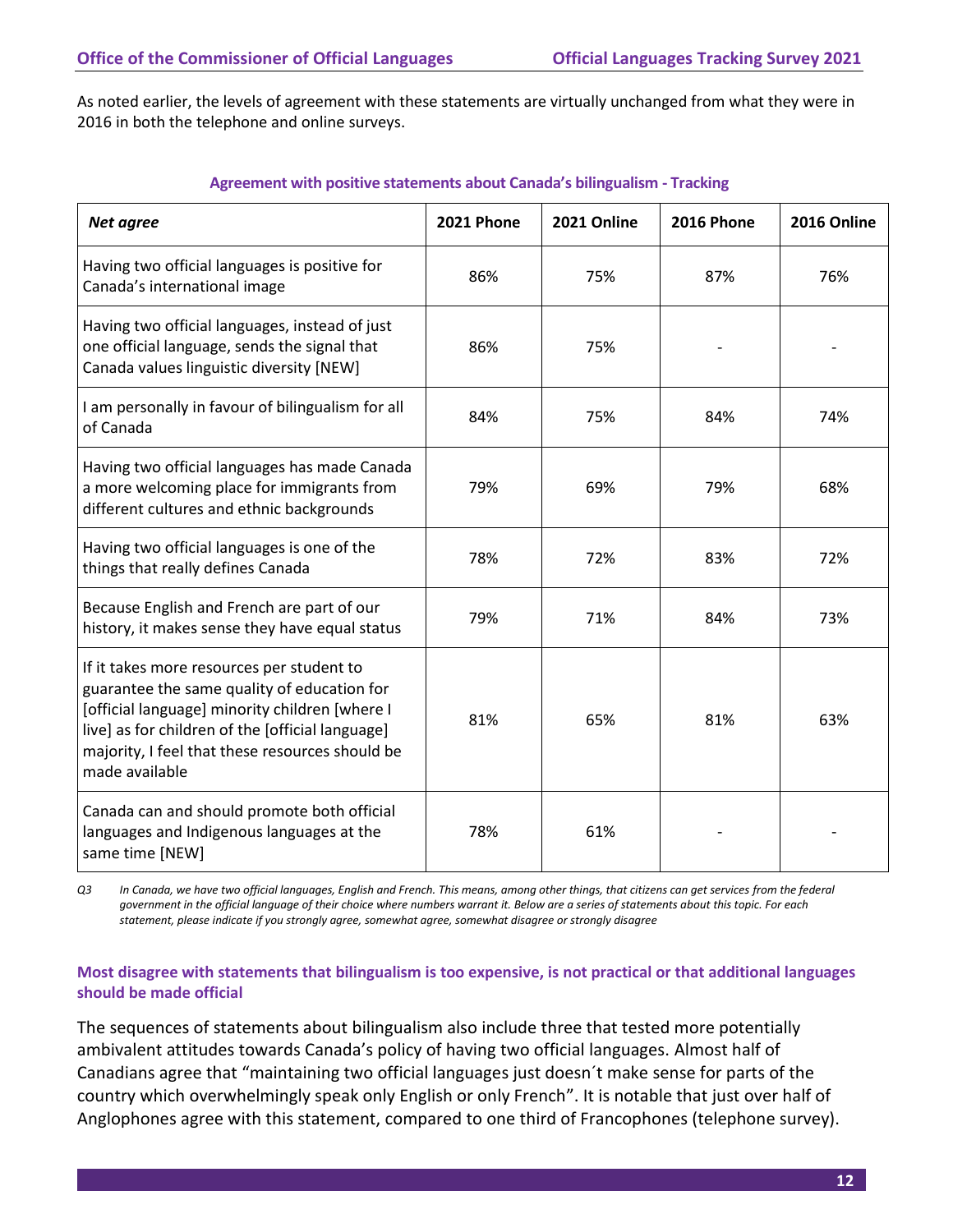There is also some tendency for men, older people, and those with lower levels of education to agree with this statement.

Most Canadians reject the notion that "too much money is spent on bilingualism by the Government of Canada". There is a notable linguistic difference in response to this statement; 69 percent of Francophones disagree with it compared to 48 percent of Anglophones (telephone survey). Younger people and those with university education are also much more likely to disagree with this sentiment.

While most Canadians disagree that there are languages other than English and French that should be made official, this is one item where there has been a significant shift over the past five years. Four in ten (41%) of those responding to the survey by phone now agree that other languages should be made official (not necessarily to the exclusion of English or French). This marks a 16 percent increase from 2016. There is a similar increase in agreement with this sentiment in the online survey, though agreement there is lower. It is notable that agreement with giving other languages official status is higher among those whose mother tongue is English (43% by telephone) or another language (45%) than among those whose mother tongue is French (29%).

| <b>Agreement with statements about</b><br>Canada's bilingualism                                                                                     | <b>Net</b><br>agree | <b>Strongly</b><br>agree | Some-<br>what<br>agree | Some-<br>what<br>disagree | <b>Strongly</b><br>disagree | <b>Not</b><br>sure/<br>prefer<br>not to<br>answer |
|-----------------------------------------------------------------------------------------------------------------------------------------------------|---------------------|--------------------------|------------------------|---------------------------|-----------------------------|---------------------------------------------------|
| Maintaining two official languages just<br>doesn't make sense for parts of the<br>country which overwhelmingly speak only<br>English or only French | 48%                 | 21%                      | 27%                    | 24%                       | 24%                         | 3%                                                |
| There are languages other than English<br>and French which should be made official                                                                  | 41%                 | 19%                      | 21%                    | 22%                       | 33%                         | 4%                                                |
| Too much money is being spent on<br>bilingualism by the Government of Canada                                                                        | 35%                 | 17%                      | 18%                    | 27%                       | 24%                         | 13%                                               |

#### **Agreement with otherstatements about bilingualism - Telephone survey results**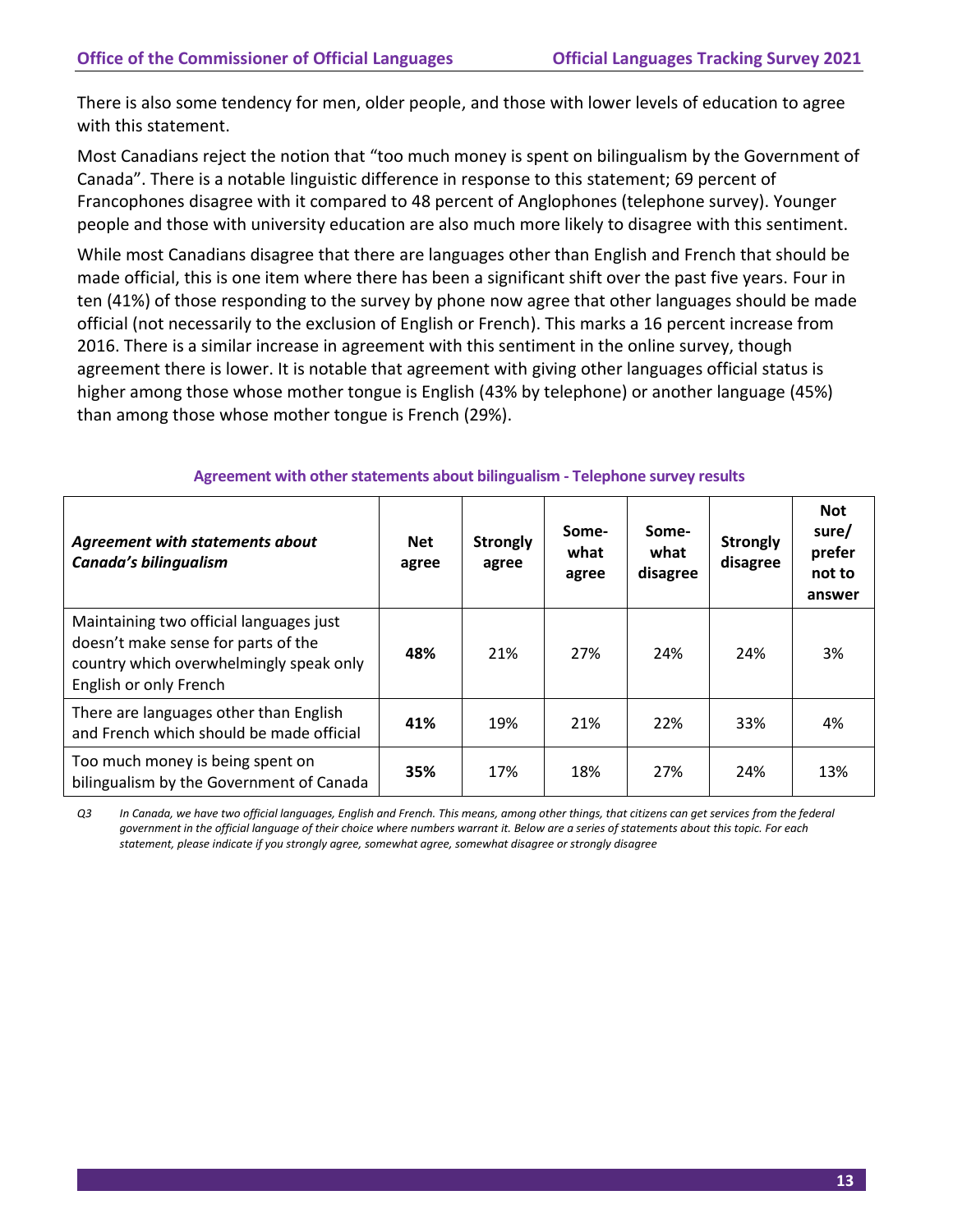| Agreement with statements about<br>Canada's bilingualism                                                                                            | <b>Net</b><br>agree | <b>Strongly</b><br>agree | Some-<br>what<br>agree | Some-<br>what<br>disagree | <b>Strongly</b><br>disagree | <b>Not</b><br>sure/<br>prefer<br>not to<br>answer |
|-----------------------------------------------------------------------------------------------------------------------------------------------------|---------------------|--------------------------|------------------------|---------------------------|-----------------------------|---------------------------------------------------|
| Maintaining two official languages just<br>doesn't make sense for parts of the<br>country which overwhelmingly speak only<br>English or only French | 45%                 | 19%                      | 26%                    | 25%                       | 25%                         | 5%                                                |
| Too much money is being spent on<br>bilingualism by the Government of Canada                                                                        | 39%                 | 19%                      | 20%                    | 25%                       | 24%                         | 13%                                               |
| There are languages other than English<br>and French which should be made official                                                                  | 28%                 | 9%                       | 18%                    | 21%                       | 41%                         | 9%                                                |

#### Agreement with other statements about bilingualism - Online survey results

*Q3 In Canada, we have two official languages, English and French. This means, among other things, that citizens can get services from the federal government in the official language of their choice where numbers warrant it. Below are a series of statements about this topic. For each statement, please indicate if you strongly agree, somewhat agree, somewhat disagree or strongly disagree*

#### **Agreement with otherstatements about bilingualism - Telephone survey results – by language of survey**

| <b>Agreement with statements about Canada's</b><br>bilingualism                                                                                     | <b>Net</b><br>Agree | French<br>(n=324) | <b>English</b><br>$(n=1, 183)$ |
|-----------------------------------------------------------------------------------------------------------------------------------------------------|---------------------|-------------------|--------------------------------|
| Maintaining two official languages just doesn't<br>make sense for parts of the country which<br>overwhelmingly speak only English or only<br>French | 48%                 | 32%               | 52%                            |
| There are languages other than English and<br>French which should be made official                                                                  | 41%                 | 29%               | 43%                            |
| Too much money is being spent on bilingualism<br>by the Government of Canada                                                                        | 35%                 | 21%               | 39%                            |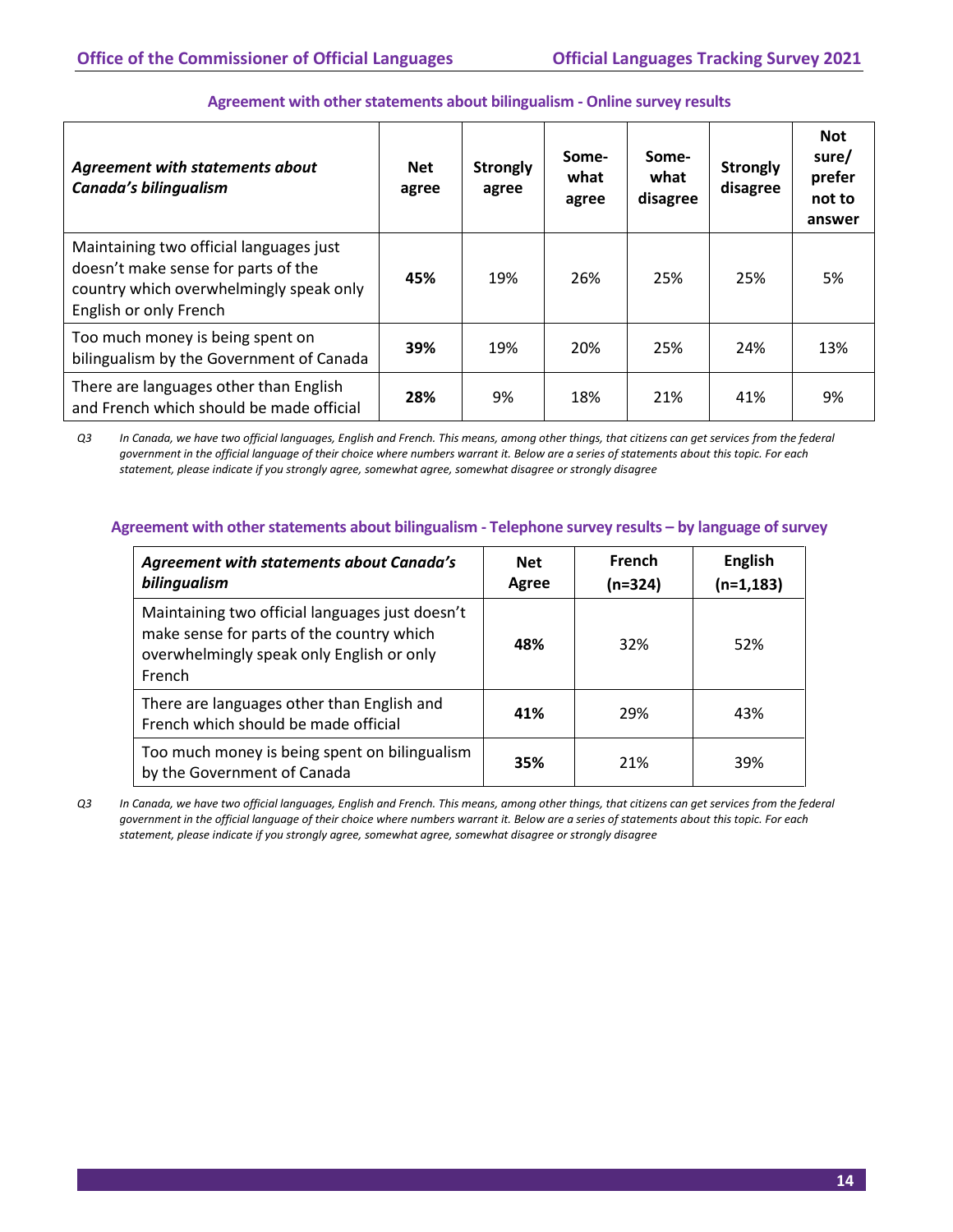| Net agree                                                                                                                                   | <b>2021 Phone</b> | 2021 Online | <b>2016 Phone</b> | 2016 Online |
|---------------------------------------------------------------------------------------------------------------------------------------------|-------------------|-------------|-------------------|-------------|
| Maintaining two official languages doesn't make<br>sense for parts of the country which<br>overwhelmingly speak only English or only French | 48%               | 45%         | 49%               | 44%         |
| Too much money is being spent on bilingualism by<br>the Government of Canada                                                                | 35%               | 39%         | 36%               | 39%         |
| There are languages other than English and French<br>which should be made official                                                          | 41%               | 28%         | 25%               | 19%         |

#### **Agreement with otherstatements about Canada's bilingualism - Tracking**

*Q3 In Canada, we have two official languages, English and French. This means, among other things, that citizens can get services from the federal government in the official language of their choice where numbers warrant it. Below are a series of statements about this topic. For each statement, please indicate if you strongly agree, somewhat agree, somewhat disagree or strongly disagree*

# <span id="page-17-0"></span>**B. Measures and myths of official languages**

#### **1. Preferences around official bilingualism**

**Canadians overwhelmingly agree people should be able to obtain federal services in either official language. There is also agreement that the Prime Minister, cabinet ministers, Supreme Court justices and major events in Canada should be bilingual**

Survey respondents were asked whether they agree or a disagree with a series of statements dealing with what should be offered in both languages, or ought to be bilingual in Canada. The vast majority of Canadians agree that all Canadians should be able to obtain federal services in English or French and this sentiment is overwhelming among both Anglophones and Francophones. There is also strong agreement that the Prime Minister, judges of the Supreme Court and cabinet ministers should be bilingual, that major events held in Canada should be bilingual and that in times of crisis it is important to be by addressed by political leaders in one's own language.

While clear majorities agree with all these statements, agreement is less strong among those who completed the survey online than among those who completed the survey by telephone, which is consistent with the survey as a whole. There is also a noticeable difference in how Anglophones and Francophones respond to some of these statements. Among Francophones there is almost unanimous agreement with statements about how offices and institutions should be bilingual. Among Anglophones, agreement is also strong, but not always to the same extent. For example, in the telephone survey 94 percent of Francophones agree that federal cabinet ministers should be bilingual, whereas 67 percent of Anglophones agree.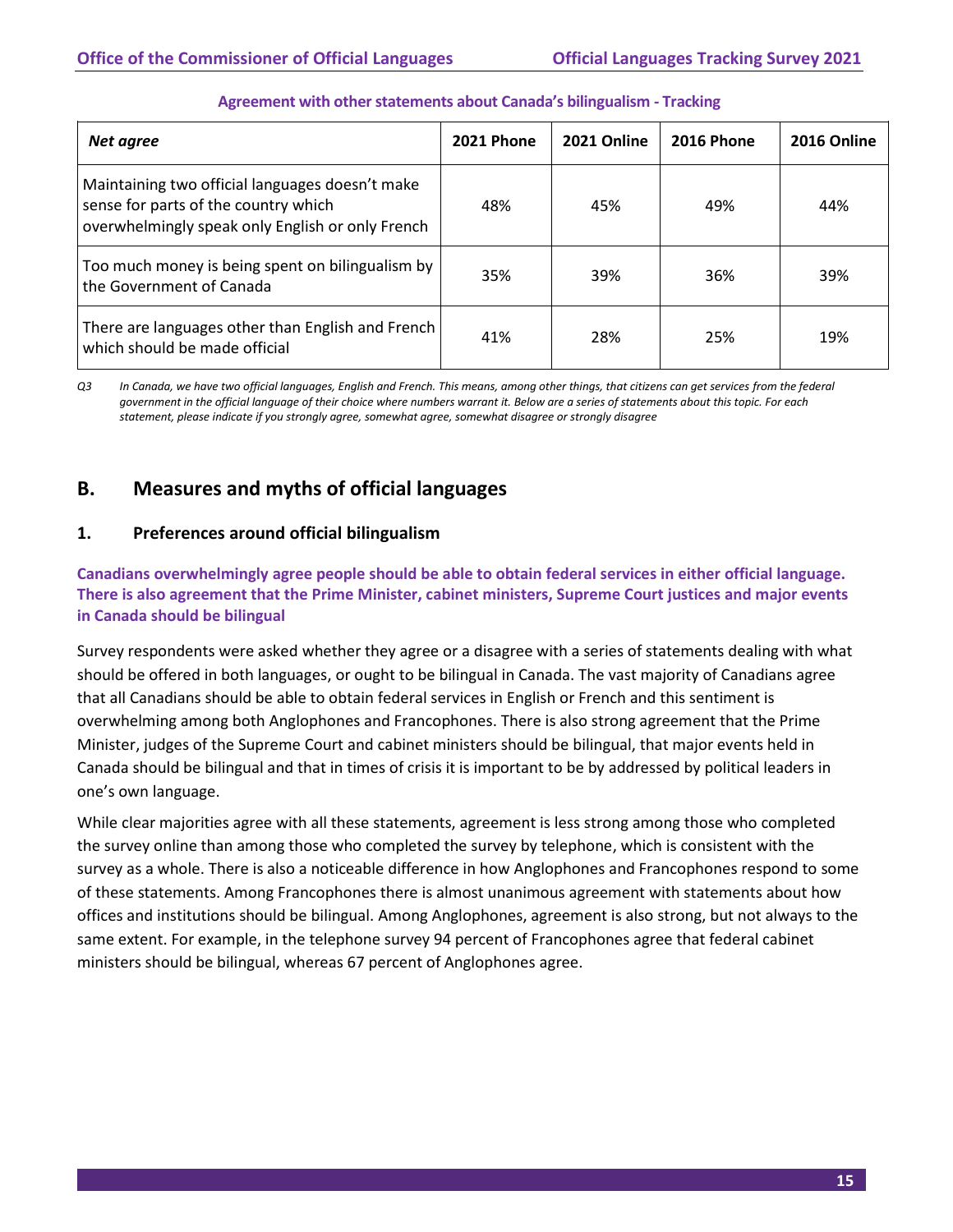| <b>Agreement with statements about</b><br>aspects of bilingualism                                                                                                                                 | <b>Net</b><br>agree | <b>Strongly</b><br>agree | Some-<br>what<br>agree | Some-<br>what<br>disagree | <b>Strongly</b><br>disagree | <b>Not</b><br>sure/<br>prefer<br>not to<br>answer |
|---------------------------------------------------------------------------------------------------------------------------------------------------------------------------------------------------|---------------------|--------------------------|------------------------|---------------------------|-----------------------------|---------------------------------------------------|
| Canadians should be able to obtain<br>Federal services in English or French                                                                                                                       | 94%                 | 73%                      | 22%                    | 2%                        | 3%                          | 1%                                                |
| The Prime Minister of Canada should be<br>bilingual                                                                                                                                               | 82%                 | 61%                      | 20%                    | 9%                        | 8%                          | 1%                                                |
| In times of crisis, it is personally important<br>to me to hear and see political leaders<br>speak in my preferred official language -<br>and not only through an interpreter or a<br>translation | 77%                 | 47%                      | 30%                    | 14%                       | 7%                          | 3%                                                |
| Judges of the Supreme Court of Canada<br>should be bilingual                                                                                                                                      | 77%                 | 49%                      | 28%                    | 12%                       | 9%                          | 1%                                                |
| Major events in Canada such as a world's<br>fair, the World Cup, or the Olympics<br>should be required to take place in both<br>official languages                                                | 75%                 | 42%                      | 33%                    | 14%                       | 9%                          | 2%                                                |
| Federal Cabinet Ministers should be<br>bilingual                                                                                                                                                  | 72%                 | 40%                      | 32%                    | 15%                       | 11%                         | 2%                                                |
| More support is needed for the<br>Anglophone minority communities inside<br>Quebec                                                                                                                | 68%                 | 36%                      | 32%                    | 13%                       | 8%                          | 11%                                               |
| More support is needed for the<br>Francophone minority communities<br>outside Quebec                                                                                                              | 66%                 | 30%                      | 36%                    | 16%                       | 10%                         | 8%                                                |
| Canada's official bilingualism policy and its<br>multiculturalism policy work well together                                                                                                       | 68%                 | 25%                      | 44%                    | 13%                       | 8%                          | 11%                                               |

#### **Agreement with statements about aspects of bilingualism - Telephone survey results**

*Q4 Below are a series of statements about some specific aspects of bilingualism in Canada. Please indicate if you strongly agree, somewhat agree, somewhat disagree or strongly disagree with each of them*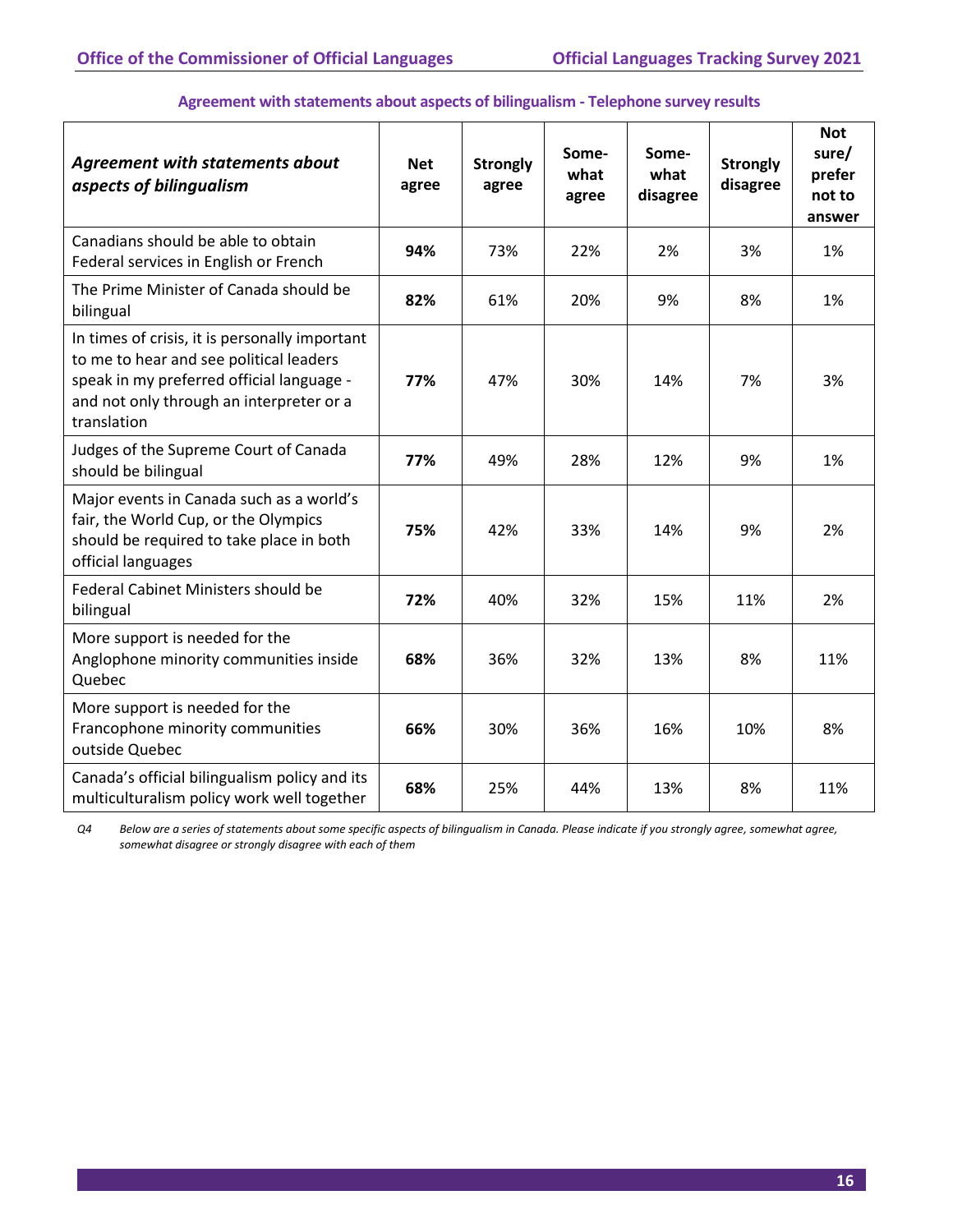| <b>Agreement with statements about</b><br>aspects of bilingualism                                                                                                                                 | <b>Net</b><br>agree | <b>Strongly</b><br>agree | Some-<br>what<br>agree | Some-<br>what<br>disagree | <b>Strongly</b><br>disagree | <b>Not</b><br>sure/<br>prefer<br>not to<br>answer |
|---------------------------------------------------------------------------------------------------------------------------------------------------------------------------------------------------|---------------------|--------------------------|------------------------|---------------------------|-----------------------------|---------------------------------------------------|
| Canadians should be able to obtain<br>Federal services in English or French                                                                                                                       | 86%                 | 56%                      | 30%                    | 5%                        | 5%                          | 4%                                                |
| The Prime Minister of Canada should be<br>bilingual                                                                                                                                               | 77%                 | 52%                      | 25%                    | 11%                       | 9%                          | 4%                                                |
| In times of crisis, it is personally important<br>to me to hear and see political leaders<br>speak in my preferred official language -<br>and not only through an interpreter or a<br>translation | 72%                 | 42%                      | 30%                    | 14%                       | 8%                          | 6%                                                |
| Judges of the Supreme Court of Canada<br>should be bilingual                                                                                                                                      | 67%                 | 40%                      | 28%                    | 16%                       | 10%                         | 7%                                                |
| Federal Cabinet Ministers should be<br>bilingual                                                                                                                                                  | 64%                 | 33%                      | 30%                    | 18%                       | 12%                         | 7%                                                |
| Major events in Canada such as a world's<br>fair, the World Cup, or the Olympics<br>should be required to take place in both<br>official languages                                                | 63%                 | 35%                      | 28%                    | 17%                       | 13%                         | 7%                                                |
| More support is needed for the<br>Anglophone minority communities inside<br>Quebec                                                                                                                | 60%                 | 29%                      | 31%                    | 15%                       | 9%                          | 16%                                               |
| Canada's official bilingualism policy and its<br>multiculturalism policy work well together                                                                                                       | 54%                 | 17%                      | 37%                    | 19%                       | 11%                         | 16%                                               |
| More support is needed for the<br>Francophone minority communities<br>outside Quebec                                                                                                              | 52%                 | 24%                      | 28%                    | 20%                       | 14%                         | 14%                                               |

#### **Agreement with statements about aspects of bilingualism - Online survey results**

*Q4 Below are a series of statements about some specific aspects of bilingualism in Canada. Please indicate if you strongly agree, somewhat agree, somewhat disagree or strongly disagree with each of them*

#### **Most agree official language minorities need more support, and that Canada's bilingualism policy works well with its multiculturalism policy**

A majority of Canadians in both survey modes agree that more support is needed for Francophone minority communities outside Quebec and for Anglophone minority communities in Quebec. It is notable that in both cases levels of agreement are much higher in the telephone survey than in the online survey. Also, Francophones are much more likely to agree that more support is needed for the Francophone minority outside Quebec than Anglophones are to agree that more support is needed for the Anglophone minority in Quebec.

Most Canadians also agree that Canada's bilingualism policy works well with its multiculturalism policy. Again,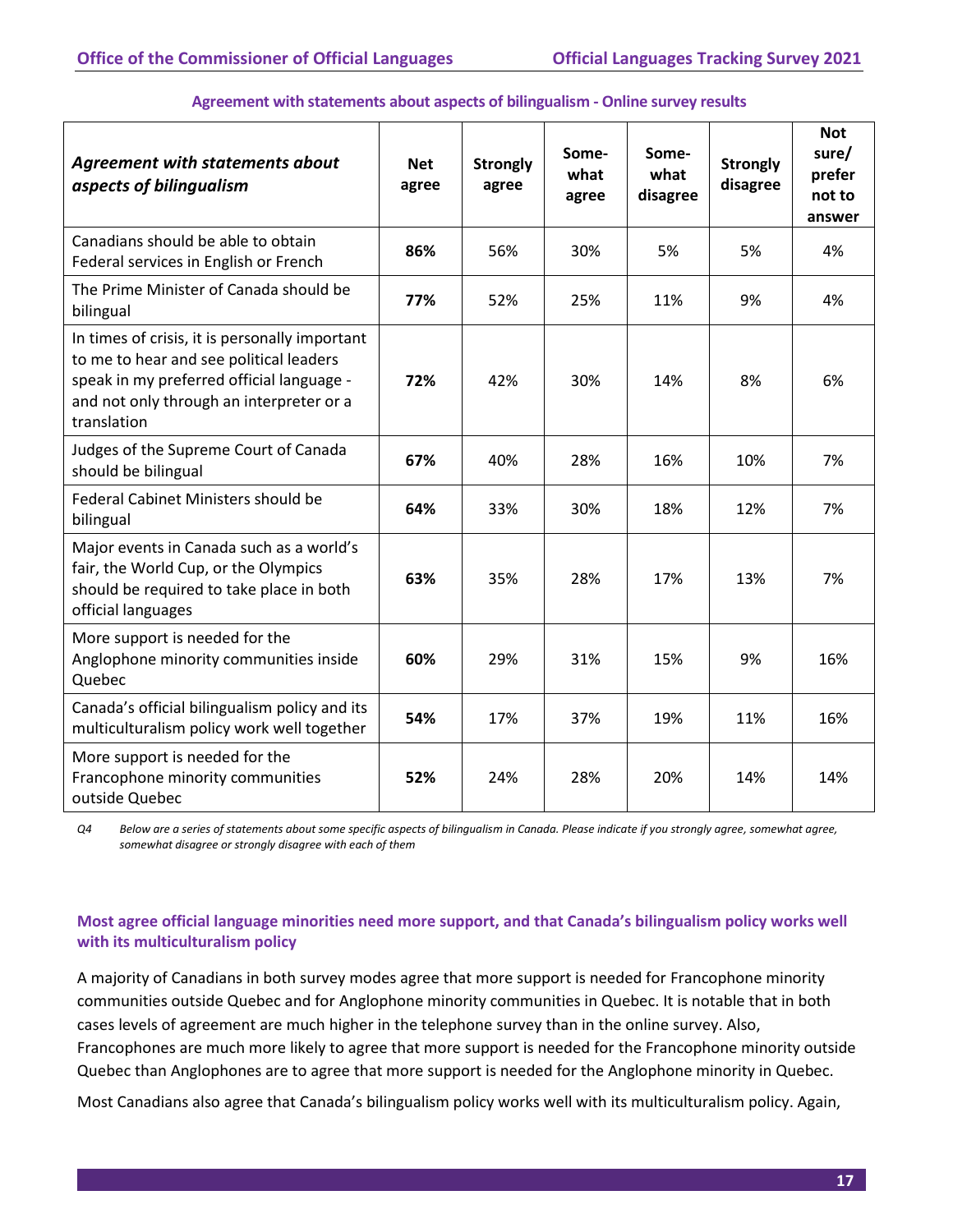agreement is stronger among those who did the survey by telephone. On this question, it is notable that agreement is particularly high among those whose mother tongue is neither English nor French and those who are racialized (76% and 75% respectively in the telephone survey). It is also notable that, overall, Anglophones and Francophones agreed with this statement to the same extent (68% for both in the telephone survey).

#### **Agreement with statements about aspects of bilingualism - Telephone survey results- by language of survey**

| Agreement with statements about aspects of<br>bilingualism                                                                                                                                   | Net agree | French<br>$(n=324)$ | <b>English</b><br>$(n=1, 183)$ |
|----------------------------------------------------------------------------------------------------------------------------------------------------------------------------------------------|-----------|---------------------|--------------------------------|
| Canadians should be able to obtain Federal services in English<br>or French.                                                                                                                 | 94%       | 96%                 | 94%                            |
| The Prime Minister of Canada should be bilingual.                                                                                                                                            | 82%       | 98%                 | 78%                            |
| Judges of the Supreme Court of Canada should be bilingual.                                                                                                                                   | 77%       | 96%                 | 73%                            |
| In times of crisis, it is personally important to me to hear and<br>see political leaders speak in my preferred official language -<br>and not only through an interpreter or a translation. | 77%       | 92%                 | 73%                            |
| Major events in Canada such as a world's fair, the World Cup,<br>or the Olympics should be required to take place in both<br>official languages.                                             | 75%       | 93%                 | 71%                            |
| Federal Cabinet Ministers should be bilingual.                                                                                                                                               | 72%       | 94%                 | 67%                            |
| Canada's official bilingualism policy and its multiculturalism<br>policy work well together.                                                                                                 | 68%       | 68%                 | 68%                            |
| More support is needed for the Anglophone minority<br>communities inside Quebec.                                                                                                             | 68%       | 63%                 | 69%                            |
| More support is needed for the Francophone minority<br>communities outside Quebec.                                                                                                           | 66%       | 91%                 | 60%                            |

*Q4 Below are a series of statements about some specific aspects of bilingualism in Canada. Please indicate if you strongly agree, somewhat agree, somewhat disagree or strongly disagree with each of them*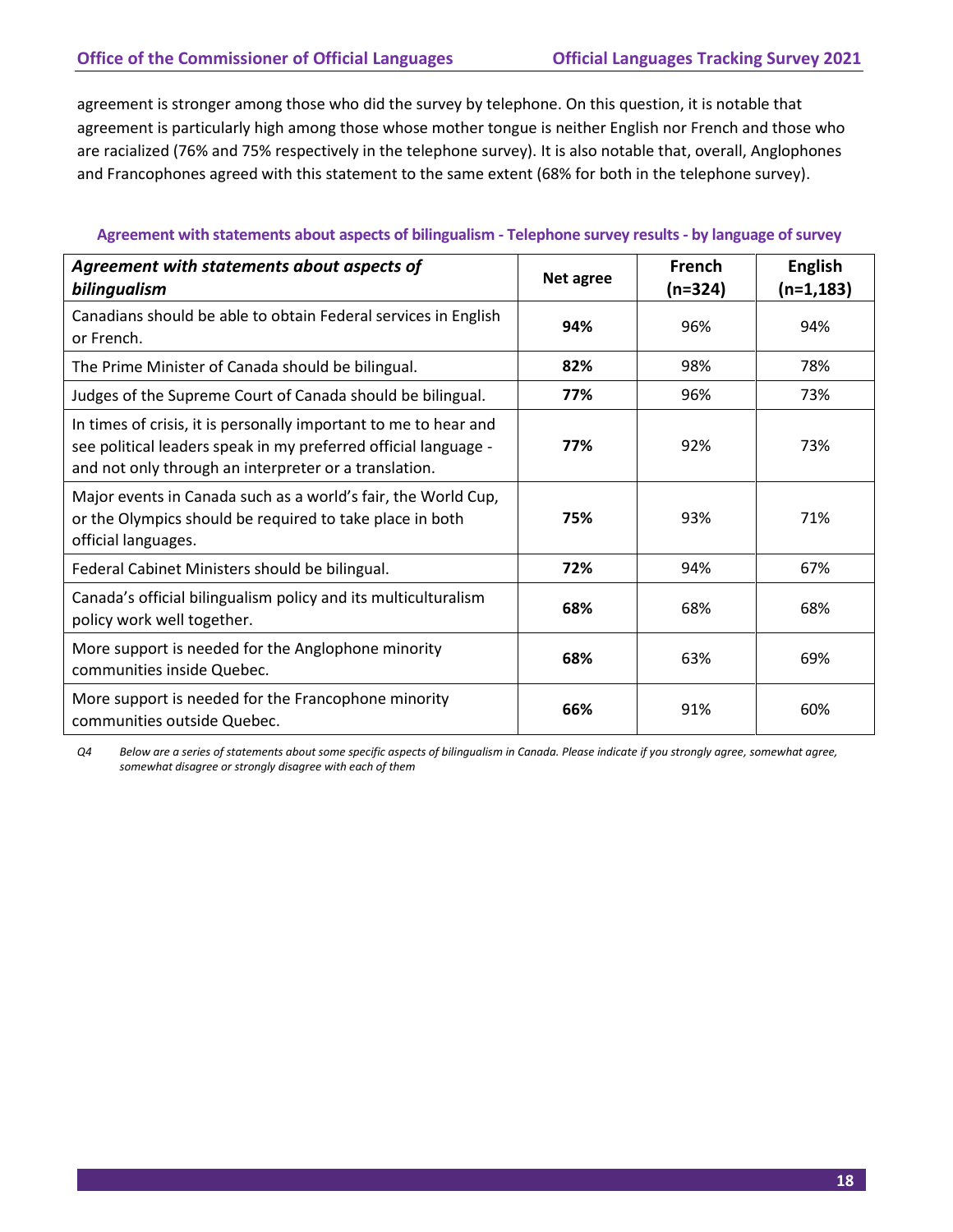| Net agree                                                                                                                                                                                             | 2021 Phone | 2021 Online | <b>2016 Phone</b> | 2016 Online |
|-------------------------------------------------------------------------------------------------------------------------------------------------------------------------------------------------------|------------|-------------|-------------------|-------------|
| Canadians should be able to obtain Federal<br>services in English or French.                                                                                                                          | 94%        | 86%         | 96%               | 85%         |
| The Prime Minister of Canada should be bilingual.                                                                                                                                                     | 82%        | 77%         | 86%               | 75%         |
| Judges of the Supreme Court of Canada should be<br>bilingual.                                                                                                                                         | 77%        | 67%         | 81%               | 68%         |
| In times of crisis, it is personally important to me<br>to hear and see political leaders speak in my<br>preferred official language - and not only through<br>an interpreter or a translation. [NEW] | 77%        | 72%         |                   |             |
| Major events in Canada such as a world's fair, the<br>World Cup, or the Olympics should be required to<br>take place in both official languages. [MODIFIED]                                           | 75%        | 63%         | 83%               | 65%         |
| Federal Cabinet Ministers should be bilingual.                                                                                                                                                        | 72%        | 64%         | 74%               | 64%         |
| Canada's official bilingualism policy and its<br>multiculturalism policy work well together. [NEW]                                                                                                    | 68%        | 54%         |                   |             |
| More support is needed for the Anglophone<br>minority communities inside Quebec. [NEW]                                                                                                                | 68%        | 60%         |                   |             |
| More support is needed for the Francophone<br>minority communities outside Quebec. [NEW]                                                                                                              | 66%        | 52%         |                   |             |

#### **Agreement with statements about aspects of bilingualism - Tracking**

*Q4 Below are a series of statements about some specific aspects of bilingualism in Canada. Please indicate if you strongly agree, somewhat agree, somewhat disagree or strongly disagree with each of them*

#### **2. Advantages of knowing both languages**

#### **The vast majority feel that knowing both English and French offers advantages for a Canadian, particularly when it comes to increasing employment opportunities and providing better service to the public**

Survey respondents were asked to rate a series of potential advantages of bilingualism as a 'major advantage,' a 'minor advantage' or no advantage at all. In both modes, the vast majority acknowledge that knowing both languages offers a Canadian at least some advantage. Clear majorities in both modes feel that increasing employment opportunities and providing better service (for those who work with the public) are major advantages of being bilingual. While there is general agreement across all demographic groups, there are some demographic patterns in the extent to which Canadians feel that being bilingual is advantageous. Women, younger people, those with university education and those whose mother tongue is a language other than English or French are more likely to regard knowing both languages as a major advantage in all areas.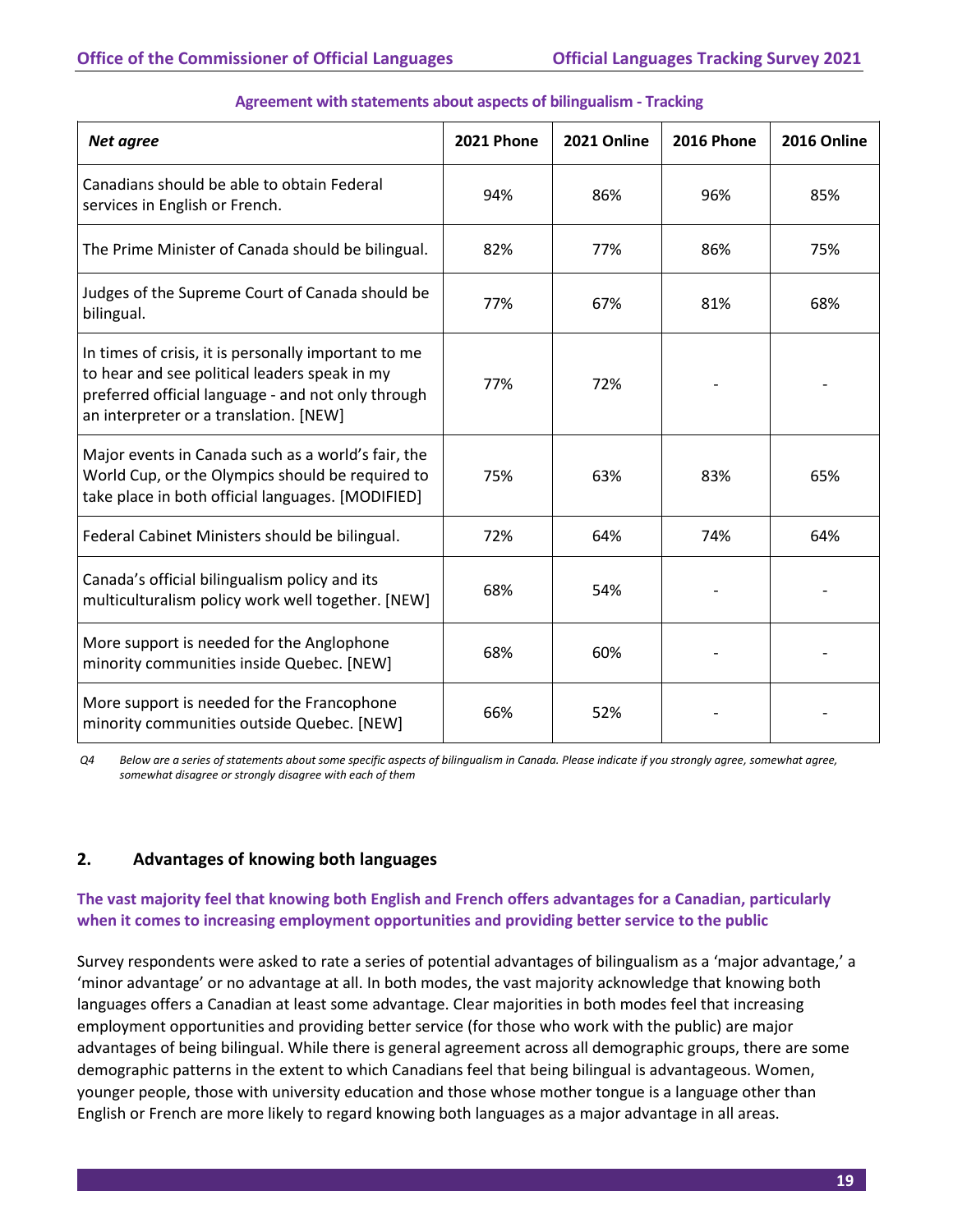| Agreement with advantages of being<br>bilingual                   | <b>Major</b><br>advantage | <b>Minor</b><br>advantage | No real<br>advantage | Not sure/<br>prefer not<br>to answer |
|-------------------------------------------------------------------|---------------------------|---------------------------|----------------------|--------------------------------------|
| To increase employment opportunities                              | 67%                       | 26%                       | 6%                   | 1%                                   |
| To provide better service (for those who work<br>with the public) | 67%                       | 26%                       | 6%                   | 1%                                   |
| To meet Canadians who speak the other official<br>language        | 58%                       | 31%                       | 10%                  | 1%                                   |
| To facilitate travel to other countries                           | 58%                       | 30%                       | 11%                  | 1%                                   |
| To become familiar with another culture                           | 57%                       | 31%                       | 11%                  | 2%                                   |

#### **Advantages of being bilingual - Telephone survey results**

*Q6 For each of the following, please indicate if you feel that knowing both official languages would be a major advantage for a Canadian to have, a minor advantage, or no real advantage?* 

| <b>Agreement with advantages of being</b><br>bilingual            | <b>Major</b><br>advantage | Minor<br>advantage | No real<br>advantage | Not sure/<br>prefer not<br>to answer |
|-------------------------------------------------------------------|---------------------------|--------------------|----------------------|--------------------------------------|
| To increase employment opportunities                              | 63%                       | 24%                | 10%                  | 3%                                   |
| To provide better service (for those who work<br>with the public) | 57%                       | 26%                | 13%                  | 3%                                   |
| To meet Canadians who speak the other official<br>language        | 49%                       | 30%                | 17%                  | 4%                                   |
| To facilitate travel to other countries                           | 52%                       | 31%                | 14%                  | 3%                                   |
| To become familiar with another culture                           | 45%                       | 35%                | 16%                  | 4%                                   |

#### **Advantages of being bilingual - Online survey results**

*Q6 For each of the following, please indicate if you feel that knowing both official languages would be a major advantage for a Canadian to have, a minor advantage, or no real advantage?*

Francophones are much more likely than Anglophones to feel that knowing both official languages is a major advantage in all of these areas, but many Anglophones also agree. About nine in ten Francophones (telephone) feel it is a major advantage for employment opportunities, offering services to the public and travelling to other countries. Among Anglophones the proportions regarding these as major advantages are in the 50 to 60 percent range.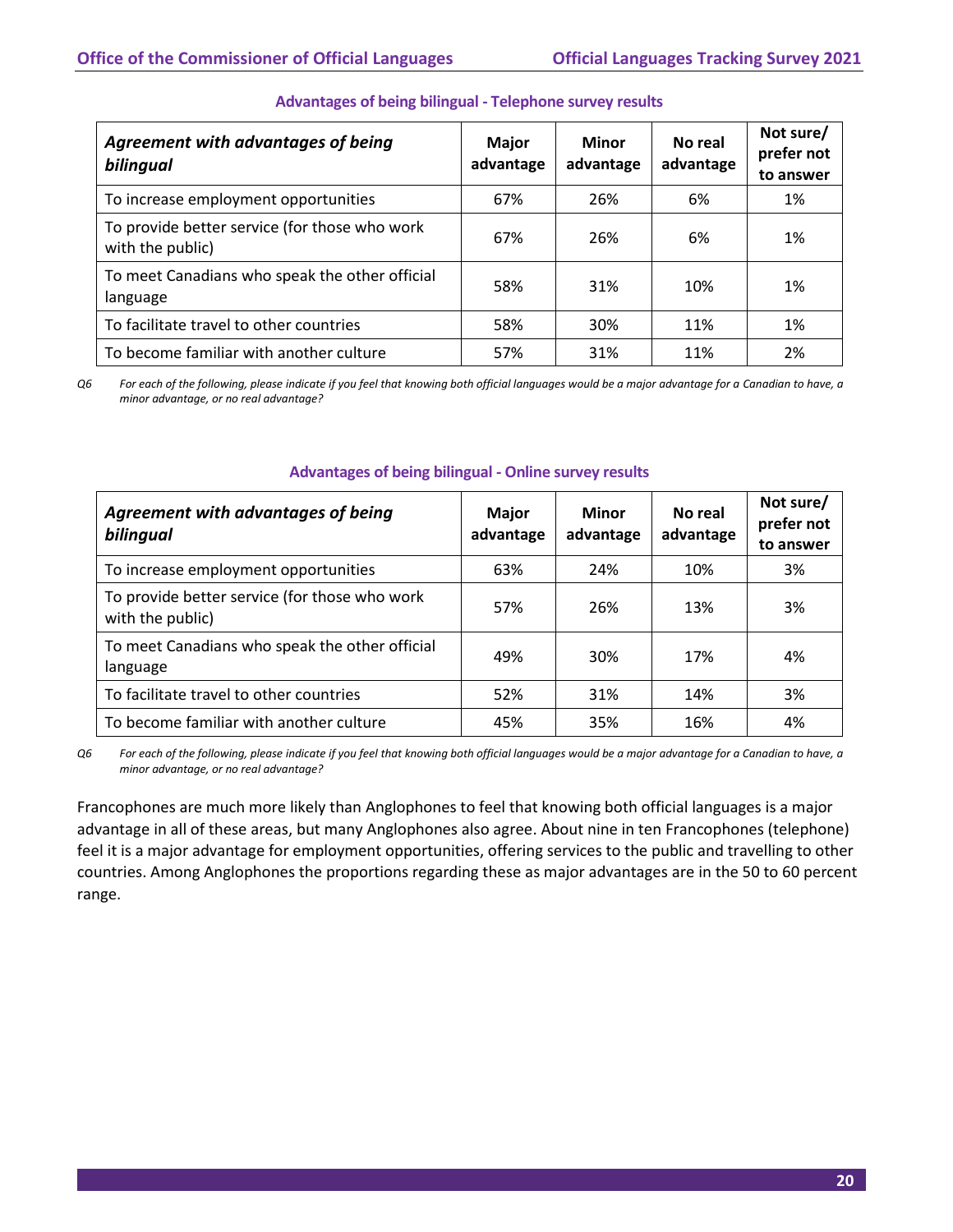| <b>Agreement with statements about Canada's</b><br>bilingualism   | <b>Major</b><br>advantage | French<br>$(n=324)$ | <b>English</b><br>$(n=1, 183)$ |
|-------------------------------------------------------------------|---------------------------|---------------------|--------------------------------|
| To increase employment opportunities                              | 67%                       | 90%                 | 61%                            |
| To provide better service (for those who work<br>with the public) | 67%                       | 92%                 | 61%                            |
| To meet Canadians who speak the other official<br>language        | 58%                       | 79%                 | 53%                            |
| To facilitate travel to other countries                           | 58%                       | 88%                 | 50%                            |
| To become familiar with another culture                           | 57%                       | 78%                 | 51%                            |

#### **Advantages of being bilingual - Telephone survey results – by language of survey**

*Q6 For each of the following, please indicate if you feel that knowing both official languages would be a major advantage for a Canadian to have, a minor advantage, or no real advantage?* 

There is virtually no change since 2016 in the extent to which Canadians feel that knowing both languages is a major advantage in all these areas.

| <b>Major advantage</b>                                            | <b>2021 Phone</b> | 2021 Online | <b>2016 Phone</b> | 2016 Online |
|-------------------------------------------------------------------|-------------------|-------------|-------------------|-------------|
| To increase employment opportunities                              | 67%               | 63%         | 71%               | 63%         |
| To provide better service (for those who work<br>with the public) | 67%               | 57%         | 70%               | 59%         |
| To meet Canadians who speak the other official<br>language        | 58%               | 49%         | 61%               | 49%         |
| To facilitate travel to other countries                           | 58%               | 52%         | 56%               | 51%         |
| To become familiar with another culture                           | 57%               | 45%         | 55%               | 44%         |

#### **Agreement with advantages of being bilingual - Tracking**

*Q6 For each of the following, please indicate if you feel that knowing both official languages would be a major advantage for a Canadian to have, a minor advantage, or no real advantage?* 

#### **3. Myths about official bilingualism**

**Many Canadians continue to believe some myths about official bilingualism including that French is no longer the second most common language outside Quebec or that being bilingual is a prerequisite to work for the federal government.**

Online survey respondents were presented with seven myths about official bilingualism and language policy and were asked if they felt each was "true" or "false". It should be noted that while six of the seven statements are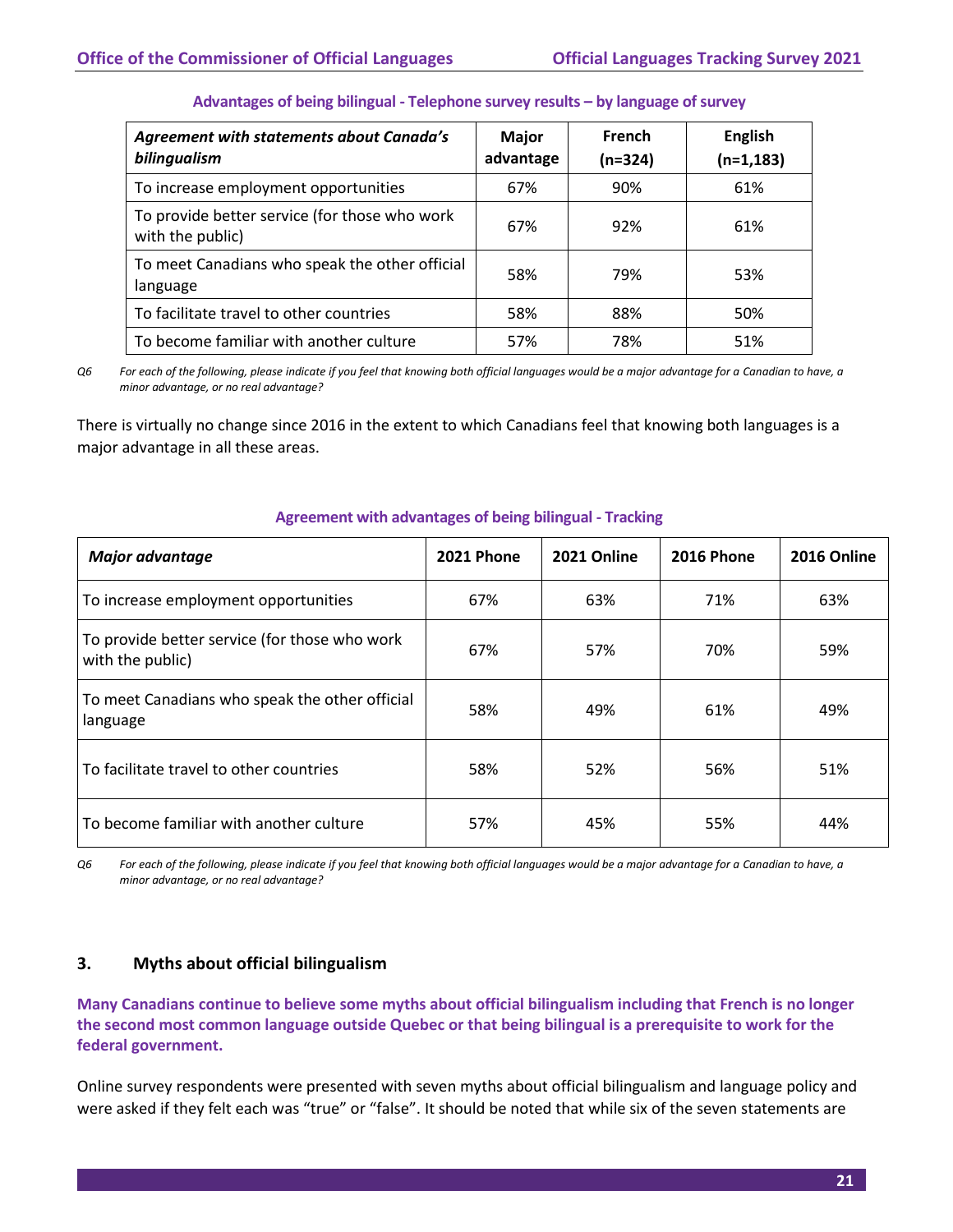very definitely myths, the statement "Canada's language policy means that all federal services must be offered in both official languages coast to coast", while strictly speaking not completely true, could be open to interpretation.

Over eight in ten think it is true that Canada's language policy means that all federal services must be offered in both official languages. A majority also believe that in Canada outside of Quebec, French is no longer the second-most common language after English, despite the most recently available census data showing otherwise. Significantly, Francophones as well as Anglophones tend to believe this myth to be true. It is also notable that four in ten believe that one must be bilingual to work for the federal public service and one quarter believe that only those who grew up in a French environment will ever become proficient enough to meet the bilingualism criteria of the federal public service. Only a small minority of Canadians think that the official language policy requires that all Canadians must speak both languages.

It is notable that 26 percent think that the Quebec government does not have to provide any services in English and 20 percent think that the English-speaking minority in Quebec is more socio-economically privileged than the French-speaking majority – though in both cases many, particularly those living outside Quebec are not sure.

| <b>Myths, true or false</b>                                                                                                                              | <b>True</b> | <b>False</b> | Not sure/<br>prefer not<br>to answer |
|----------------------------------------------------------------------------------------------------------------------------------------------------------|-------------|--------------|--------------------------------------|
| Canada's language policy means that all federal<br>services must be offered in both official<br>languages coast to coast.                                | 83%         | 7%           | 10%                                  |
| In Canada outside of Quebec, French is no longer<br>the second-most common language after English.                                                       | 64%         | 16%          | 20%                                  |
| You must be bilingual to work for the federal<br>public service.                                                                                         | 40%         | 44%          | 15%                                  |
| The Quebec government does not have to<br>provide any services in English.                                                                               | 26%         | 51%          | 23%                                  |
| Only those who grew up in a French environment<br>will ever become proficient enough to meet the<br>bilingualism criteria of the federal public service. | 25%         | 62%          | 14%                                  |
| The English-speaking minority in Quebec is more<br>socio-economically privileged than the French-<br>speaking majority.                                  | 20%         | 47%          | 33%                                  |
| Canada's language policy means that all<br>Canadians must speak English and French.                                                                      | 12%         | 77%          | 11%                                  |

#### **Myths about bilingualism - Online survey results**

*Q12 Based on your understanding, are each of the following statements true or false?*

For the most part there is little difference between Anglophones and Francophones in the extent to which they believe each myth. However, in two instances there are very significant differences with almost half of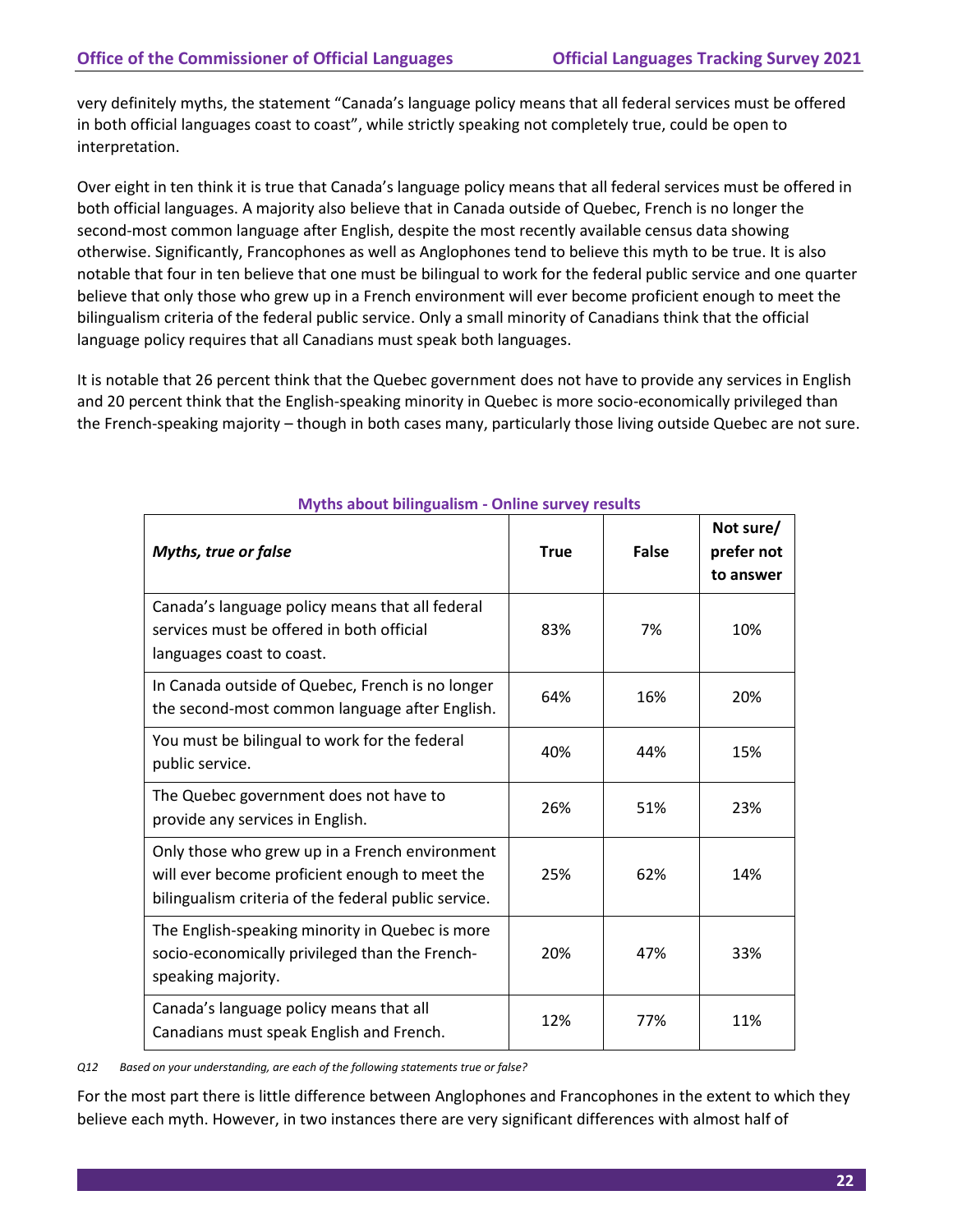Francophones believing that the English minority in Quebec is more privileged than the French majority and 28 percent of Francophones thinking that Canada's language policy means that all Canadians must speak English and French. Only very small proportions of Anglophones think either of these statements are true.

| <b>Myths, true or false</b>                                                                                                                              | <b>True</b> | French<br>$(n=347)$ | <b>English</b><br>$(n=1, 153)$ |
|----------------------------------------------------------------------------------------------------------------------------------------------------------|-------------|---------------------|--------------------------------|
| Canada's language policy means that all federal<br>services must be offered in both official<br>languages coast to coast.                                | 83%         | 80%                 | 83%                            |
| In Canada outside of Quebec, French is no longer<br>the second-most common language after English.                                                       | 64%         | 58%                 | 65%                            |
| You must be bilingual to work for the federal<br>public service.                                                                                         | 40%         | 42%                 | 40%                            |
| The Quebec government does not have to<br>provide any services in English.                                                                               | 26%         | 23%                 | 27%                            |
| Only those who grew up in a French environment<br>will ever become proficient enough to meet the<br>bilingualism criteria of the federal public service. | 25%         | 23%                 | 25%                            |
| The English-speaking minority in Quebec is more<br>socio-economically privileged than the French-<br>speaking majority.                                  | 20%         | 48%                 | 12%                            |
| Canada's language policy means that all<br>Canadians must speak English and French.                                                                      | 12%         | 28%                 | 7%                             |

#### **Myths about bilingualism - Online survey results – by language of Survey**

*Q12 Based on your understanding, are each of the following statements true or false?*

In the 2016 survey, respondents were forced to say that they considered each statement to be either true or false. They were not given the option of responding that they were "not sure". For the sake of being able to compare the 2021 results with the 2016 results, the table below depicts the proportions only of respondents to the 2021 online survey who provide and "true" or "false" response. There has been no significant change in the extent to which Canadians believe any of these myths.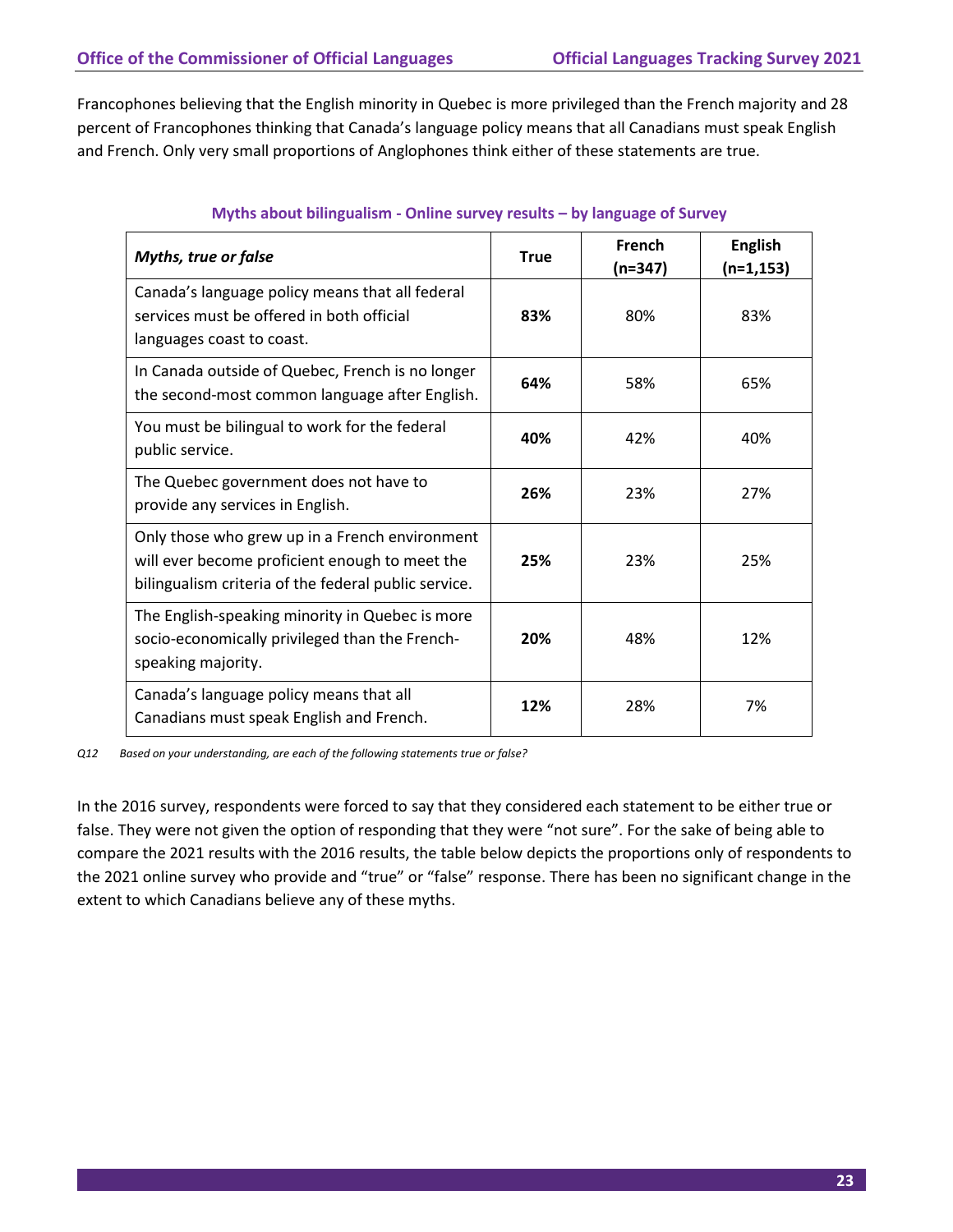| <b>Myths, true or false</b>                                                                                                                              | 2021<br><b>True</b> | 2021<br><b>False</b> | 2016<br><b>True</b> | 2016<br><b>False</b> |
|----------------------------------------------------------------------------------------------------------------------------------------------------------|---------------------|----------------------|---------------------|----------------------|
| Canada's language policy means that all federal<br>services must be offered in both official<br>languages coast to coast.                                | 92%                 | 8%                   | 87%                 | 13%                  |
| You must be bilingual to work for the federal<br>public service.                                                                                         | 48%                 | 52%                  | 49%                 | 51%                  |
| Only those who grew up in a French environment<br>will ever become proficient enough to meet the<br>bilingualism criteria of the federal public service. | 28%                 | 72%                  | 25%                 | 75%                  |
| Canada's language policy means that all<br>Canadians must speak English and French.                                                                      | 13%                 | 87%                  | 16%                 | 84%                  |
| In Canada outside of Quebec, French is no longer<br>the second-most common language after English.<br>[NEW]                                              | 80%                 | 20%                  |                     |                      |
| The Quebec government does not have to<br>provide any services in English. [MODIFIED]                                                                    | 34%                 | 66%                  |                     |                      |
| The English-speaking minority in Quebec is more<br>socio-economically privileged than the French-<br>speaking majority. [NEW]                            | 30%                 | 70%                  |                     |                      |

#### **Myths about bilingualism - Online survey results - Tracking**

*Q12 Based on your understanding, are each of the following statements true or false?*

# <span id="page-26-0"></span>**C. Language proficiency and exposure**

#### **1. Self-assessed language proficiency**

#### **About one half of all Canadians, including over three-quarter of Francophones, describe themselves as fluent or at least conversant in the other official language**

As was the case in 2016, about one half of Canadians describe themselves as fluent or at least conversant in the other official language and about one half say they are unable to converse in the other language. Second language ability is highest in Quebec and to a lesser extent in Atlantic Canada, Ontario and BC. Second language ability is lower in the Prairie provinces.

While there is some tendency for people with higher incomes and higher levels of education to be more likely to be at least conversant in the other language, the more significant story is the difference between Francophones and Anglophones. In the telephone survey 76 percent of Francophones say they are at least conversant in English compared to 39 percent of Anglophones who say they are at least conversant in French.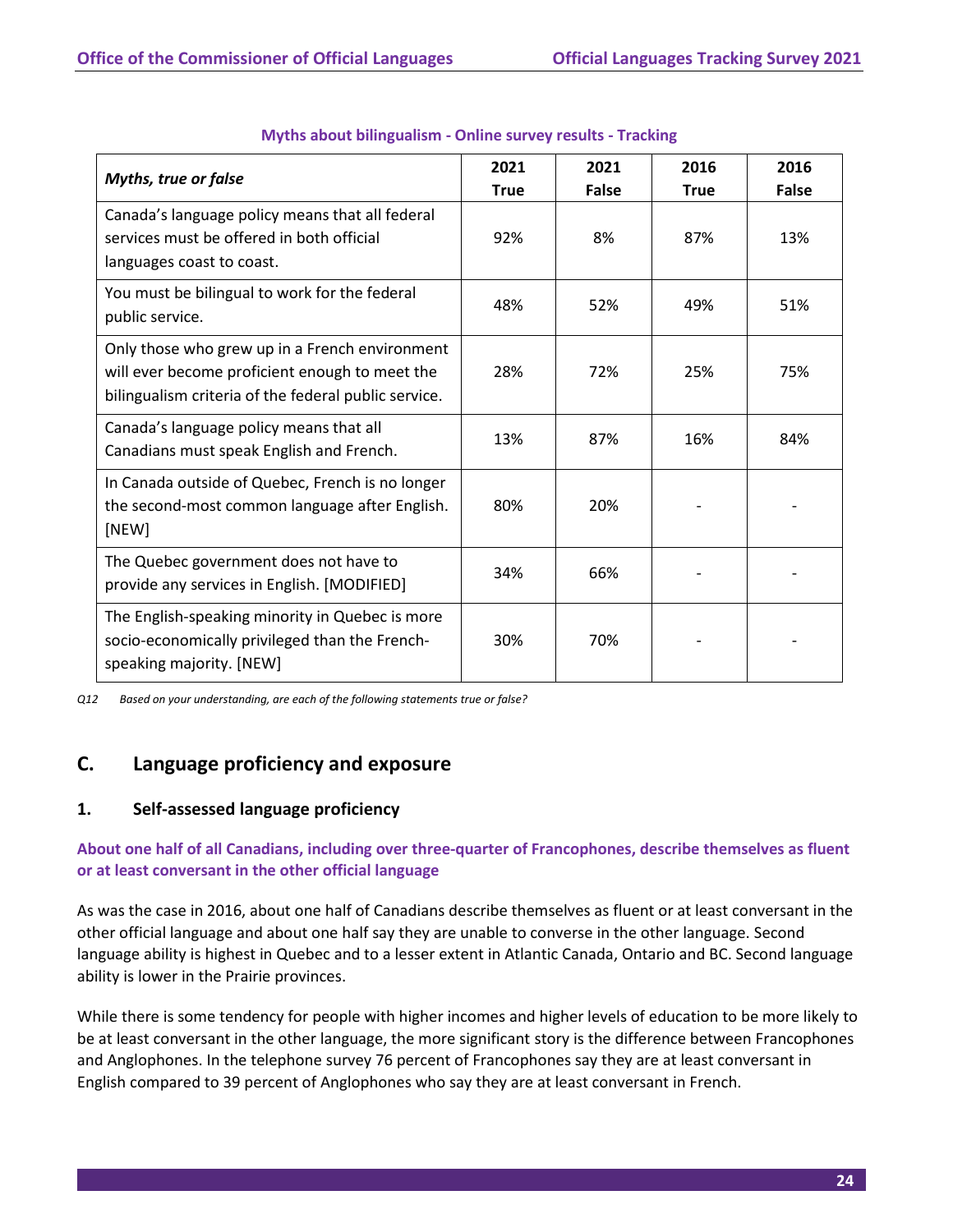#### **Self-assessed levels of proficiency in the other official language – Tracking**

| Level of other-official language<br>proficiency | 2021<br><b>Telephone</b> | 2021<br>Online | 2016<br><b>Telephone</b> | 2016<br>Online |
|-------------------------------------------------|--------------------------|----------------|--------------------------|----------------|
| Fluent                                          | 16%                      | 19%            | 16%                      | 15%            |
| Conversant                                      | 31%                      | 34%            | 32%                      | 29%            |
| Unable to converse                              | 53%                      | 46%            | 51%                      | 54%            |
| Don't know/prefer not to answer                 | 0%                       | 2%             | 1%                       | 2%             |

*Q7 How would you describe your level of proficiency in [French OR English] ? Would you say that you are…? (2016: How would you describe your level of proficiency in [French OR English] Would you say that you are fluent, conversant, meaning that you are able to have a simple conversation, or that you are unable to converse)*

#### **Self-assessed levels of proficiency in the other official language – Telephone survey results - by language of survey**

| Level of other-official language<br>proficiency | 2021<br>Total | 2021<br>Francophone | 2021<br>Anglophone | 2016<br>Total | 2016<br>Francophone | 2016<br>Anglophone |
|-------------------------------------------------|---------------|---------------------|--------------------|---------------|---------------------|--------------------|
| <b>Fluent</b>                                   | 16%           | 39%                 | 10%                | 16%           | 35%                 | 11%                |
| Conversant                                      | 31%           | 37%                 | 29%                | 32%           | 50%                 | 28%                |
| Unable to converse                              | 53%           | 24%                 | 60%                | 51%           | 16%                 | 60%                |
| Don't know/prefer not to answer                 | 0%            | 0%                  | 0%                 | 1%            | 0%                  | 1%                 |

*Q7 How would you describe your level of proficiency in [French OR English] ? Would you say that you are…? (2016: How would you describe your level of proficiency in [French OR English] Would you say that you are fluent, conversant, meaning that you are able to have a simple conversation, or that you are unable to converse)*

#### **2. Reasons for not learning the other official language**

#### **Main obstacles to learning the other official language include lack of practice opportunities, lack of access to courses, perceived lack of necessity, or lack of interest**

All who were not fluent in the other official language were asked to list the main factors that have prevented them from learning or being more proficient in the other language. The most common reasons cited in the telephone survey include lack of access to language courses, lack of enough opportunities to practice and a lack of necessity or a lack of interest in learning the other language.

There were methodological differences in how this question was posed in the online survey that likely led to significant differences in responses. Those who completed the survey online were prompted with a list of possible factors or reasons that they could check off while those who completed the survey by phone were asked to provide reasons on their own with no prompting. Online respondents therefore provided a larger number of responses and were much more likely to cite such factors as lack of opportunity to practice, lack of time, finding the other language too difficult or, notably, fear of being judged for their accent or grammar.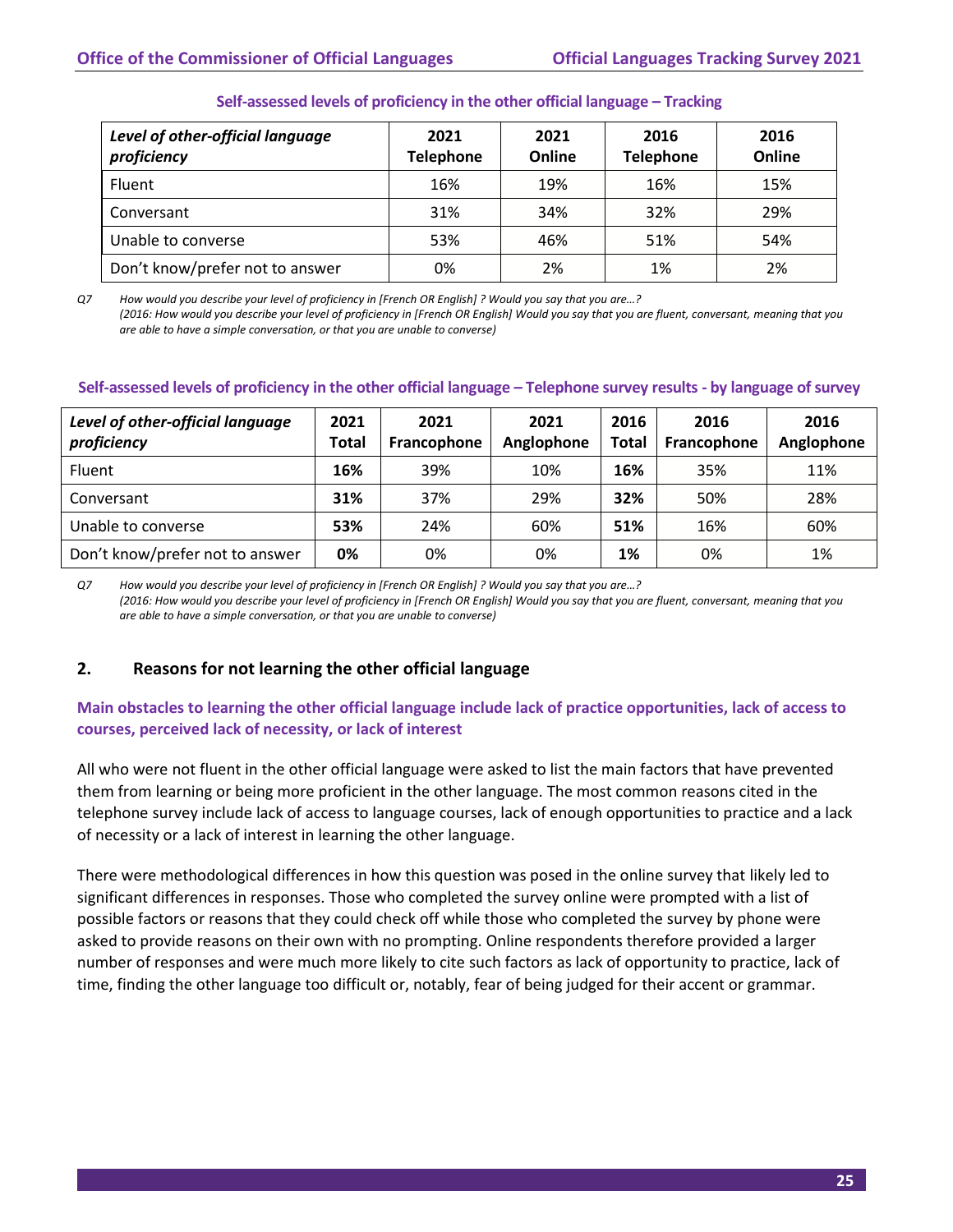| <b>Reasoning</b>                                                                  | 2021 Telephone | 2021 Online |
|-----------------------------------------------------------------------------------|----------------|-------------|
| I have not had access to language courses                                         | 25%            | 20%         |
| I don't have enough opportunities to practice                                     | 25%            | 48%         |
| Not necessary/no need to                                                          | 24%            | 32%         |
| I am just not interested                                                          | 16%            | 23%         |
| Poor quality of the public education system (e.g.,<br>language was not mandatory) | 9%             | 1%          |
| I did not/ do not have the time                                                   | 8%             | 21%         |
| I already speak another language/s                                                | 7%             | 15%         |
| I find it too difficult to learn other language(s)                                | 6%             | 20%         |
| Age/ too old to learn                                                             | 2%             | 0%          |
| I'm afraid of being judged for my accent, grammar,<br>or vocabulary               | 2%             | 21%         |
| I have a learning or other disability                                             | 1%             | 0%          |
| High cost of language classes                                                     | 1%             | 0%          |
| Other                                                                             | 2%             | 2%          |
| Not sure/prefer not to answer                                                     | 2%             | 3%          |

#### **Reasons for not learning/being more proficient in the other official language**

*Q8 What are the factors that have prevented you from learning [French OR English] or becoming more proficient in it? SUBGROUPS: Those not fluent in other official language*

#### **3. Where the other language was learned**

**About half of Canadians who learned the other official language did so exclusively in elementary or high school and another four in ten learned both in school and elsewhere.**

Just under half of Canadians who are at least conversant in the other official language say they learned the language in elementary and/or high school and another four in ten learned both in school and in other places. About one in six say they learned the other language completely in another non-school setting. There is little demographic difference in where Canadians learned the other language except that Anglophones are much more likely to have learned French only in school, while Francophones are more likely to have learned English somewhere else or in a mix of school and somewhere else.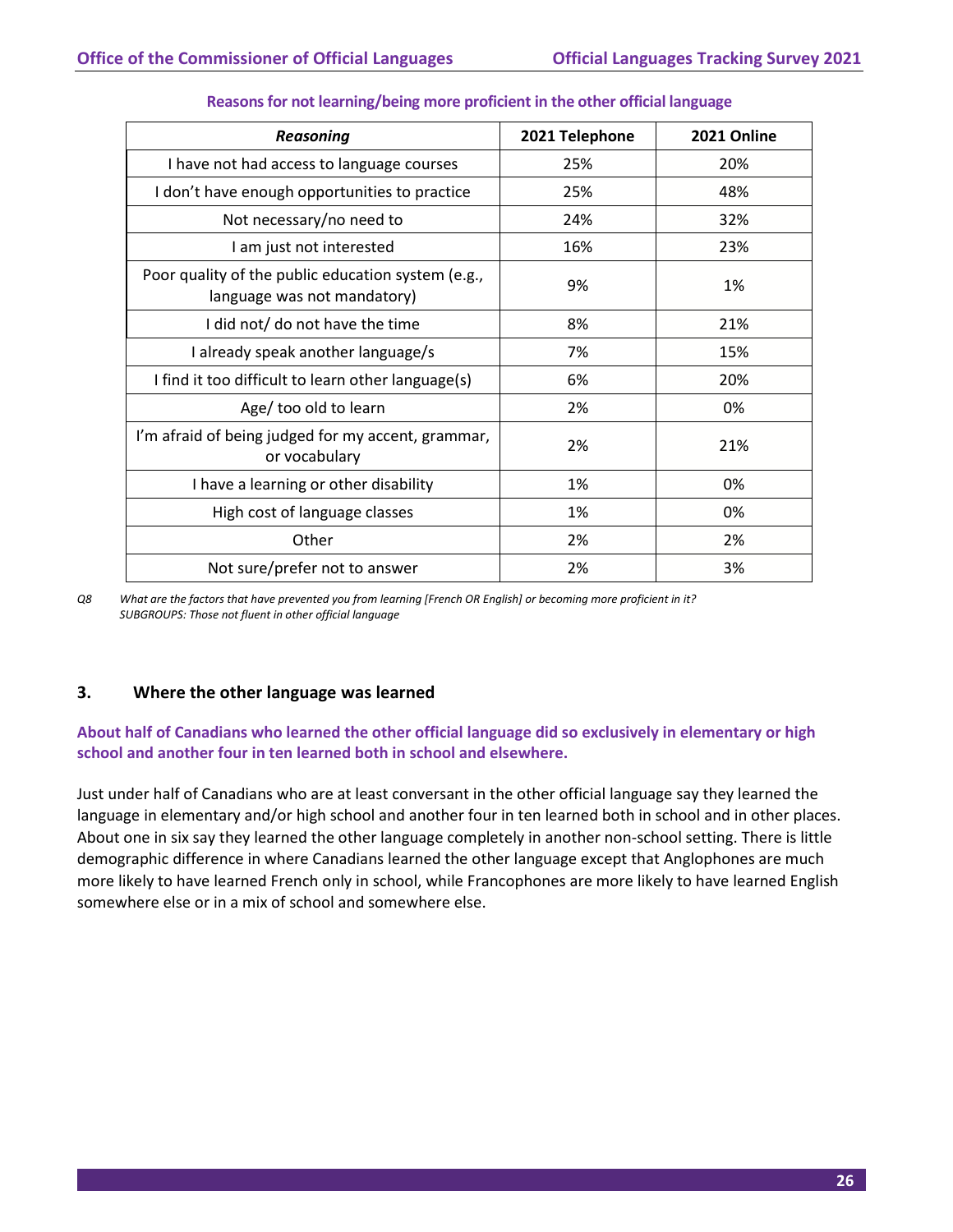| How language was<br>learned          | 2021<br><b>Telephone</b><br>$(n=704)$ | 2021<br>Online<br>$(n=792)$ |
|--------------------------------------|---------------------------------------|-----------------------------|
| In elementary or high<br>school      | 46%                                   | 48%                         |
| Both in school and<br>somewhere else | 38%                                   | 37%                         |
| Somewhere else, outside<br>of school | 16%                                   | 15%                         |
| Not sure/prefer not to<br>answer     | 0%                                    | 1%                          |

#### **Place of learning the other official language**

*Q9 How did you learn [French OR English]? Was it…? SUBGROUPS: Those fluent or conversant in non-interview language*

The vast majority of those who learned the other official language in elementary or high school did so in regular non-immersion language classes in school. In the online survey Anglophones (15%) are more likely than Francophones (6%) to have learned the other language in immersion classes.

| School where language was learned       | 2021<br><b>Telephone</b><br>$(n=583)$ | 2021<br>Online<br>$(n=673)$ |
|-----------------------------------------|---------------------------------------|-----------------------------|
| Regular non-immersion classes in school | 75%                                   | 76%                         |
| Immersion classes in school             | 17%                                   | 12%                         |
| <b>Both</b>                             | 5%                                    | 8%                          |
| Not sure/prefer not to answer           | 2%                                    | 4%                          |

#### **Immersion vs non-immersion language education**

*Q10 When you learned [French OR English] in elementary/high school was it through a [French OR English] immersion program or through regular nonimmersion [French OR English] classes?*

*SUBGROUPS: Those learning non-interview language in school*

Those who learned the other language at least to some extent outside of elementary and high school were asked where else they learned the other language. There are modal differences in how people responded to this question as a result of online respondents being presented with a check list of possible responses, while telephone respondents had to volunteer where else they learned the other language without prompting. The most common ways in which people learn the other language outside of school include from TV and movies, from socializing with friends, from family, through work, travel and from university level courses or private lessons.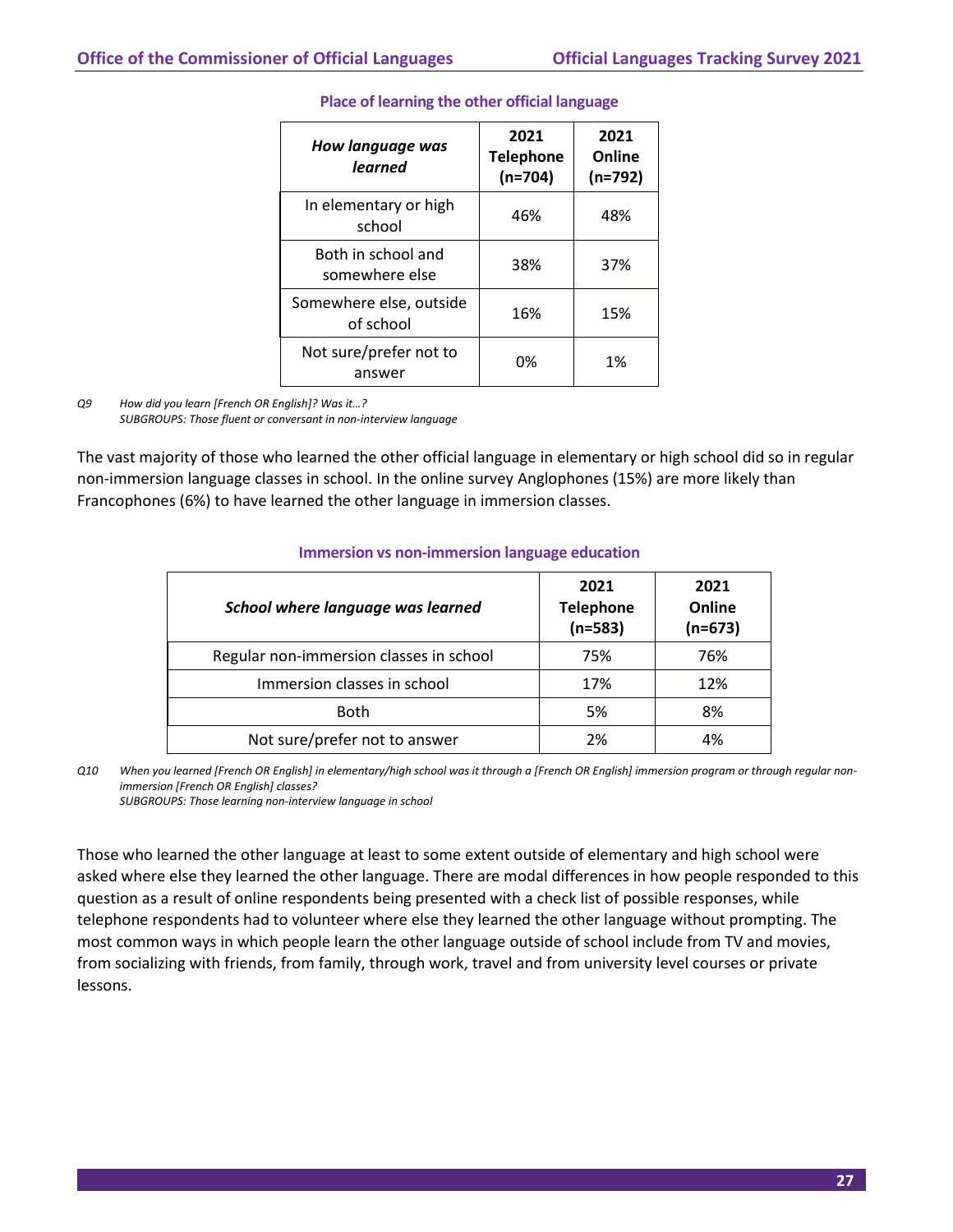| <b>Setting of learning</b>                            | 2021<br><b>Telephone</b><br>$(n=400)$ | 2021 Online<br>$(n=403)$ |
|-------------------------------------------------------|---------------------------------------|--------------------------|
| Learned from TV, movies etc.                          | 20%                                   | 38%                      |
| Learned by socializing with friends                   | 18%                                   | 37%                      |
| Learned at work                                       | 20%                                   | 34%                      |
| Took post-secondary (college/university) classes      | 8%                                    | 31%                      |
| Learned from your spouse/family/at home               | 28%                                   | 22%                      |
| Took private lessons                                  | 9%                                    | 20%                      |
| Travelled/lived in an English or French-speaking area | 14%                                   | 10%                      |
| French immersion/exchange program                     |                                       | 4%                       |
| Born French/my first language                         |                                       | 2%                       |
| Government/army language school/training courses      |                                       | 2%                       |
| Learned from apps/the internet                        | 2%                                    | 2%                       |
| Learned from your community                           | 5%                                    | $< 1\%$                  |
| Learned by reading books                              | 4%                                    | 1%                       |
| Self-taught (unspecified)                             | 1%                                    | $< 1\%$                  |
| Other                                                 | 2%                                    | 1%                       |
| Not sure/prefer not to answer                         | 2%                                    | 1%                       |

#### **Place of learning the other official language outside of school**

*Q11 How else did you learn [French OR English]? SUBGROUPS: Those learning non-interview language outside school*

#### **4. Perceptions of community bilingualism**

#### **Most Canadians live in communities where they estimate that most people are not bilingual while about two in ten say a lot of people in their community are bilingual**

Respondents in the online survey were asked about their perceptions of bilingualism in their community. Most Canadians (76%) believe that they live in a community where virtually no one or only a small proportion of people are bilingual. Just one in five believe that nearly everyone or a sizeable proportion of people in their community is bilingual. These results are almost identical to what was observed in 2016.

There is wide variance by province and region on this question. Almost half of Quebecers (48%) say that nearly everyone or a sizeable proportion of people in their community are bilingual. This proportion is much lower in the rest of Canada where only 12 percent say that nearly everyone or a sizeable proportion of people in their community are bilingual.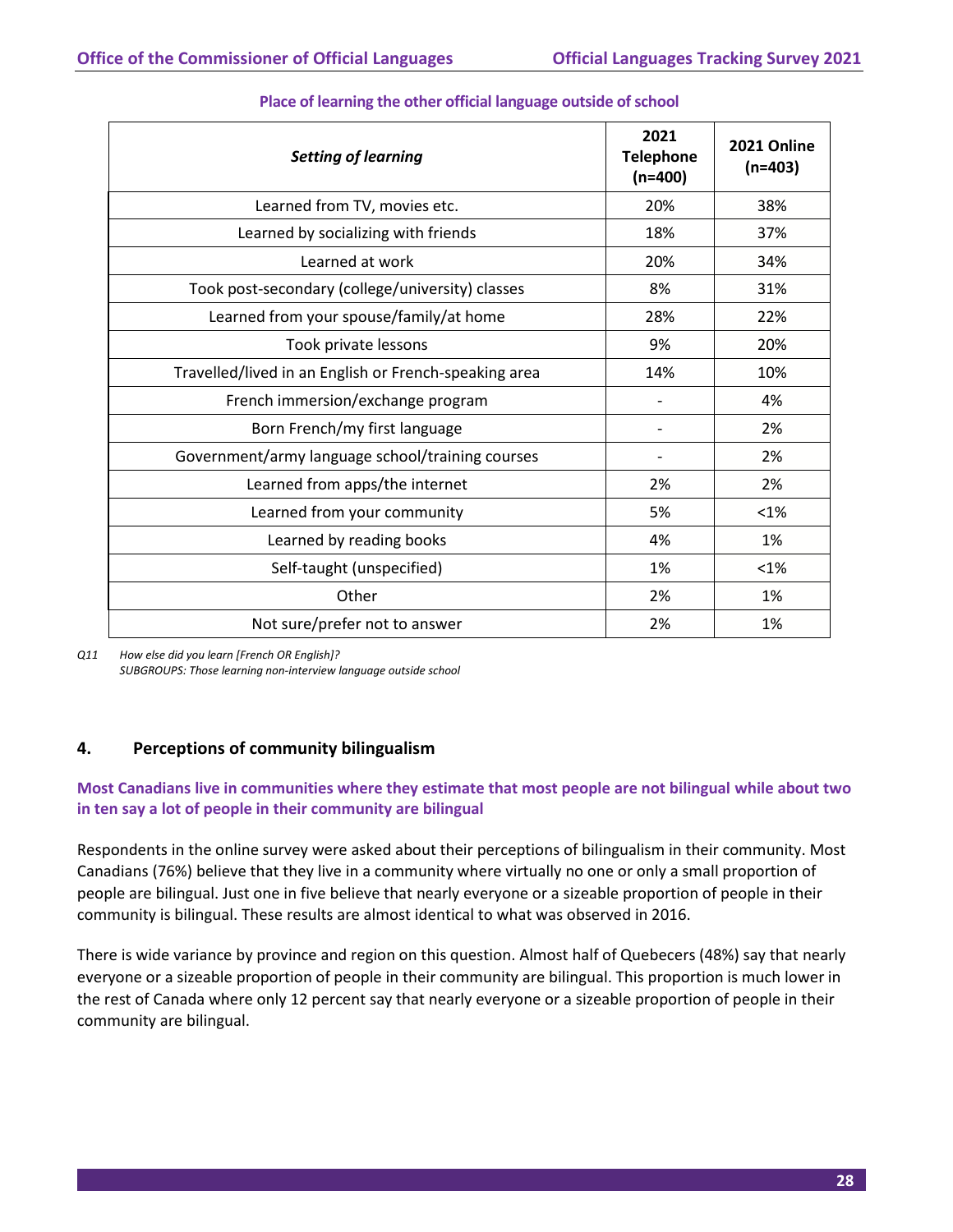| <b>Degree of bilingualism</b>                   | 2021<br>Online | 2016<br>Online |
|-------------------------------------------------|----------------|----------------|
| Nearly everyone is bilingual                    | 3%             | 3%             |
| A sizeable proportion of people are bilingual   | 17%            | 19%            |
| Only a small proportion of people are bilingual | 54%            | 50%            |
| Virtually no one is bilingual                   | 22%            | 22%            |
| Not sure/ prefer not to answer                  | 4%             | 5%             |

#### **Perceptions of degree of bilingualism in community – Online survey results**

*Q14 To what degree do you think people in your community are bilingual, that is able to speak both English and French?*

#### **5. Exposure to the other official language**

**Most Quebecers interact with speakers of the other official language and use media or cultural products at least occasionally in the other official language, whereas a minority of Canadians from outside Quebec report similar interaction with and exposure to the other official language**

Respondents in the online survey were also asked about their exposure to the other official language. A significant minority of all Canadians report that they at least occasionally interact with people who mainly speak the other official language (31%), use media such as television, radio and internet in the other official language (25%) and enjoy cultural products such as literature, music, cinema, and theatre (26%).

#### **Frequency of interaction with other language – Online survey results**

| Question                                                                                                | Very often | <b>Occasionally</b> | Rarely | Very rarely | Not at all |
|---------------------------------------------------------------------------------------------------------|------------|---------------------|--------|-------------|------------|
| Interact with people who mostly speak<br>the other official language                                    | 14%        | 17%                 | 17%    | 26%         | 26%        |
| Use media in the other official language<br>such as television, radio and internet                      | 13%        | 12%                 | 8%     | 13%         | 53%        |
| Enjoy cultural products in the other<br>official language such as literature, music,<br>cinema, theatre | 11%        | 15%                 | 11%    | 16%         | 46%        |

*Q15 How often do you interact with people who are mostly [French OR English] speaking?*

*Q16 How often do you use media in [French OR English] such as television, radio and internet?* 

*Q17 How often do you enjoy cultural products in [French OR English] such as literature, music, cinema, theatre?*

The most notable aspect of this response to this question on exposure to the other official language is the major difference between the extent to which Quebecers interact with speakers of the other official language and consume media and cultural products in the other language compared to the reverse among other Canadians. Six in ten Quebecers report that they at least occasionally interact with speakers of the other official language, use media and/or enjoy cultural products in the other language. Among Canadians elsewhere, only two in ten at least occasionally interact with speakers of the other official language and even smaller proportions use media and enjoy cultural products in the other language.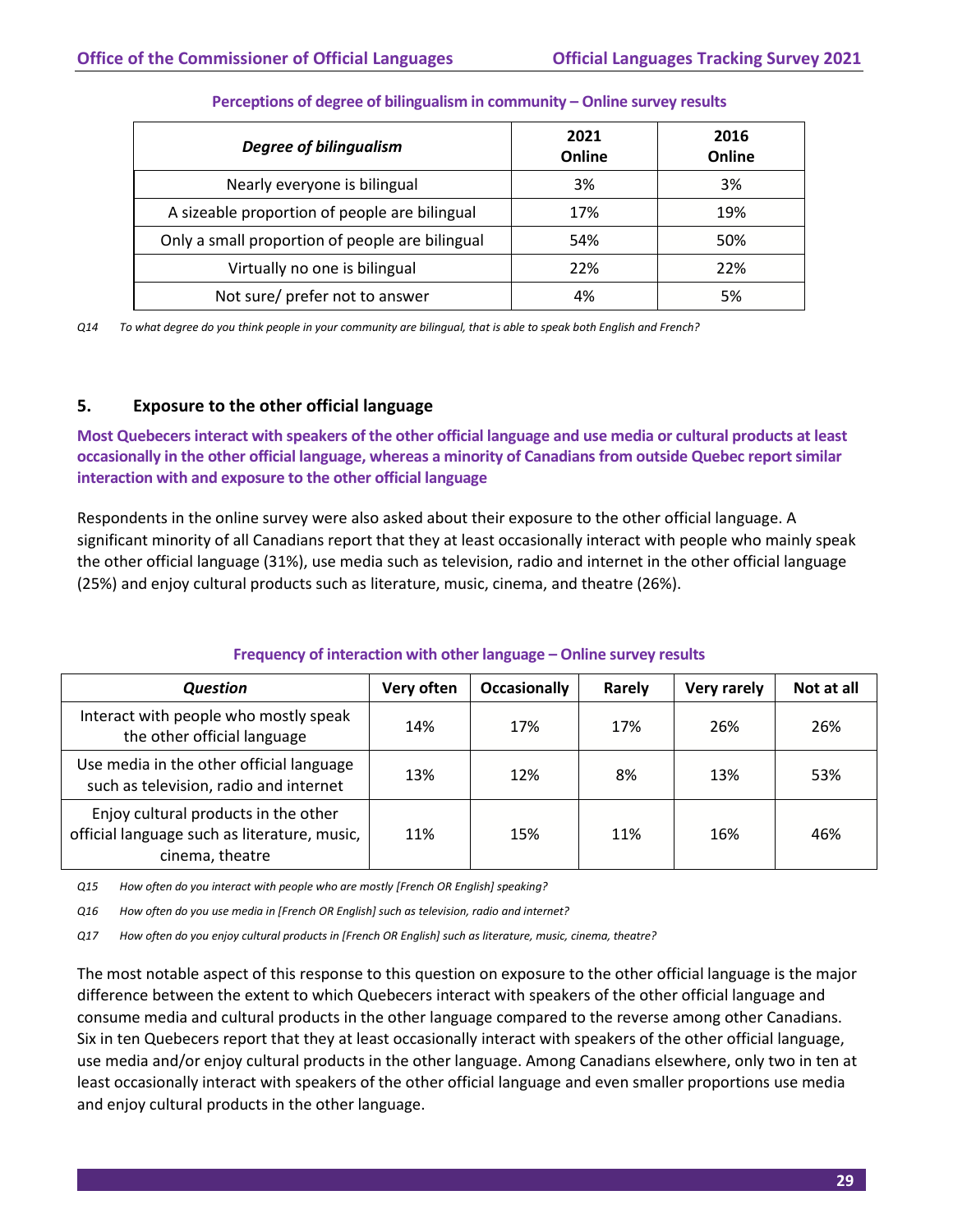| <b>Question</b>                                                                                      | 2021<br>Very often /<br><b>Occasionally</b> | Quebec | Canada<br>outside<br>Quebec |
|------------------------------------------------------------------------------------------------------|---------------------------------------------|--------|-----------------------------|
| Interact with people who mostly speak the other official language                                    | 31%                                         | 65%    | 21%                         |
| Use media in the other official language such as television, radio and<br>internet                   | 25%                                         | 65%    | 13%                         |
| Enjoy cultural products in the other official language such as<br>literature, music, cinema, theatre | 26%                                         | 59%    | 16%                         |

#### **Frequency of interaction with other language – Online survey results – by region**

*Q15 How often do you interact with people who are mostly [French OR English] speaking?*

*Q16 How often do you use media in [French OR English] such as television, radio and internet?* 

*Q17 How often do you enjoy cultural products in [French OR English] such as literature, music, cinema, theatre?*

Since 2016, results suggest some increase in the proportions of Canadians who interact with media - such as television, radio and internet or enjoy cultural products at least occasionally in the other official language.

| Question                                                                                             | 2021<br>Very often /<br><b>Occasionally</b> | 2016<br>Very often /<br><b>Occasionally</b> |
|------------------------------------------------------------------------------------------------------|---------------------------------------------|---------------------------------------------|
| Interact with people who mostly speaking the other official<br>language                              | 31%                                         | 32%                                         |
| Use media in the other official language such as television, radio<br>and internet                   | 25%                                         | 19%                                         |
| Enjoy cultural products in the other official language such as<br>literature, music, cinema, theatre | 26%                                         | 21%                                         |

#### **Frequency of interaction with other language – Online survey results – Tracking**

*Q15 How often do you interact with people who are mostly [French OR English] speaking?*

*Q16 How often do you use media in [French OR English] such as television, radio and internet?* 

*Q17 How often do you enjoy cultural products in [French OR English] such as literature, music, cinema, theatre?*

#### **6. Impact of pandemic on exposure to the other official language**

#### **Most say the COVID-19 pandemic has made no difference to their exposure to the other official language.**

The last two years have been marked by the Covid-19 pandemic which has had a major impact on the lives of many Canadians. However, respondents in the online survey were asked about this, and the vast majority (78%) report that the pandemic has made no difference to the extent to which they and their families have been exposed to the other official language. Another one in ten (12%), say the pandemic reduced their exposure to the other language and four percent say the pandemic caused their exposure to the other language to increase. These sentiments are consistent among Anglophones and Francophones and there are no notable significant demographic patterns.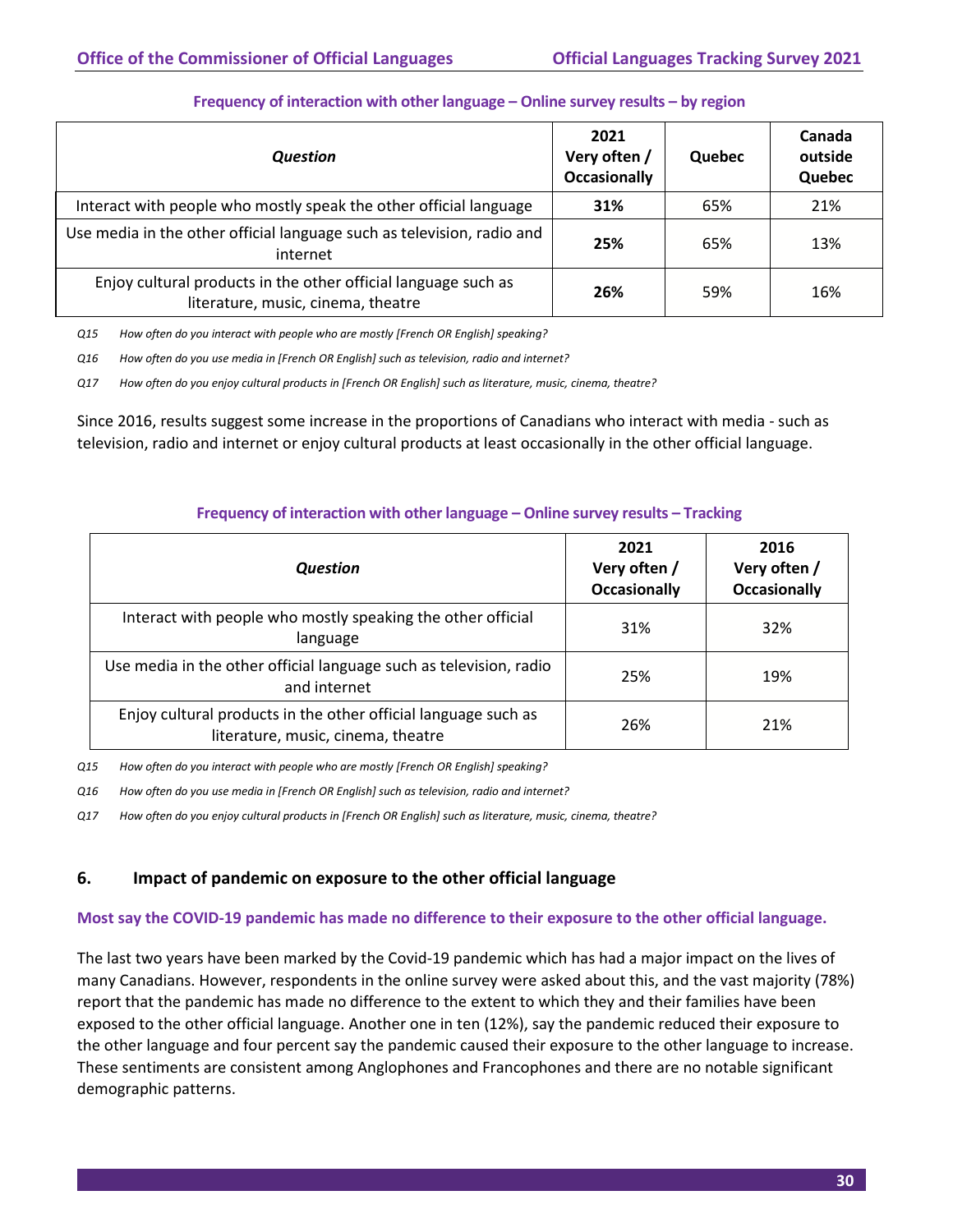| <b>Exposure to 'Other' language</b> | ℅   |
|-------------------------------------|-----|
| Reduced your exposure               | 12% |
| Made no difference to your exposure | 78% |
| Increased your exposure             | 4%  |
| Not sure/prefer not to answer       | 6%  |

#### **Impact of COVID-19 on exposure to other language – Online survey results**

*Q18 What impact has the Covid-19 pandemic had on you and your family's exposure to the 'Other' Language? Has the pandemic…?*

# <span id="page-33-0"></span>**D. Attitudes towards official language education**

#### **1. Attitudinal statements on official language education**

**There continues to be very high support for official language education in Canada and for more to be done to make young people bilingual. This includes support for more spaces for immersion programs and for more post-secondary education in French.**

The vast majority of Canadians in both the telephone and online surveys are in agreement that English and French should continue to be taught in elementary schools across Canada and also that more efforts should be made so that young people can become bilingual and speak in both official languages. These support levels are consistently high across all demographic groupings. Support tends to be particularly strong among young people between the ages of 18 and 34, Francophones and also among those born outside Canada or whose mother tongue is a nonofficial language. There is also a high level of support for the notion that the Government of Canada should do more to support college and university programs for those who want to study in French outside Quebec and again this is an area where support is particularly strong among Francophones.

On the topic of immersion programs, it is notable that a large majority continue to agree that provincial/territorial governments should make more spaces available in immersion programs and a smaller majority agree that language immersion programs provide a better-quality education than non-immersion programs.

There is also a high level of support for the idea that the Government of Canada should continue to invest in exchange programs as a way to encourage understanding between the country's Anglophones and Francophones and a large majority also agree that they would be (or would have been) interested in participating in school-based language exchanges to interact with young people from the other official language communities.

Most Canadians continue to reject the idea that it is more useful for Canadian children to speak other languages, such as Mandarin or Arabic, than learning to speak both official languages. While this sentiment is shared by both official language groups, there is a notable divide in how they respond to this question. Whereas only one in ten Francophones agree with this sentiment, 38 percent of Anglophones agree (telephone survey). Agreement with this notion is also higher among those whose mother tongue is another language (43%), those born outside Canada (41%) and those who are from racialized groups (47%).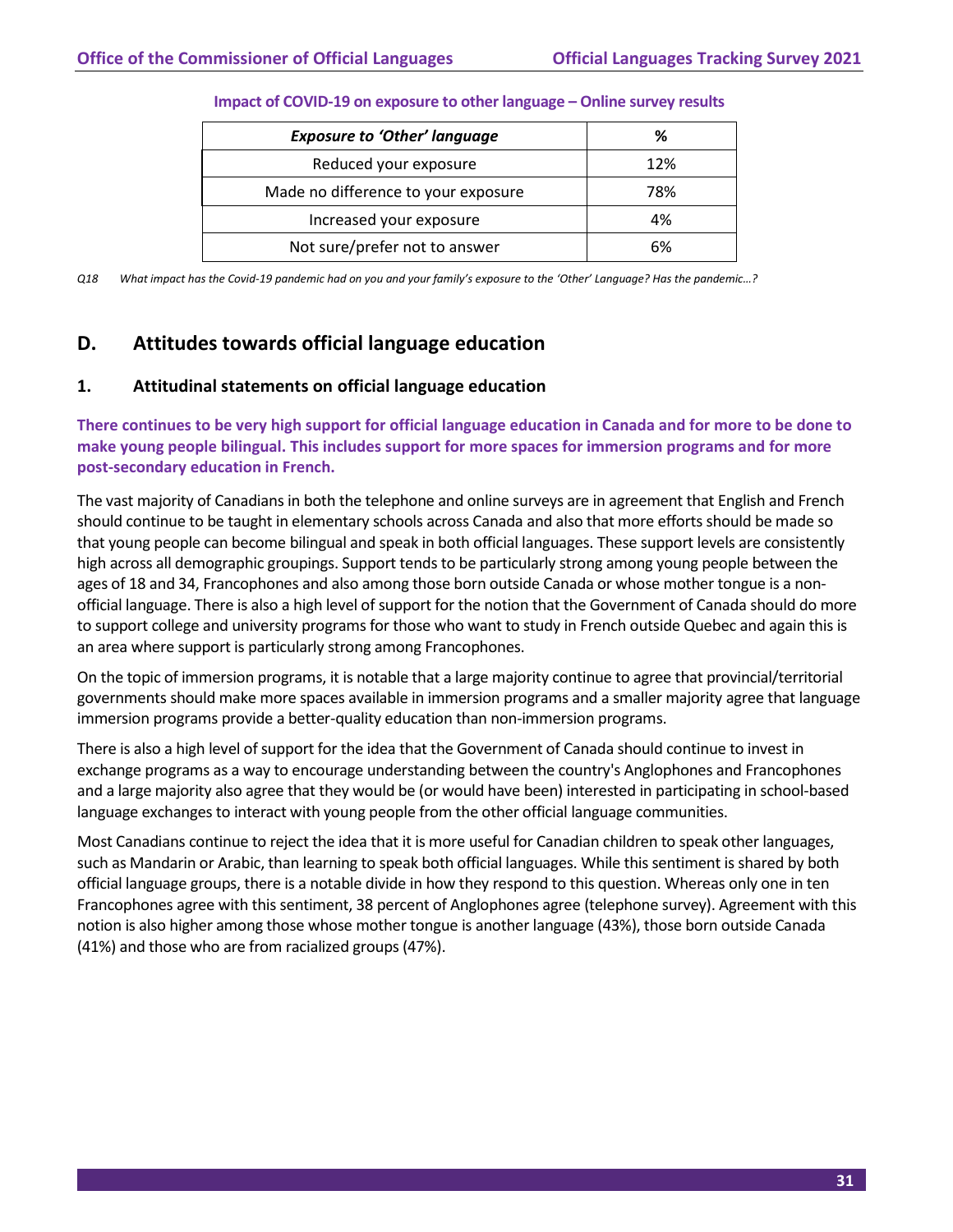#### **Agreement with statements about official language education – Telephone survey results**

| <b>Agreement with statements about</b><br>official language education                                                                                                                    | <b>Net</b><br>agree     | <b>Strongly</b><br>agree | Some-<br>what<br>agree | Some-<br>what<br>disagree | <b>Strongly</b><br>disagree | <b>Not</b><br>sure/<br>prefer<br>not to<br>answer |
|------------------------------------------------------------------------------------------------------------------------------------------------------------------------------------------|-------------------------|--------------------------|------------------------|---------------------------|-----------------------------|---------------------------------------------------|
| English and French should continue to be<br>taught in elementary schools across<br>Canada.                                                                                               | 91%                     | 68%                      | 22%                    | 4%                        | 5%                          | 1%                                                |
| More efforts should be made so that<br>young people become bilingual and can<br>speak in both English and French.                                                                        | 81%                     | 52%                      | 29%                    | 10%                       | 7%                          | 2%                                                |
| Provincial/territorial governments should<br>make more spaces available in immersion<br>programs.                                                                                        | 76%                     | 39%                      | 37%                    | 11%                       | 6%                          | 7%                                                |
| The Government of Canada should do<br>more to support college and university<br>programs for those who want to study in<br>French outside Quebec.                                        | 72%                     | 37%                      | 35%                    | 13%                       | 12%                         | 3%                                                |
| Language immersion programs provide a<br>better-quality education than non-<br>immersion programs.                                                                                       | 60%                     | 25%                      | 35%                    | 16%                       | 10%                         | 13%                                               |
| It is more useful for children in Canada to<br>learn to speak other languages like<br>Mandarin, or Arabic than it is for them to<br>learn to speak both official languages.              | 32%                     | 9%                       | 23%                    | 29%                       | 35%                         | 4%                                                |
| The Government of Canada should<br>continue to invest in exchange programs<br>as a way to encourage understanding<br>between the country's Anglophones and<br>Francophones.              | Asked<br>online<br>only |                          |                        |                           |                             |                                                   |
| You would be (or would have been)<br>interested in participating in school-based<br>language exchanges to interact with young<br>people from the other official language<br>communities. | Asked<br>online<br>only |                          |                        |                           |                             |                                                   |

*Q5 I am going to read a series of statements regarding English- and French-language education. Please tell me/ indicate if you strongly agree, somewhat agree, somewhat disagree or strongly disagree with each of them.*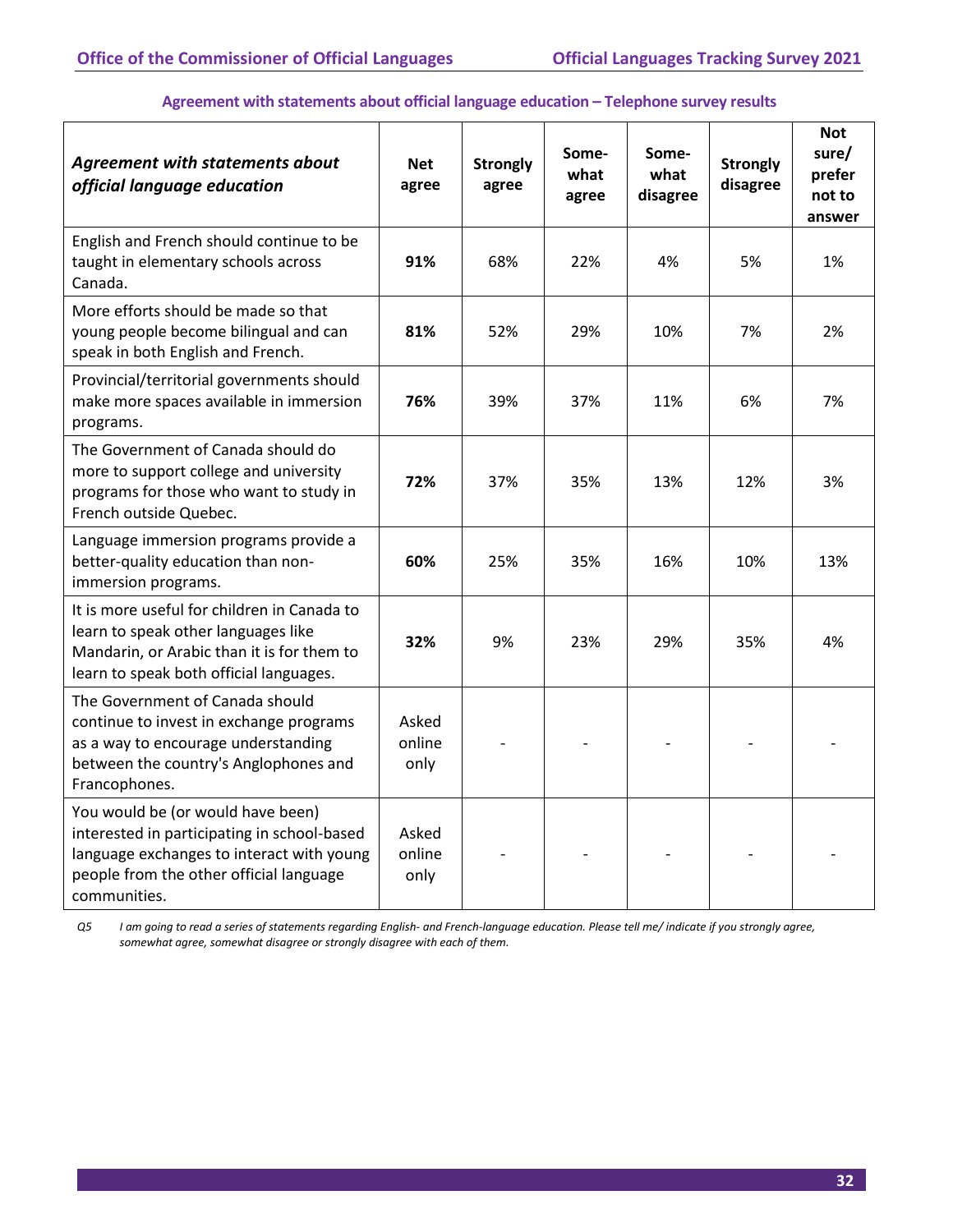| <b>Agreement with statements about</b><br>official language education                                                                                                                    | <b>Net</b><br>agree | <b>Strongly</b><br>agree | Some-<br>what<br>agree | Some-<br>what<br>disagree | <b>Strongly</b><br>disagree | <b>Not</b><br>sure/<br>prefer<br>not to<br>answer |
|------------------------------------------------------------------------------------------------------------------------------------------------------------------------------------------|---------------------|--------------------------|------------------------|---------------------------|-----------------------------|---------------------------------------------------|
| English and French should continue to be<br>taught in elementary schools across<br>Canada.                                                                                               | 86%                 | 55%                      | 31%                    | 6%                        | 6%                          | 3%                                                |
| More efforts should be made so that<br>young people become bilingual and can<br>speak in both English and French.                                                                        | 73%                 | 40%                      | 33%                    | 13%                       | 9%                          | 6%                                                |
| The Government of Canada should<br>continue to invest in exchange programs<br>as a way to encourage understanding<br>between the country's Anglophones and<br>Francophones.              | 72%                 | 33%                      | 39%                    | 10%                       | 9%                          | 9%                                                |
| Provincial/territorial governments should<br>make more spaces available in immersion<br>programs.                                                                                        | 67%                 | 28%                      | 39%                    | 12%                       | 8%                          | 13%                                               |
| You would be (or would have been)<br>interested in participating in school-based<br>language exchanges to interact with young<br>people from the other official language<br>communities. | 63%                 | 28%                      | 35%                    | 13%                       | 11%                         | 12%                                               |
| The Government of Canada should do<br>more to support college and university<br>programs for those who want to study in<br>French outside Quebec.                                        | 58%                 | 27%                      | 32%                    | 17%                       | 14%                         | 10%                                               |
| Language immersion programs provide a<br>better-quality education than non-<br>immersion programs.                                                                                       | 54%                 | 23%                      | 31%                    | 17%                       | 9%                          | 20%                                               |
| It is more useful for children in Canada to<br>learn to speak other languages like<br>Mandarin, or Arabic than it is for them to<br>learn to speak both official languages.              | 28%                 | 8%                       | 20%                    | 27%                       | 35%                         | 9%                                                |

#### **Agreement with statements about official language education – Online survey results**

*Q5 I am going to read a series of statements regarding English- and French-language education. Please tell me/ indicate if you strongly agree, somewhat agree, somewhat disagree or strongly disagree with each of them.*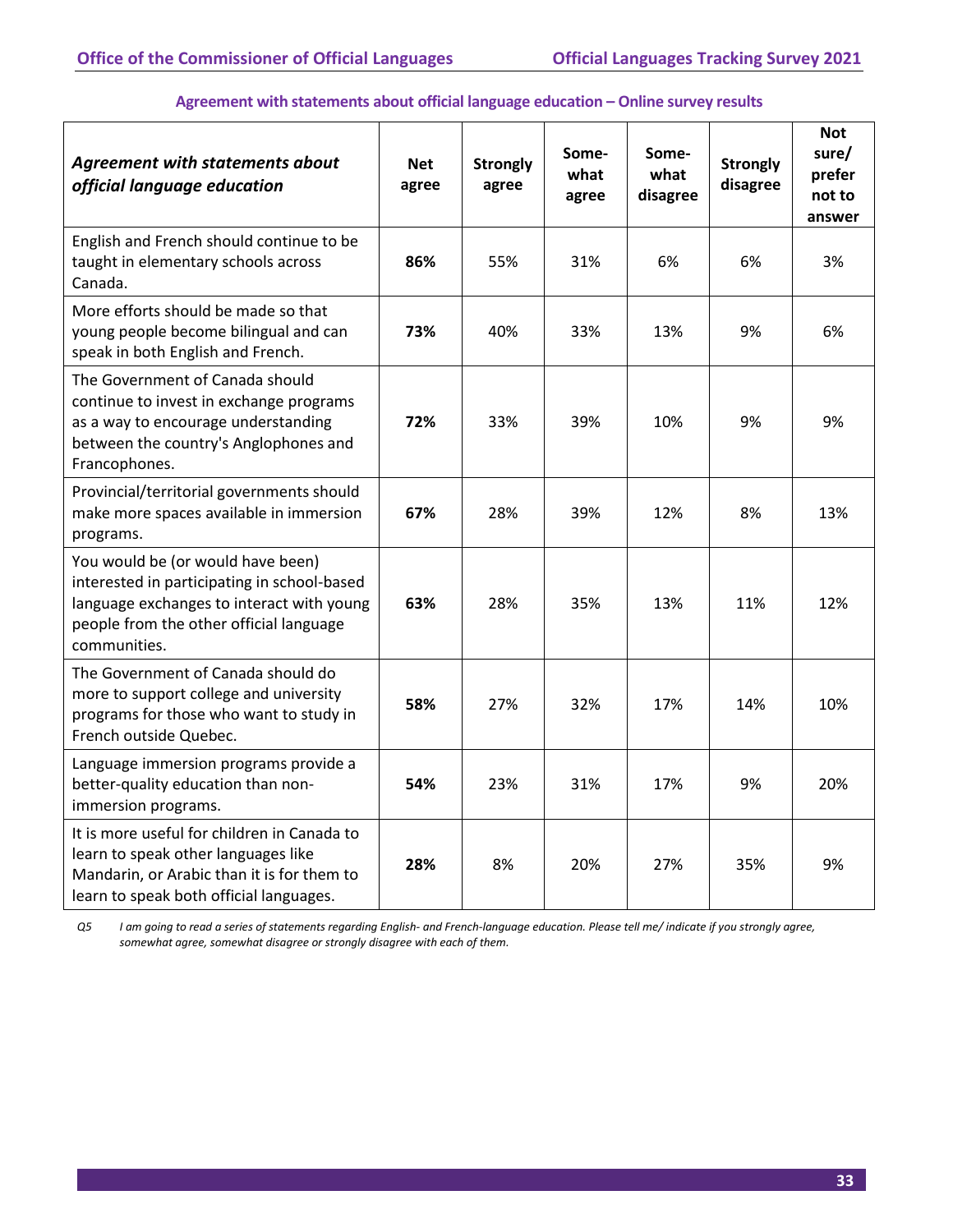| Agreement with statements about official<br>language education                                                                                                              | Net agree | French<br>$(n=324)$ | <b>English</b><br>$(n=1, 183)$ |
|-----------------------------------------------------------------------------------------------------------------------------------------------------------------------------|-----------|---------------------|--------------------------------|
| English and French should continue to be taught in<br>elementary schools across Canada.                                                                                     | 91%       | 98%                 | 89%                            |
| More efforts should be made so that young people<br>become bilingual and can speak in both English and<br>French.                                                           | 81%       | 97%                 | 78%                            |
| Provincial/territorial governments should make<br>more spaces available in immersion programs.                                                                              | 76%       | 89%                 | 72%                            |
| The Government of Canada should do more to<br>support college and university programs for those<br>who want to study in French outside Quebec.                              | 72%       | 94%                 | 67%                            |
| Language immersion programs provide a better-<br>quality education than non-immersion programs.                                                                             | 60%       | 67%                 | 59%                            |
| It is more useful for children in Canada to learn to<br>speak other languages like Mandarin, or Arabic<br>than it is for them to learn to speak both official<br>languages. | 32%       | 10%                 | 38%                            |

# **Agreement with statements about official language education – Telephone survey results – by language of survey**

*Q5 I am going to read a series of statements regarding English- and French-language education. Please tell me/ indicate if you strongly agree, somewhat agree, somewhat disagree or strongly disagree with each of them.*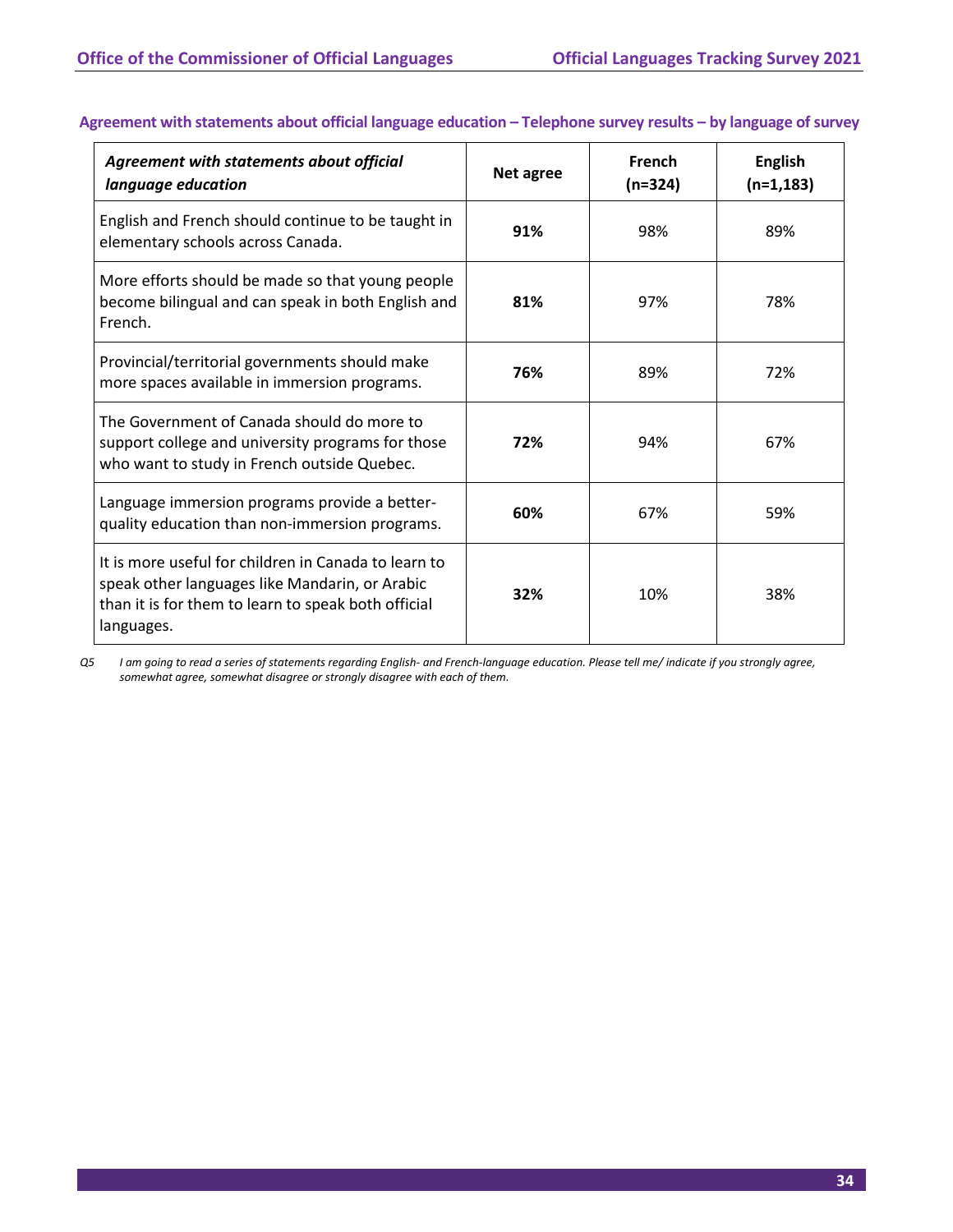| Net agree                                                                                                                                                                             | <b>2021 Phone</b> | 2021 Online | <b>2016 Phone</b> | 2016 Online |
|---------------------------------------------------------------------------------------------------------------------------------------------------------------------------------------|-------------------|-------------|-------------------|-------------|
| English and French should continue to be taught<br>in elementary schools across Canada.                                                                                               | 91%               | 86%         | 89%               | 81%         |
| Provincial/territorial governments should make<br>more spaces available in immersion programs.                                                                                        | 76%               | 67%         | 78%               | 66%         |
| It is more useful for children in Canada to learn<br>to speak other languages like Mandarin, or<br>Arabic than it is for them to learn to speak both<br>official languages.           | 32%               | 28%         | 28%               | 26%         |
| More efforts should be made so that young<br>people become bilingual and can speak in both<br>English and French.                                                                     | 81%               | 73%         | 84%               | 73%         |
| Language immersion programs provide a better-<br>quality education than non-immersion<br>programs.                                                                                    | 60%               | 54%         | 62%               | 56%         |
| The Government of Canada should continue to<br>invest in exchange programs as a way to<br>encourage understanding between the<br>country's Anglophones and Francophones.              |                   | 72%         |                   | 73%         |
| You would be (or would have been) interested<br>in participating in school-based language<br>exchanges to interact with young people from<br>the other official language communities. |                   | 63%         |                   | 66%         |
| The Government of Canada should do more to<br>support college and university programs for<br>those who want to study in French outside<br>Quebec. [NEW]                               | 72%               | 58%         |                   |             |

# **Agreement with statements about official language education - Tracking**

*Q5 I am going to read a series of statements regarding English- and French-language education. Please tell me/ indicate if you strongly agree, somewhat agree, somewhat disagree or strongly disagree with each of them.*

# **2. Importance of children learning to be bilingual**

# **A large majority of parents feel it is important that children learn both official languages and become bilingual.**

The online survey asked respondents whether they had children under eighteen. The vast majority of parents, both in Quebec (99%) and outside Quebec (70%), with children younger than eighteen feel it is important that their children have the opportunity to learn the other official language and become bilingual. A majority of parents in all regions studied share this view. It is notable, however, that parents in Quebec (76%) are much more likely to see this as "very" important than are parents outside Quebec (32%).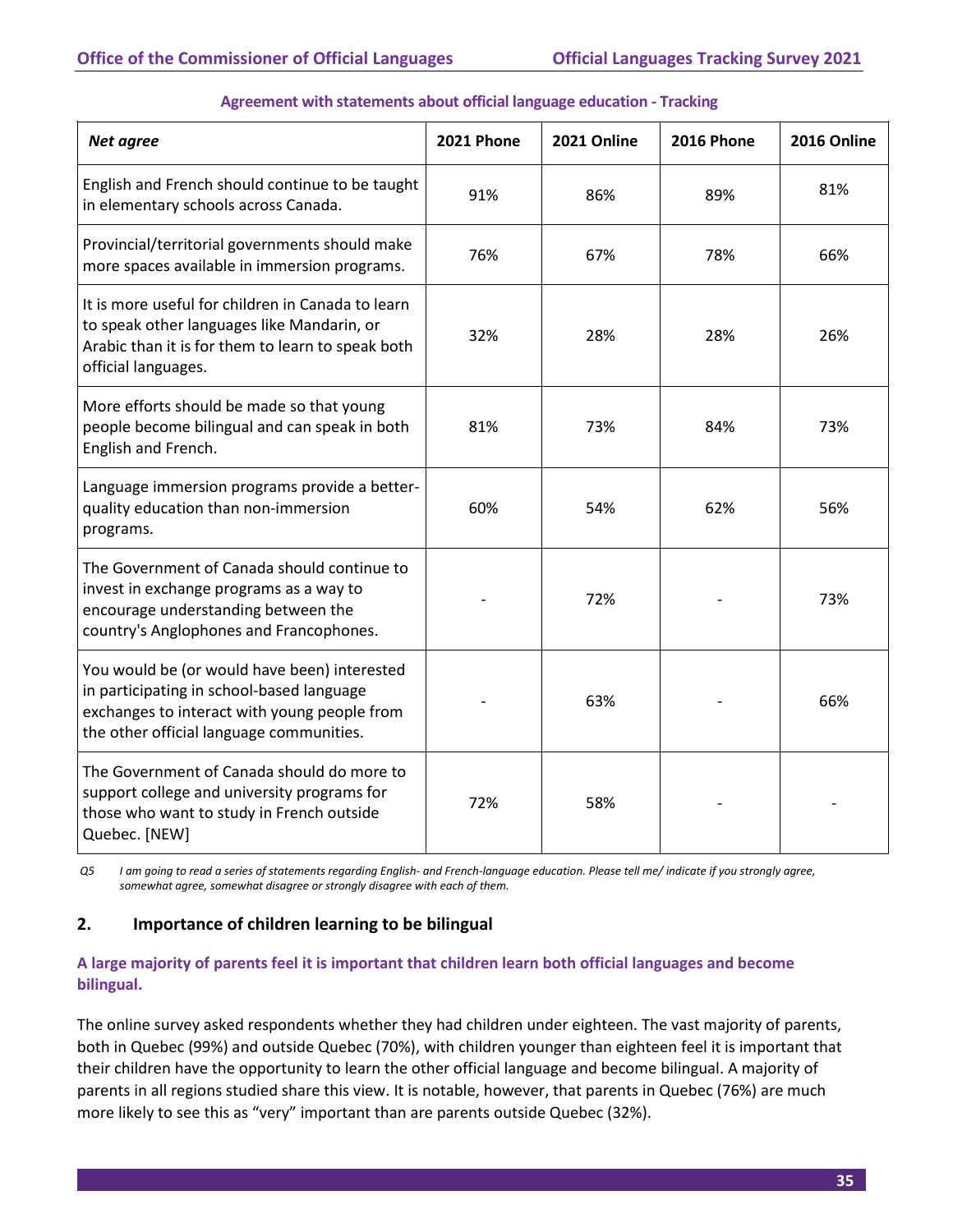| Importance of official language education | Total<br>$(n=359)$ |
|-------------------------------------------|--------------------|
| Very important                            | 41%                |
| Somewhat important                        | 35%                |
| Not very important                        | 12%                |
| Not at all important                      | 10%                |
| Unsure/prefer not to answer               | 2%                 |

#### **Importance of official language education – Online survey results**

*Q20 How important is it to you that your child or children have the opportunity to learn [French/English] and become bilingual? Is it…? SUBGROUPS: Parents of child/ren <18*

| Importance of official language education | <b>Total</b> | Quebec<br>$(n=78)$ | Canada<br>outside<br>Quebec<br>(n=281) |
|-------------------------------------------|--------------|--------------------|----------------------------------------|
| Very important                            | 41%          | 76%                | 32%                                    |
| Somewhat important                        | 35%          | 23%                | 38%                                    |
| Not very important                        | 12%          | 1%                 | 15%                                    |
| Not at all important                      | 10%          | 0%                 | 12%                                    |
| Unsure/prefer not to answer               | 2%           | 0%                 | 2%                                     |

#### **Importance of official language education – Online survey results – by region**

*Q20 How important is it to you that your child or children have the opportunity to learn [French/English] and become bilingual? Is it…? SUBGROUPS: Parents of child/ren <18*

# **E. Correlation with attitudes towards topical issues**

# **Support for official languages has become normative and there appears to be relatively little significant correlation between attitudes towards current topics and support or opposition to the** *Act***.**

Respondents to the online survey were asked to what extent they agreed or disagreed with a series of 16 attitudinal statements that relate to current issues and topics. The statements related to such topics as the place of women in society, environmental concerns, the perceived efficiency of government, labour unions, accommodation of religious minorities, trust in news media, mandatory vaccination policies, immigration and government's equal rights priorities. The purpose of posing these questions was not to analyse the responses in their own right but rather to explore the extent to which attitudes towards these other issues might correlate with support for or opposition to the aims of the *Official Languages Act* in Q. 1 of this survey. The actual results for these 16 statements are described below.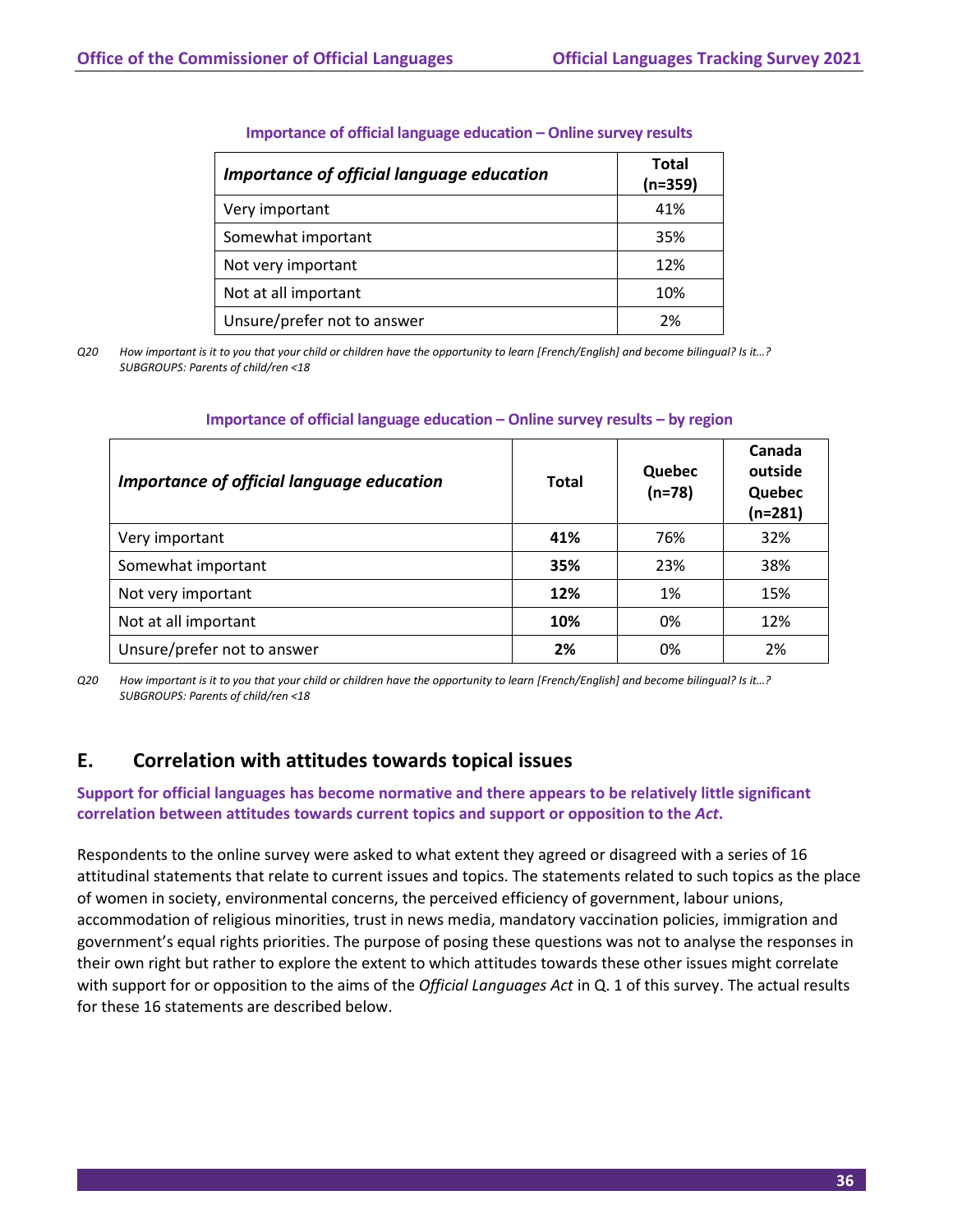| <b>Agreement with current topics</b>                                                                                                                   | <b>Strongly</b><br>agree | Some-<br>what<br>agree | Some-<br>what<br>disagree | <b>Strongly</b><br>disagree | <b>Not</b><br>sure/<br>prefer not<br>to answer |
|--------------------------------------------------------------------------------------------------------------------------------------------------------|--------------------------|------------------------|---------------------------|-----------------------------|------------------------------------------------|
| Canada needs to enact stricter laws and<br>regulations in order to fight climate change.                                                               | 40%                      | 32%                    | 12%                       | 10%                         | 7%                                             |
| Women face additional barriers in the<br>workplace that men do not.                                                                                    | 36%                      | 41%                    | 11%                       | 6%                          | 5%                                             |
| We should all be environmentally conscious<br>even if we have to pay higher prices.                                                                    | 32%                      | 40%                    | 13%                       | 9%                          | 6%                                             |
| Language rights are as important as any<br>other rights guaranteed in the Charter.                                                                     | 30%                      | 39%                    | 15%                       | 8%                          | 8%                                             |
| Regular people don't have any real say in<br>what elected officials in Ottawa do.                                                                      | 27%                      | 35%                    | 21%                       | 9%                          | 7%                                             |
| Quebec represents a distinct society within<br>Canada.                                                                                                 | 27%                      | 40%                    | 14%                       | 11%                         | 8%                                             |
| I feel more personal connection to<br><province> than to Canada as a whole.</province>                                                                 | 26%                      | 32%                    | 23%                       | 13%                         | 7%                                             |
| Every effort should be made to promote<br>bilingualism among Canadians.                                                                                | 24%                      | 36%                    | 19%                       | 14%                         | 7%                                             |
| When something is run by the government,<br>it is usually inefficient and wasteful.                                                                    | 21%                      | 38%                    | 23%                       | 8%                          | 10%                                            |
| I am concerned that governments are<br>collecting too much personal information.                                                                       | 19%                      | 36%                    | 27%                       | 10%                         | 8%                                             |
| The number of immigrants coming to<br>Canada threatens long-held Canadian values.                                                                      | 16%                      | 23%                    | 24%                       | 30%                         | 8%                                             |
| Labour unions make life better for all<br>working Canadians.                                                                                           | 13%                      | 36%                    | 22%                       | 15%                         | 13%                                            |
| Mandatory vaccination policies are a<br>dangerous threat to individual rights.                                                                         | 12%                      | 10%                    | 16%                       | 57%                         | 5%                                             |
| The government has gone too far in pushing<br>equal rights.                                                                                            | 12%                      | 19%                    | 28%                       | 28%                         | 13%                                            |
| Every reasonable accommodation for<br>religious minority groups should be made in<br>Canada, even if their values are not shared<br>by most Canadians. | 10%                      | 29%                    | 25%                       | 23%                         | 14%                                            |
| I trust the news and information I get from<br>social media sources more than I trust what I<br>get from the mainstream media.                         | 3%                       | 13%                    | 22%                       | 53%                         | 9%                                             |

### **Agreement with statements on current topics – Online survey results**

*Q19 Below are a series of statements that will help us understand how you feel about a number of topics. For each statement, please indicate your level of agreement from completely agree to completely disagree.*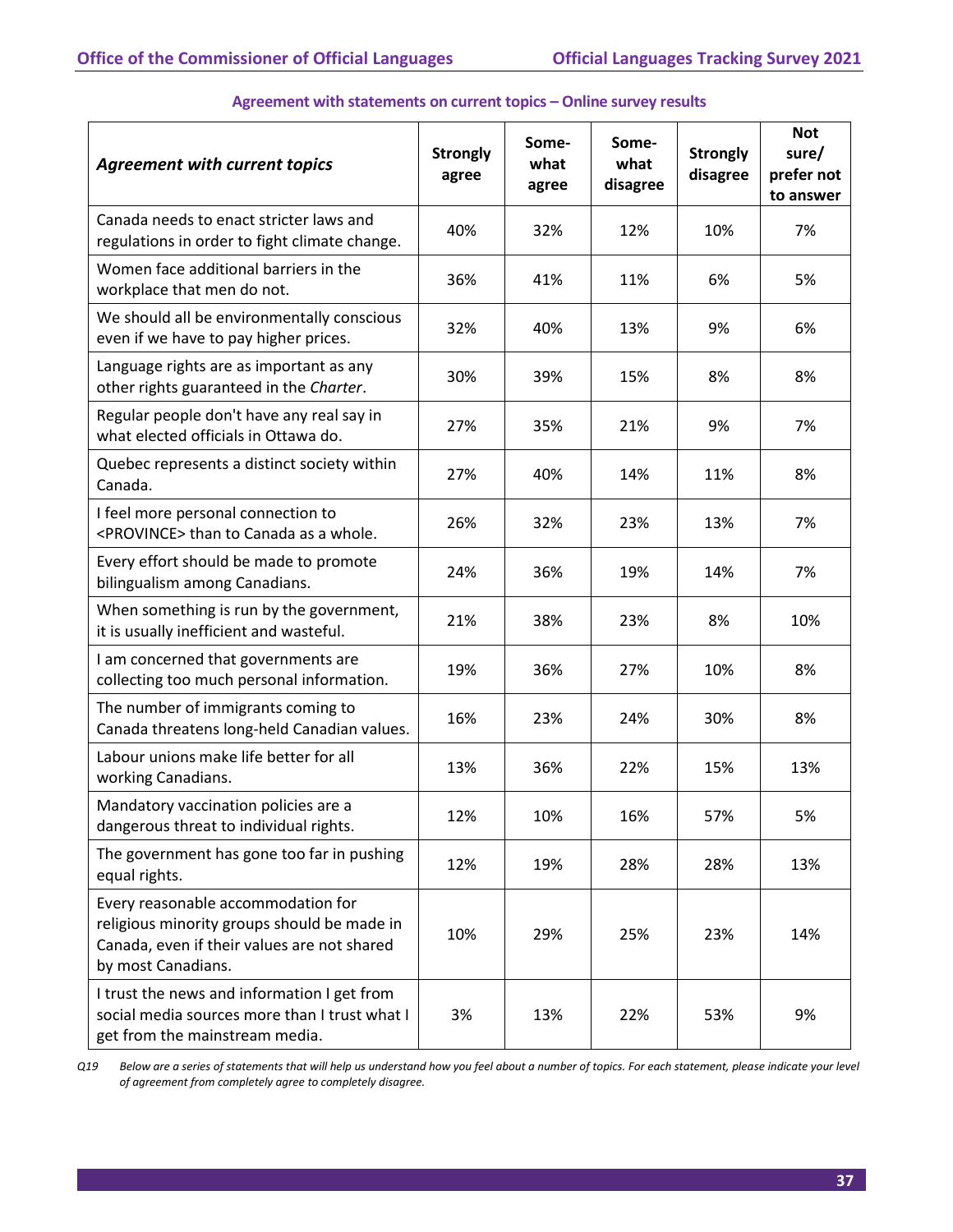# **1. Correlation with support for the** *Official Languages Act*

# **The statements that correlate most with support for official languages are those that address bilingualism and language rights, followed by those that address environmental concerns**

As one might expect the statements that correlate the most strongly with support for the aims of the *Act* are the two statements that also relate to bilingualism and language rights. People who would agree that "Every effort should be made to promote bilingualism among Canadians" and that "Language rights are as important as any other rights guaranteed in the Charter" are also highly supportive of the *Official Languages Act* and its aims. The other issue that correlates significantly with support for the *Act* are the two that relate to the environment. We can see in the table below that there is notable positive correlation with the statements "Canada needs to enact stricter laws and regulations in order to fight climate change" and "We should all be environmentally conscious even if we have to pay higher prices."

There is also some correlation between support for the *Act* and the sentiment that "Quebec represents a distinct society within Canada," however it should be noted that support for the *Act* tends to be higher in Quebec than in the rest of Canada and agreement with that statement about Quebec being a distinct society is mostly found among Quebecers.

There is weaker but still notable correlation between support for the *Act* and statements saying that "labour unions make life better for all working Canadians" and "women face additional barriers in the workplace that men do not" suggesting that support for bilingualism is linked at least to some extent with support for equity issues and social justice. There is only very weak correlation, however, with the statement "Every reasonable accommodation for religious minority groups should be made in Canada, even if their values are not shared by most Canadians."

| <b>Statements</b>                                                                                                                                   | <b>Correlation</b><br>coefficient |
|-----------------------------------------------------------------------------------------------------------------------------------------------------|-----------------------------------|
| Every effort should be made to promote bilingualism<br>among Canadians.                                                                             | 0.481                             |
| Language rights are as important as any other rights<br>guaranteed in the Charter.                                                                  | 0.373                             |
| Canada needs to enact stricter laws and regulations in<br>order to fight climate change.                                                            | 0.251                             |
| We should all be environmentally conscious even if we<br>have to pay higher prices.                                                                 | 0.246                             |
| Quebec represents a distinct society within Canada.                                                                                                 | 0.215                             |
| Labour unions make life better for all working<br>Canadians.                                                                                        | 0.164                             |
| Women face additional barriers in the workplace that<br>men do not.                                                                                 | 0.156                             |
| Every reasonable accommodation for religious<br>minority groups should be made in Canada, even if<br>their values are not shared by most Canadians. | 0.084                             |

# **Attitudes correlating with support for** *Official Languages Act*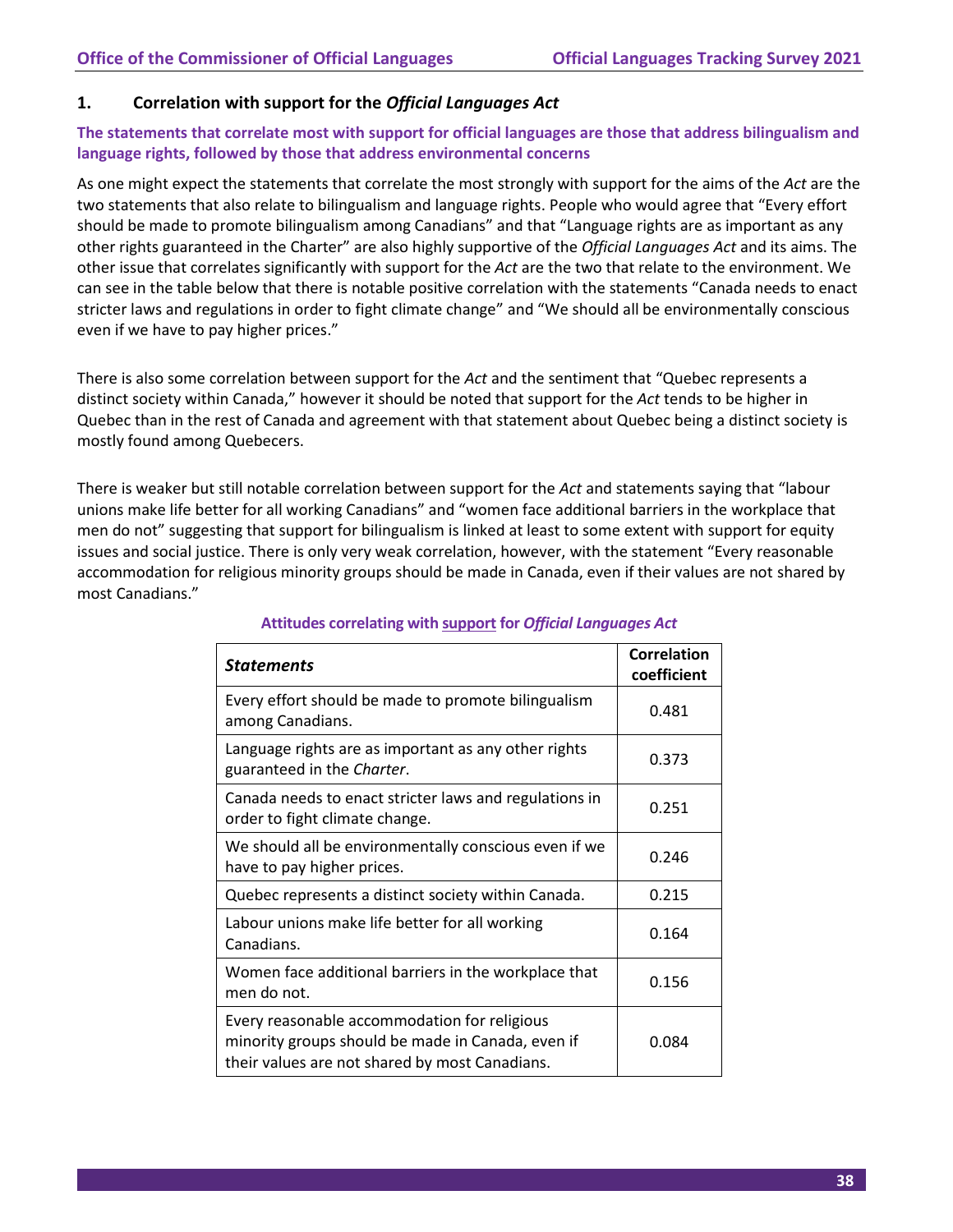# **2. Correlation with opposition to the** *Official Languages Act*

# **Opposition to the aims of the** *Act* **correlates most with the notion that government has gone too far in pushing equal rights**

In analysing the extent to which these statements correlate with opposition to the aims of the *Official Languages Act*, in some ways the lack of correlation is as notable as the correlation. The statement that correlates the most strongly with opposition to the aims of the *Act* is "the government has gone too far in pushing equal rights" which speaks to a suspicion of the equity agenda and another statement that also correlates, albeit weakly, with opposition to the *Act* is "the number of immigrants coming to Canada threatens long-held Canadian values". Other statements with weaker levels of correlation such as "when something is run by the government, it is usually inefficient and wasteful" and "regular people don't have any real say in what elected officials in Ottawa do" relate more to a feeling of cynicism about government. But again, it should be stressed that these are relatively modest levels of correlation and that the proportion of Canadians who oppose the *Act* is quite small.

It is notable that we do not see any significant correlation between opposition to the *Act* and opposition to vaccine mandates or concerns about government collecting too much personal information. There also does not appear to be any correlation between attitudes towards the *Act* and the extent to which people trust or mistrust the mainstream media.

| <b>Statements</b>                                                                                                             | Correlation<br>coefficient |
|-------------------------------------------------------------------------------------------------------------------------------|----------------------------|
| The government has gone too far in pushing equal<br>rights.                                                                   | 0.233                      |
| When something is run by the government, it is usually<br>inefficient and wasteful.                                           | 0.173                      |
| The number of immigrants coming to Canada<br>threatens long-held Canadian values.                                             | 0.165                      |
| Regular people don't have any real say in what elected<br>officials in Ottawa do.                                             | 0.158                      |
| I feel more personal connection to <province> than<br/>to Canada as a whole.</province>                                       | 0.105                      |
| I am concerned that governments are collecting too<br>much personal information.                                              | 0.095                      |
| Mandatory vaccination policies are a dangerous threat<br>to individual rights.                                                | 0.055                      |
| I trust the news and information I get from social<br>media sources more than I trust what I get from the<br>mainstream media | 0.039                      |

# **Attitudes correlating with opposition to** *Official Languages Act*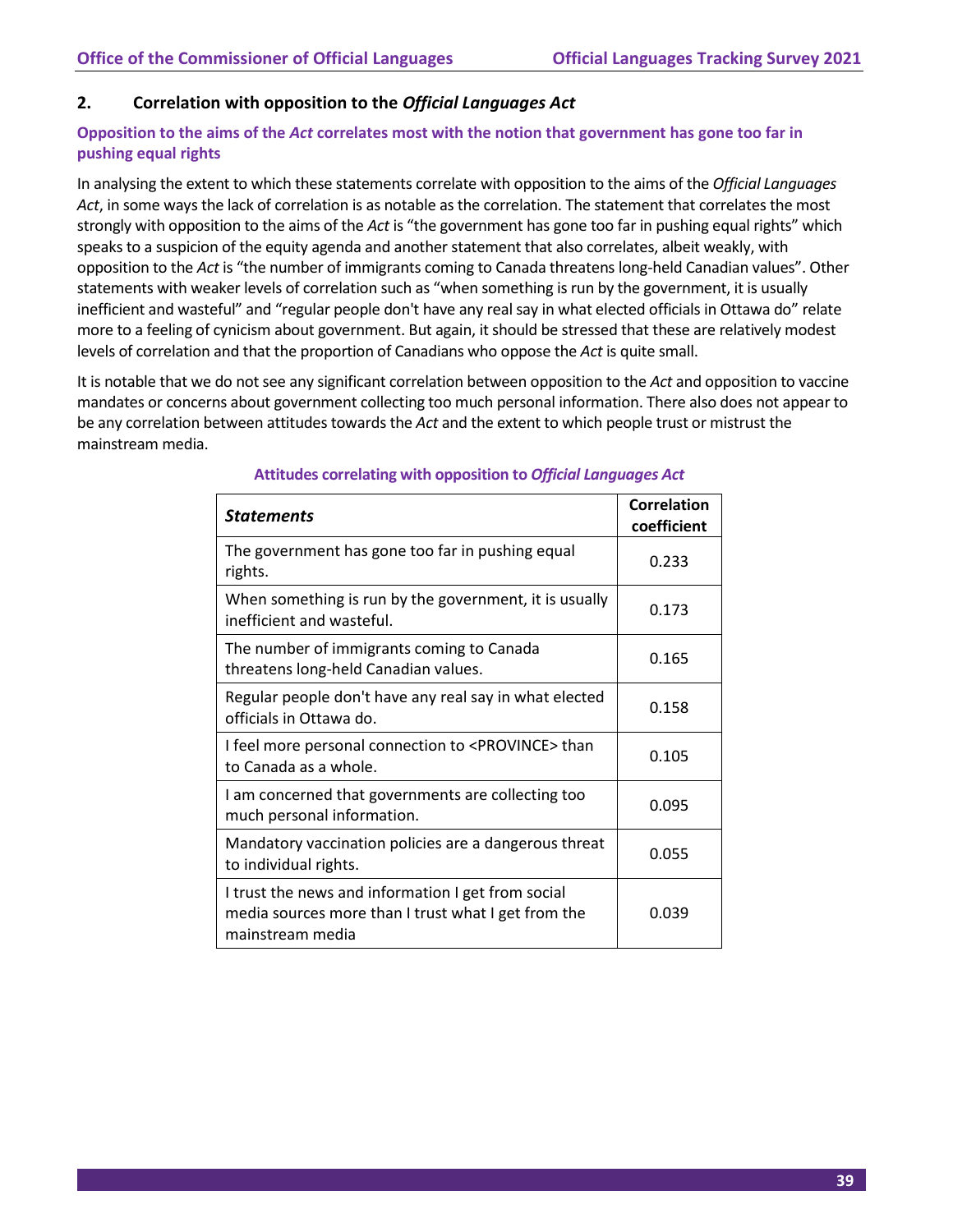# **F. Linguistic profile of respondents**

The following table presents the weighted distribution of survey participants by linguistic profile.

| Variable                                                | <b>Telephone sample</b><br>% | <b>Online sample</b><br>% |  |
|---------------------------------------------------------|------------------------------|---------------------------|--|
| <b>Survey language</b>                                  |                              |                           |  |
| English                                                 | 80%                          | 77%                       |  |
| French                                                  | 20%                          | 23%                       |  |
| <b>Mother tongue</b>                                    |                              |                           |  |
| English                                                 | 59%                          | 59%                       |  |
| French                                                  | 21%                          | 24%                       |  |
| Another language                                        | 19%                          | 17%                       |  |
| Main language spoken at home                            |                              |                           |  |
| English                                                 | 71%                          | 68%                       |  |
| French                                                  | 20%                          | 23%                       |  |
| Another language                                        | 9%                           | 8%                        |  |
| Knowledge of another language, besides English & French |                              |                           |  |
| <b>Yes</b>                                              | 39%                          | 35%                       |  |
| No                                                      | 61%                          | 63%                       |  |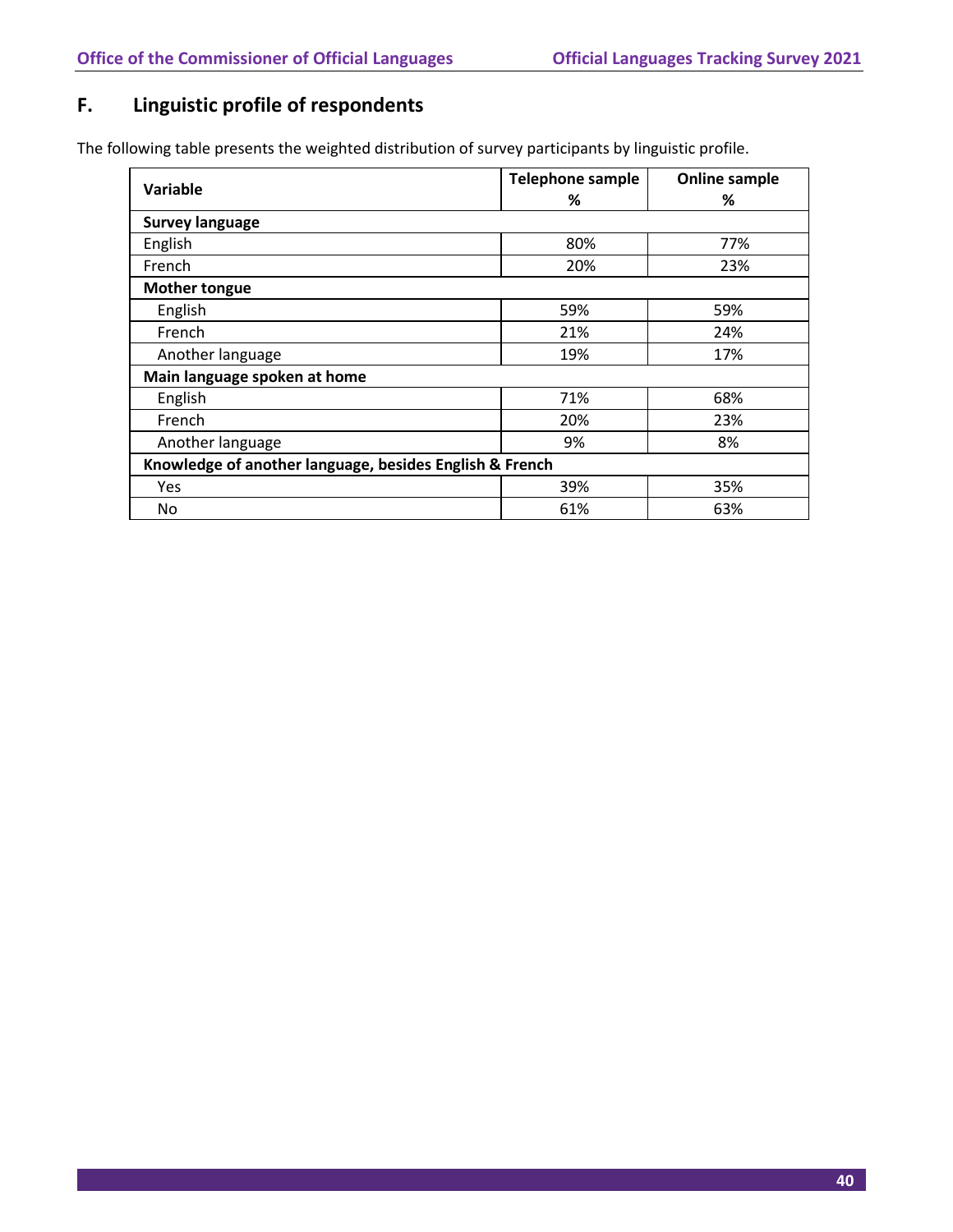# **II. Respondent profile**

The following table presents the weighted distribution of survey participants by key demographic and other variables.

| <b>Variable</b>                      | <b>Telephone sample</b> | <b>Online sample</b><br>% |  |
|--------------------------------------|-------------------------|---------------------------|--|
|                                      | $\%$                    |                           |  |
| Age                                  |                         |                           |  |
| 18-24                                | 10%                     | 4%                        |  |
| 25-34                                | 17%                     | 23%                       |  |
| 35-44                                | 16%                     | 17%                       |  |
| 45-54                                | 18%                     | 17%                       |  |
| 55-64                                | 14%                     | 14%                       |  |
| $65+$                                | 25%                     | 25%                       |  |
| Gender                               |                         |                           |  |
| Woman                                | 51%                     | 50%                       |  |
| Man                                  | 49%                     | 49%                       |  |
| Self-identifying as another gender   | 1%                      | $< 1\%$                   |  |
| <b>Education</b>                     |                         |                           |  |
| High school or less                  | 26%                     | 14%                       |  |
| Apprentice/college/some university   | 36%                     | 35%                       |  |
| University graduate/post-graduate    | 37%                     | 49%                       |  |
| <b>Total annual household income</b> |                         |                           |  |
| Under \$20,000                       | 7%                      | 4%                        |  |
| \$20,000-<\$40,000                   | 11%                     | 12%                       |  |
| \$40,000 -< \$60,000                 | 12%                     | 13%                       |  |
| \$60,000 -< \$80,000                 | 13%                     | 12%                       |  |
| \$80,000 -< \$100,000                | 9%                      | 14%                       |  |
| \$100,000 - < \$150,000              | 17%                     | 17%                       |  |
| \$150,000 or more                    | 16%                     | 14%                       |  |
| Prefer not to say                    | 14%                     | 15%                       |  |
| <b>Place of birth</b>                |                         |                           |  |
| Canada                               | 76%                     | 77%                       |  |
| Outside Canada                       | 24%                     | 22%                       |  |
| <b>Disability</b>                    |                         |                           |  |
| Yes                                  | 11%                     | 10%                       |  |
| No.                                  | 89%                     | 88%                       |  |
| Not sure/prefer not to say           | 1%                      | 2%                        |  |
| <b>Ethnicity</b>                     |                         |                           |  |
| White                                | 75%                     | 77%                       |  |
| Racialized (not Indigenous)          | 19%                     | 21%                       |  |
| Indigenous                           | 4%                      | 2%                        |  |
| Not sure/prefer not to say           | 2%                      | 3%                        |  |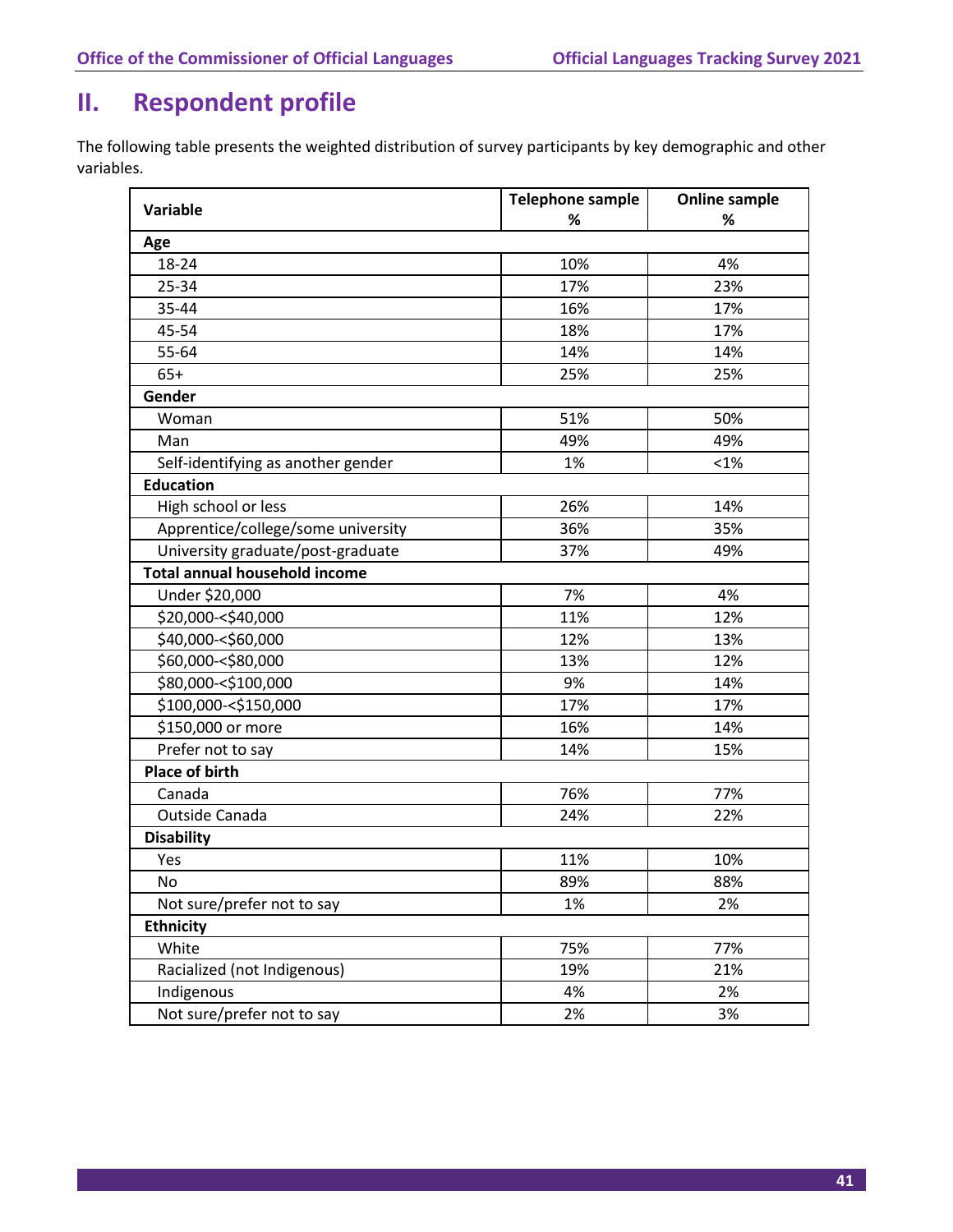# **Appendix A: Methodology**

Environics concurrently conducted a telephone and an online survey with people in Canada aged 18 or older:

**Telephone.** The telephone sampling method was designed to complete 1,500 interviews with the target audience of people in Canada aged 18 and older. The sample comprised a mix of landline (56%) and cell phone (44%) numbers, generating 30 percent of interviews with people who use their cell phone exclusively, a proportion comparable to estimates of the proportion of Canadians who have cell phones only (CPO). This approach represents a random probability sample, since all households with a landline telephone number and individuals with a cell phone number have a known chance greater than zero of being selected into the sample. The telephone survey of 1,507 Canadians was conducted from September 27 to October 16, 2021.

**Online**. The online sample was designed to achieve completed surveys with 1,500 people in Canada. Survey participants were recruited via an online panel, and quotas were set to ensure the sample was generally representative of the population of Canada aged 18 and over, by age and gender. As with the telephone sample, the online sample was stratified by region to allow for meaningful coverage of lower population areas (see table below). The online survey of 1,500 Canadians was conducted from September 30 to October 19, 2021.

The samples were stratified by region to allow for meaningful coverage of lower population areas:

| Region                              | <b>Actual share of</b><br>population<br>(Census 2016) | Telephone -<br><b>Unweighted</b><br>sample | <b>Margin of error</b><br>(phone sample<br>only)* | Online $-$<br><b>Unweighted</b><br>sample |
|-------------------------------------|-------------------------------------------------------|--------------------------------------------|---------------------------------------------------|-------------------------------------------|
| Atlantic                            | 7%                                                    | 150                                        | $+/-8.0$                                          | 102                                       |
| Quebec                              | 23%                                                   | 375                                        | $+/-5.0$                                          | 352                                       |
| Ontario                             | 38%                                                   | 453                                        | $+/-4.6$                                          | 577                                       |
| Manitoba/Saskatchewan               | 7%                                                    | 100                                        | $+/-9.7$                                          | 97                                        |
| Alberta                             | 12%                                                   | 204                                        | $+/-6.8$                                          | 168                                       |
| <b>British Columbia/Territories</b> | 13%                                                   | 225                                        | $+/-6.5$                                          | 204                                       |
| CANADA                              | 100%                                                  | 1,507                                      | $+/-2.5$                                          | 1,500                                     |

#### **Sample distribution**

*\* In percentage points, at the 95% confidence level*

**Weighting**. At the analysis stage, the telephone and online survey data were each weighted separately to the national 18 and over population (by region, age and gender). The telephone and online survey data were not combined but analysed separately.

# **Questionnaire design**

The questionnaire was designed by Environics and research personnel from the Office of the Commissioner. It drew upon the 2016 survey questionnaire, but incorporated new questions, notably pertaining to diversity and the COVID-19 pandemic. The final questionnaires are included in Appendix B.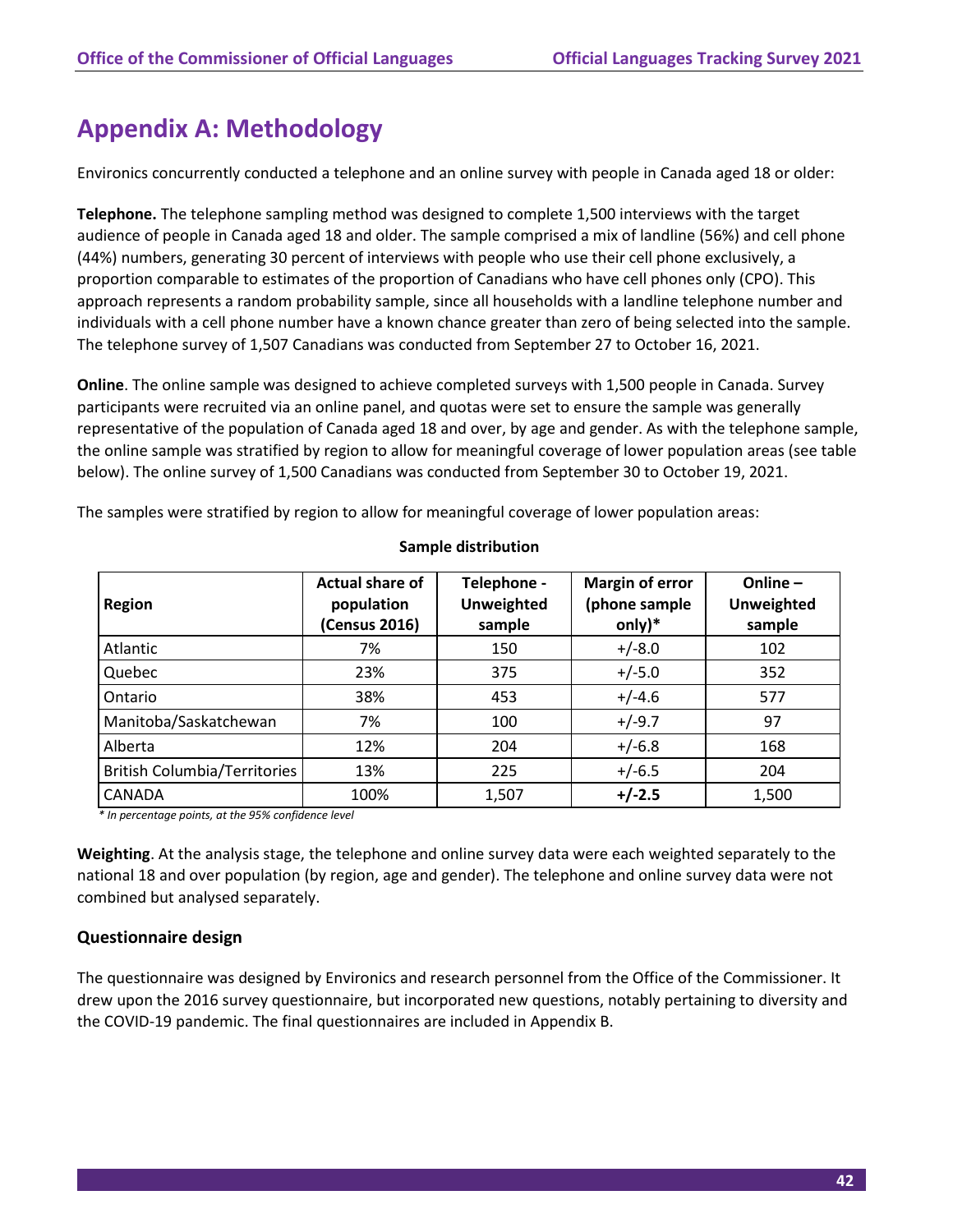# **Pretest**

A pre-test of 22 telephone interviews (12 in English, 10 in French) was conducted September 27, 2021, and were audited via recordings by Environics staff. These interviews included standard GC pre-test probing questions. The interview length averaged 13 minutes. Only small adjustments were made following the pretest.

On September 30, the online survey was soft launched, with a total of 163 completions (120 English, 43 French). Given the survey content had been finalized in the telephone version, the purpose of the soft launch was to confirm the programming and data quality. No changes were required after the data checks.

# **Fieldwork**

**Telephone**. Telephone interviewing was conducted by Elemental Data Collection (EDCI) using Computer Aided Telephone Interviewing (CATI) technology. Field supervisors were present at all times to ensure accurate interviewing and recording of responses. A minimum of 10 percent of each interviewer's work was unobtrusively monitored for quality control in accordance with accepted industry standards.

Data analysts programmed the questionnaire in CATI then performed thorough testing to ensure accuracy in setup and data collection. This validation ensured that the data entry process conformed to the survey's basic logic. The CATI system handles sampling dialling, quotas and questionnaire completion (skip patterns, branching and valid ranges). The system also ensures that callbacks are conducted in a timely manner. No number is called twice in a two-hour period. Callbacks are conducted on different days of the week and at different times of the day (i.e., morning, afternoon). This system ensures all scheduled appointments are kept, maximizing the response rate and sample representativeness. Up to eight callbacks were made to reach each person selected in the sample.

**Online**. The online survey was conducted by Environics using a secure, fully featured web-based survey environment. Environics' data analysts programmed the questionnaire then performed thorough testing to ensure accuracy in set-up and data collection. This validation ensured that the data entry process conformed to the survey's basic logic. The data collection system handles sampling invitations, quotas and questionnaire completion (skip patterns, branching, and valid ranges).

**Quality control.** All research work was conducted in accordance with the standards established for federal government Public Opinion Research (POR), as well as applicable federal legislation (Personal Information Protection and Electronic Documents Act, or PIPEDA).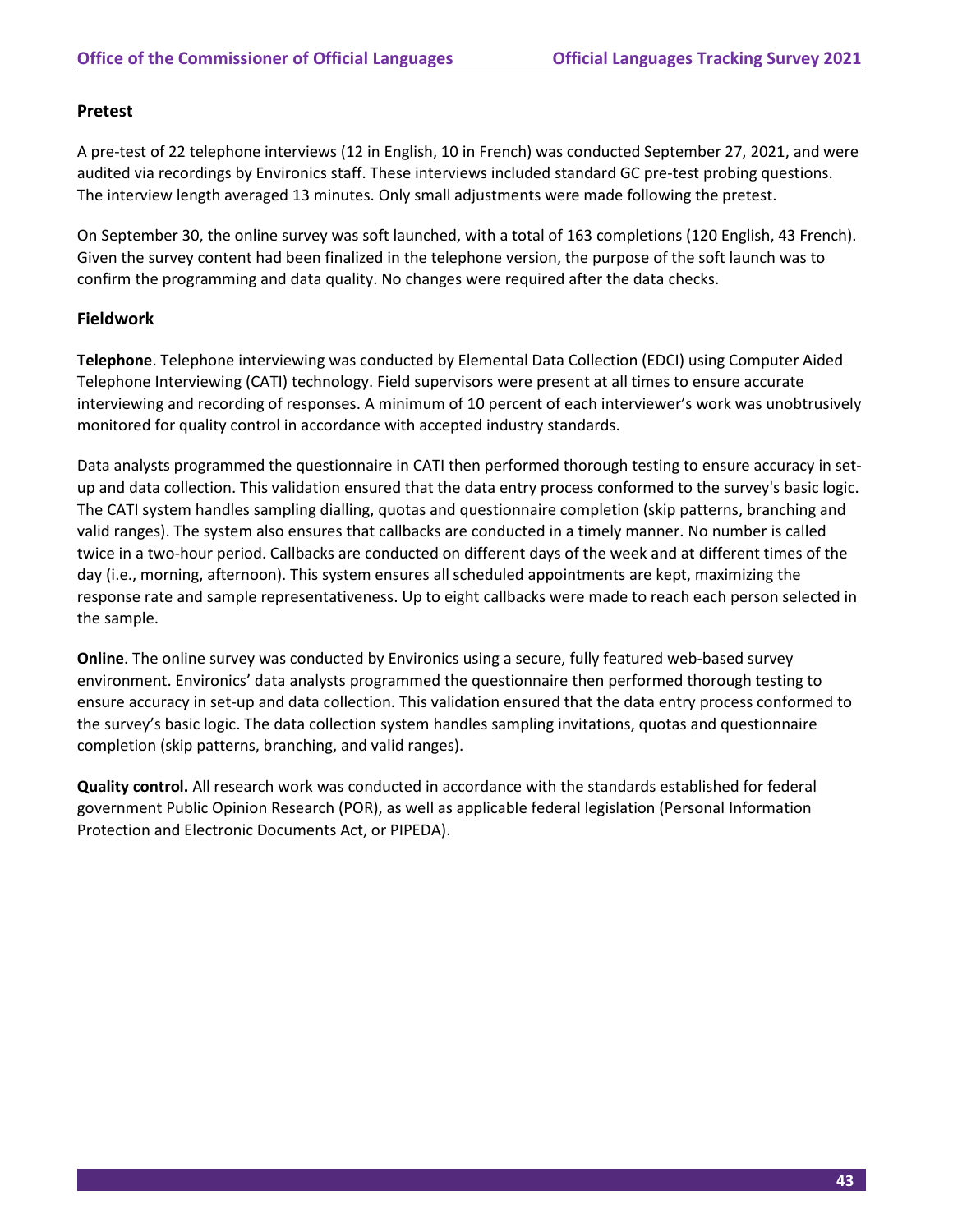# **Completion results**

**Telephone**. The telephone sample for this survey consisted of 1,507 interviews with people living in Canada aged 18 and over. The effective response rate for the survey is two percent.<sup>4</sup> This is calculated as the number of responding participants (completed interviews plus those disqualified because of survey requirements and quotas being filled), divided by unresolved numbers (e.g., busy, no answer) plus non-responding households or individuals (e.g., refusals, missed callbacks) plus responding participants [R/(U+IS+R)]. The disposition of all contacts is presented in the following table:

| <b>Disposition of calls</b>                      | <b>TOTAL</b> |
|--------------------------------------------------|--------------|
| Total sample dialled                             | 141,567      |
| <b>UNRESOLVED NUMBERS (U)</b>                    | 61,514       |
| <b>Busy</b>                                      | 284          |
| No answer                                        | 23,841       |
| Voicemail                                        | 37,389       |
| <b>RESOLVED NUMBERS (Total minus Unresolved)</b> | 80,053       |
| OUT OF SCOPE (Invalid/non-eligible)              | 57,423       |
| Non-household                                    | 143          |
| Not-in-service                                   | 56,910       |
| Fax/modem                                        | 370          |
| IN SCOPE NON-RESPONDING (IS)                     | 20,964       |
| Refusals - business                              | 0            |
| Refusals - respondent                            | 18,084       |
| Language barrier                                 | 388          |
| Callback missed/respondent not available/ill     | 1,997        |
| Break-offs (interview not completed)             | 495          |
| IN SCOPE RESPONDING (R)                          | 1,666        |
| Disqualified                                     | 26           |
| Quota filled                                     | 133          |
| Completed                                        | 1,507        |
| <b>RESPONSE RATE</b> $[R / (U + IS + R)]$        | 2%           |

**Online.** The online completion results are presented in the following table.

| <b>Disposition</b>               | N      |
|----------------------------------|--------|
| Total invitations(c)             | 18,270 |
| Total completes(d)               | 1,500  |
| Qualified break-offs(e)          | 293    |
| Disqualified(f)                  | 241    |
| Not responded(g)                 | 14,621 |
| Quota filled(h)                  | 1,615  |
| Contact rate = $(d+e+f+h)/c$     | 20%    |
| Participation rate = $(d+f+h)/c$ | 18%    |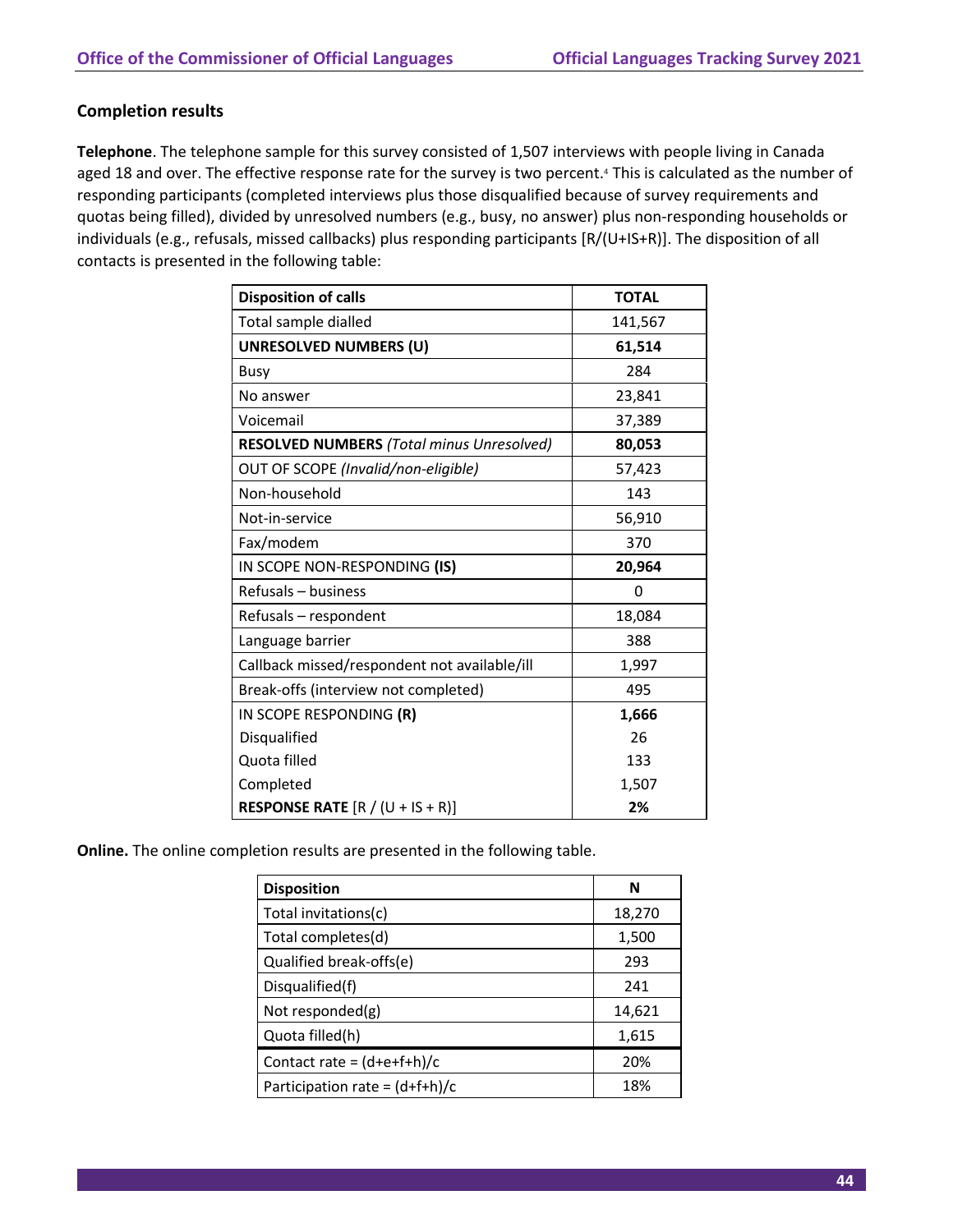#### **Non-response bias analysis**

The table below presents a profile of the *unweighted* final online and telephone samples, compared to the actual population of Canada (2016 Census information). As is the case with most telephone surveys, the final sample underrepresents younger people and those with high school or less education, which is a typical pattern for public opinion surveys in Canada (e.g., older people and those with more education are more likely to respond to public opinion surveys).

| Sample type                       | <b>Telephone</b><br>sample<br>% | Online<br>sample<br>% | Canada<br>(2016 Census) |
|-----------------------------------|---------------------------------|-----------------------|-------------------------|
|                                   | Gender (18+)                    |                       |                         |
| Male                              | 49%                             | 50%                   | 49%                     |
| Female                            | 50%                             | 50%                   | 51%                     |
| Age                               |                                 |                       |                         |
| 18-34                             | 14%                             | 28%                   | 27%                     |
| 35-54                             | 28%                             | 40%                   | 34%                     |
| $55+$                             | 58%                             | 32%                   | 39%                     |
| $***$<br><b>Education level</b>   |                                 |                       |                         |
| High school diploma or less       | 27%                             | 14%                   | 35%                     |
| Trades/college/post sec no degree | 36%                             | 34%                   | 36%                     |
| University degree                 | 37%                             | 50%                   | 29%                     |

|  |  | Sample profile |
|--|--|----------------|
|--|--|----------------|

Data are unweighted and percentaged on those giving a response to each demographic question

**\*\*** Actual Census categories differ from those used in this survey and have been recalculated to correspond. Statistics Canada figures for education are for Canadians aged 25 to 64 years.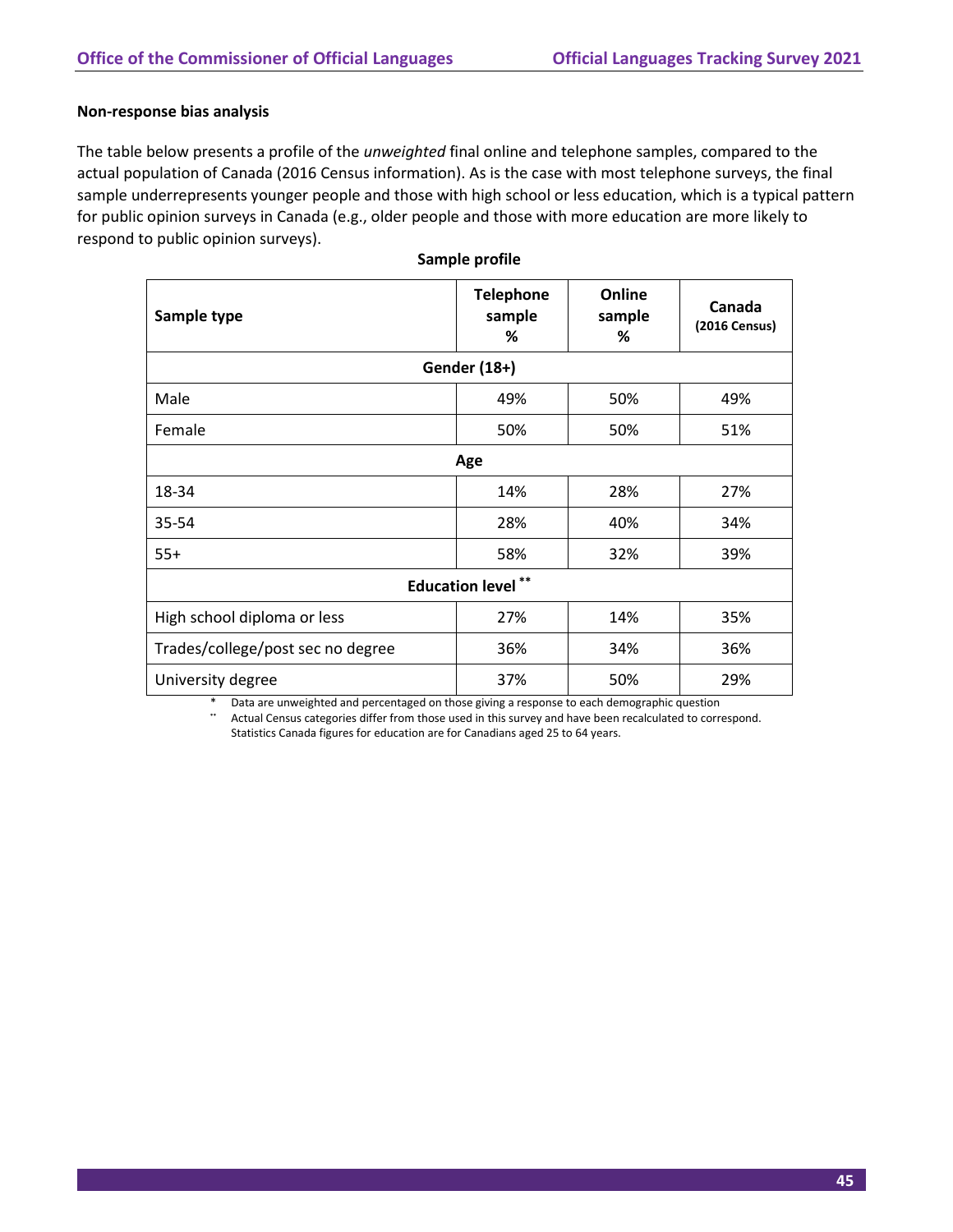# **Appendix B: Telephone Questionnaire**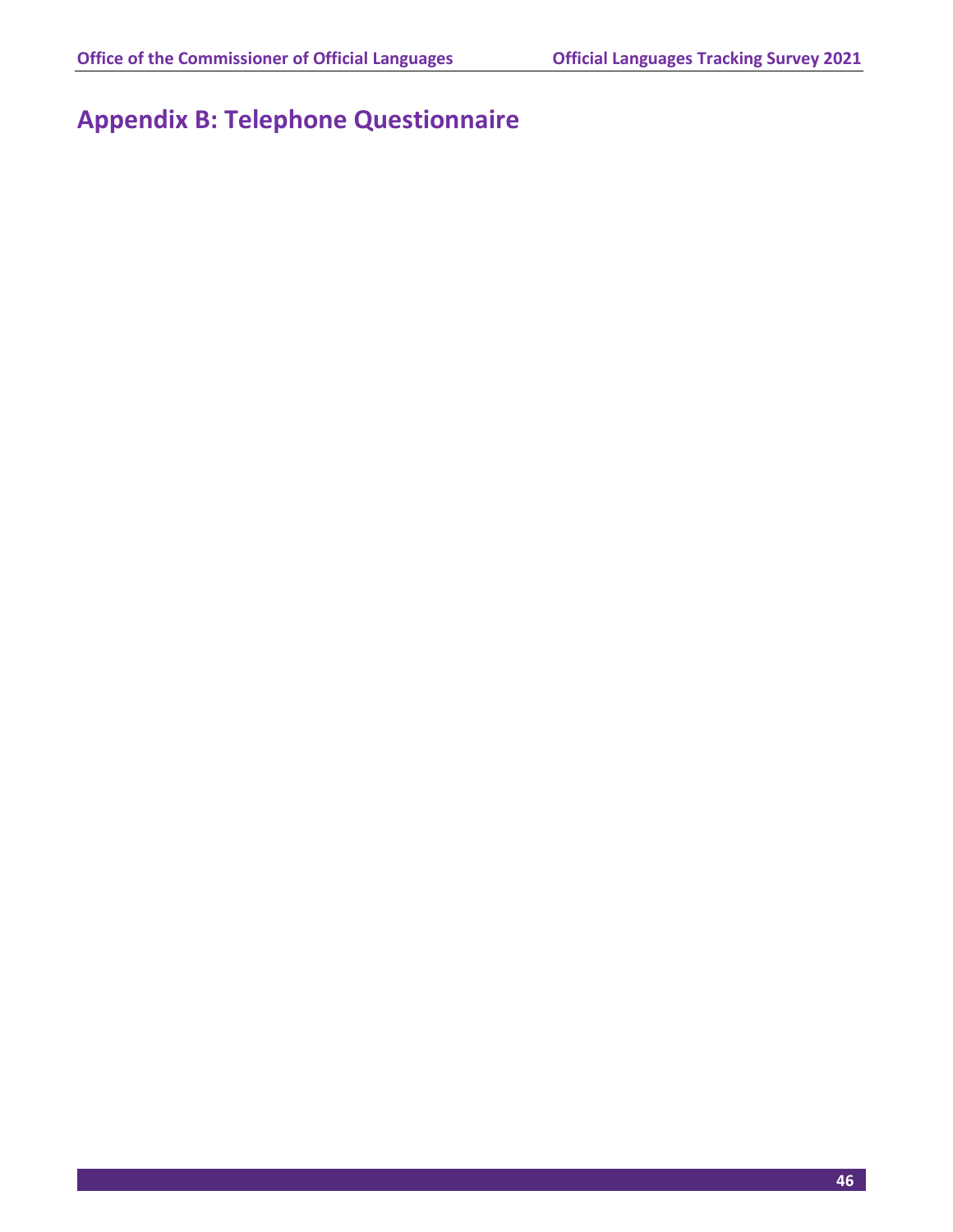Environics Research Group September 15, 2021

# **Office of the Commissioner of Official Languages Attitudes towards Bilingualism 2021 PN11228 FINAL Questionnaire - CATI N = 1,500 GEN POP**

Hello/Bonjour, my name is \_\_\_\_\_\_\_\_\_\_\_\_ and I am calling from Environics Research on behalf of a federal institution. We are conducting a survey of attitudes and opinions of Canadians 18 years of age and over. Would you prefer that I continue in English or French? Préférez-vous continuer en français ou en anglais?

English 1 Français 2 (IF NEEDED: Je vous remercie. Quelqu'un vous rappellera bientôt pour mener le sondage en français.)

# **NOTE TO INTERVIEWER : IT IS VERY IMPORTANT THAT PEOPLE DO THE SURVEY IN THEIR PREFERRED LANGUAGE. IF A FRENCH-SPEAKING RESPONDENT OFFERS TO BE INTERVIEWED IN ENGLISH OR AN ENGLISH-SPEAKING RESPONDENT OFFERS TO BE INTERVIEWED IN FRENCH, INSIST THAT WE WILL CALL THEM BACK TO INTERVIEW THEM IN THEIR PREFERRED LANGUAGE**

Your participation in this survey is voluntary. Please be assured that your responses are confidential and will not be reported individually nor attributed to you personally. The survey will take around **12 minutes** to complete. Is this a safe and convenient time for you? May I continue?

| Yes            | <b>CONTINUE</b>          |
|----------------|--------------------------|
| No, other time | <b>SCHEDULE CALLBACK</b> |
| No/Refuse      | THANK AND TERMINATE      |

[IF ASKED: Environics is a professional research company hired by a federal institution to conduct this survey]

[IF ASKED: I can tell you which institution this was for at the end of the survey]

[IF ASKED: If you want to validate the authenticity of the survey, it is registered with the Canadian Research Insights Council's survey verification service as survey code# 20210923-EN872

The information provided will be administered according to the requirements of the Privacy Act. This call may be monitored or recorded for quality control purposes.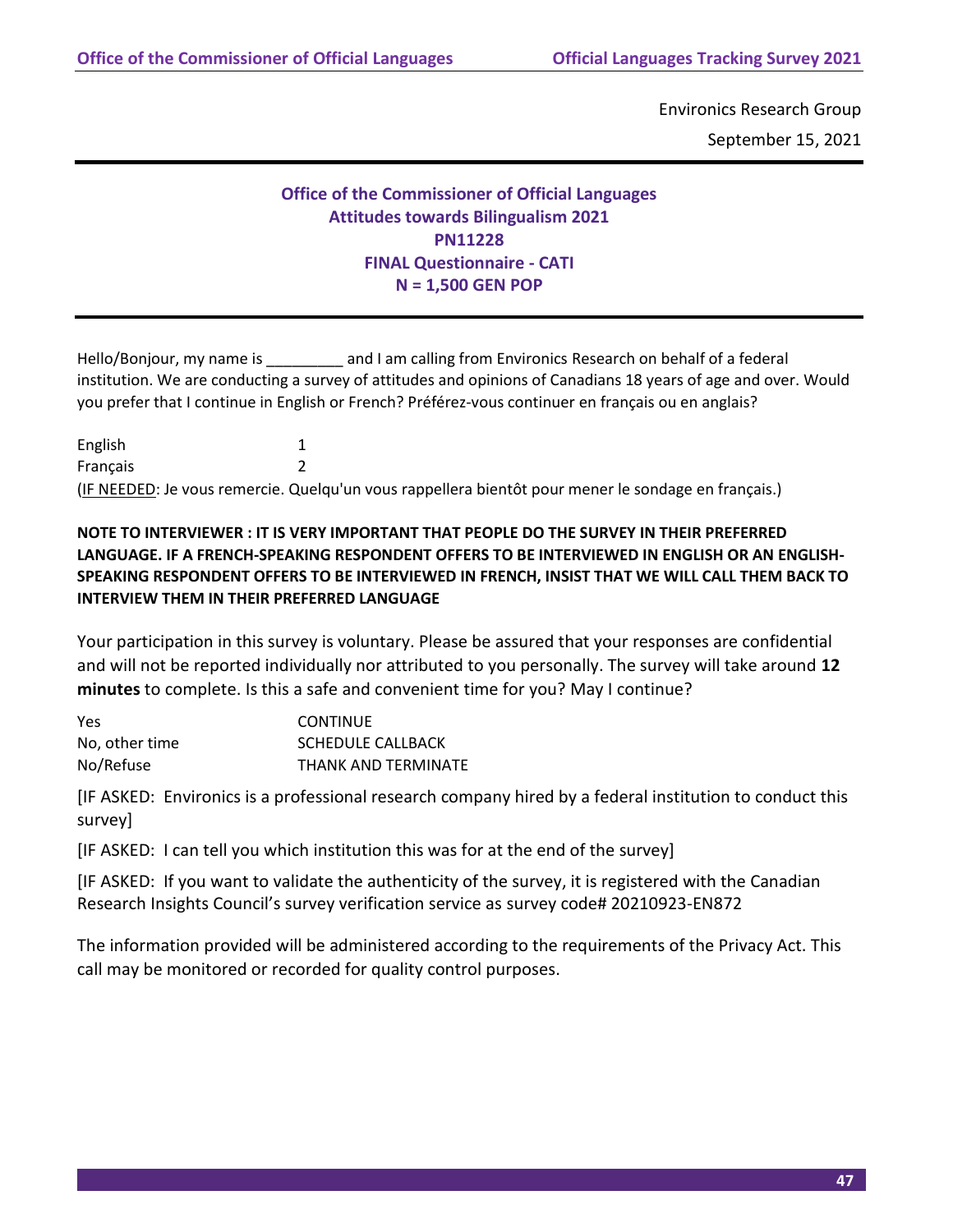# **Section 1: Screening and initial demographics**

| A1. | Have I reached you on a landline phone or a cell phone? |
|-----|---------------------------------------------------------|
|     |                                                         |

| Landline   |  |
|------------|--|
| Cell phone |  |

# **ASK ALL CELLPHONE RESPONDENTS**

# **A2 At home, do you also have a traditional landline phone in addition to your cell phone?**

# Yes 1

No 2

# **ASK ALL**

**B. In which province or territory do you live?**

# **DO NOT READ**

| 1  |
|----|
| 2  |
| 3  |
| 4  |
| 5  |
| 6  |
| 7  |
| 8  |
| 9  |
| 10 |
| 11 |
| 12 |
| 13 |
|    |

**C. What is your gender? (IF NECESSARY: Gender refers to current gender which may be different from sex assigned at birth and may be different from what is indicated on legal documents.)**

# **DO NOT READ LIST EXCEPT TO CLARIFY**

| Male                     |    |                                           |
|--------------------------|----|-------------------------------------------|
| Female                   |    |                                           |
| Another different gender | ર  |                                           |
| Prefer not to say        | 99 | <b>RECORD BY OBSERVATION AND CONTINUE</b> |

# **D. In what year were you born?**

# **NUMERIC DROPDOWN (<1910 to >2003)**

99 - Prefer not to answer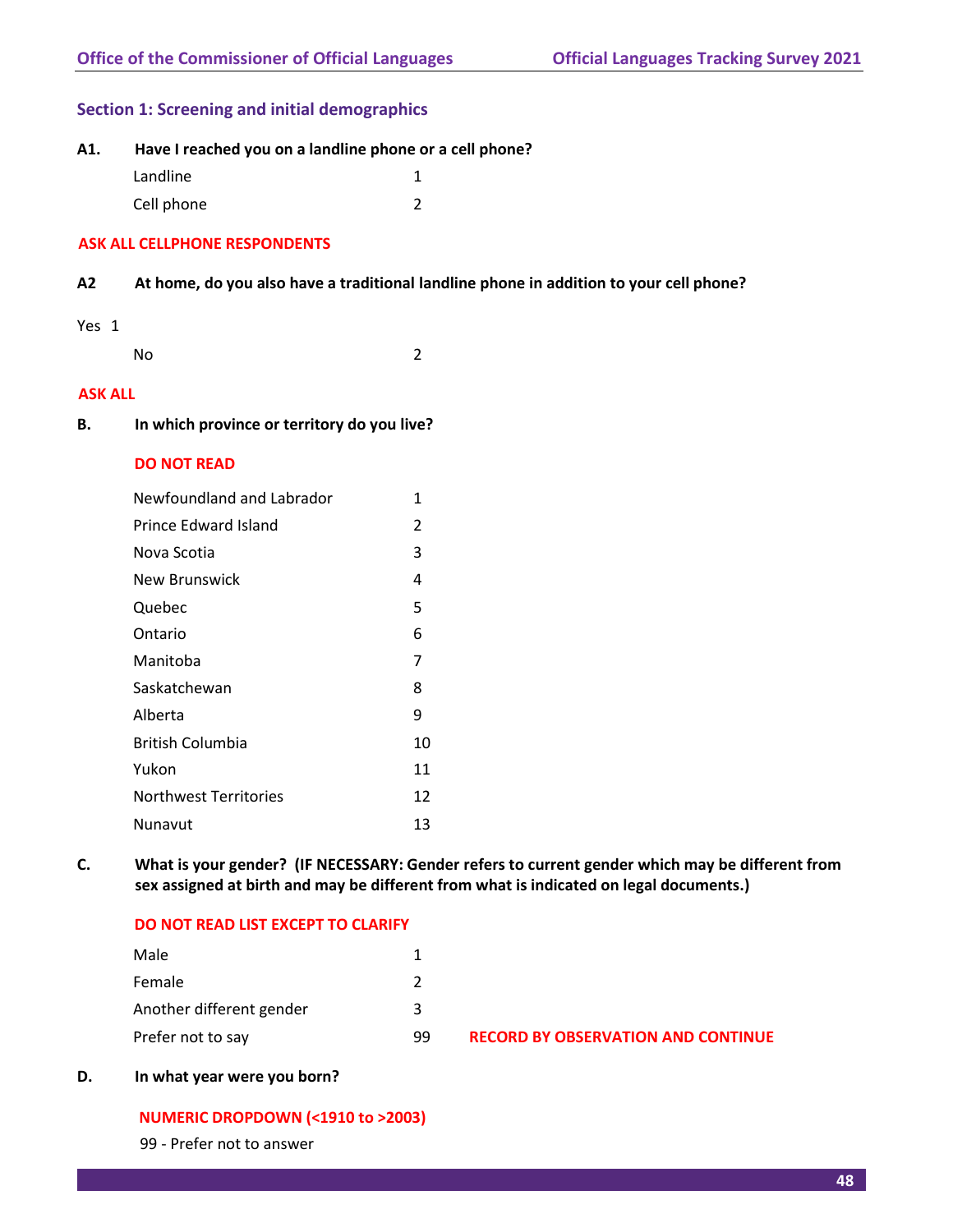#### **ASK ALL WHO PREFER NOT TO ANSWER QD:**

**E. For classification purposes, could you tell me whether your age is between…?**

#### **READ LIST**

- 01 18 and 24
- 02 25 and 34
- 03 35 and 44
- 04 45 and 54
- 05 55 and 64, or
- 06 65 or older

# **VOLUNTEERED - DO NOT READ**

99 - Prefer not to answer **THANK AND TERMINATE**

# **Section 2: Attitudes towards official languages in Canada**

First some questions about official languages in Canada.

# **[2016 Q1]**

- **1. The Official Languages Act officially recognizes the equal status of both English and French and seeks to ensure that Government of Canada services are provided in both English and French. Would you say that you strongly support, somewhat support, somewhat oppose or strongly oppose these aims of the Official Languages Act?**
	- 01 Strongly support
	- 02 Somewhat support
	- 03 Somewhat oppose
	- 04 Strongly oppose

# **VOLUNTEERED - DO NOT READ**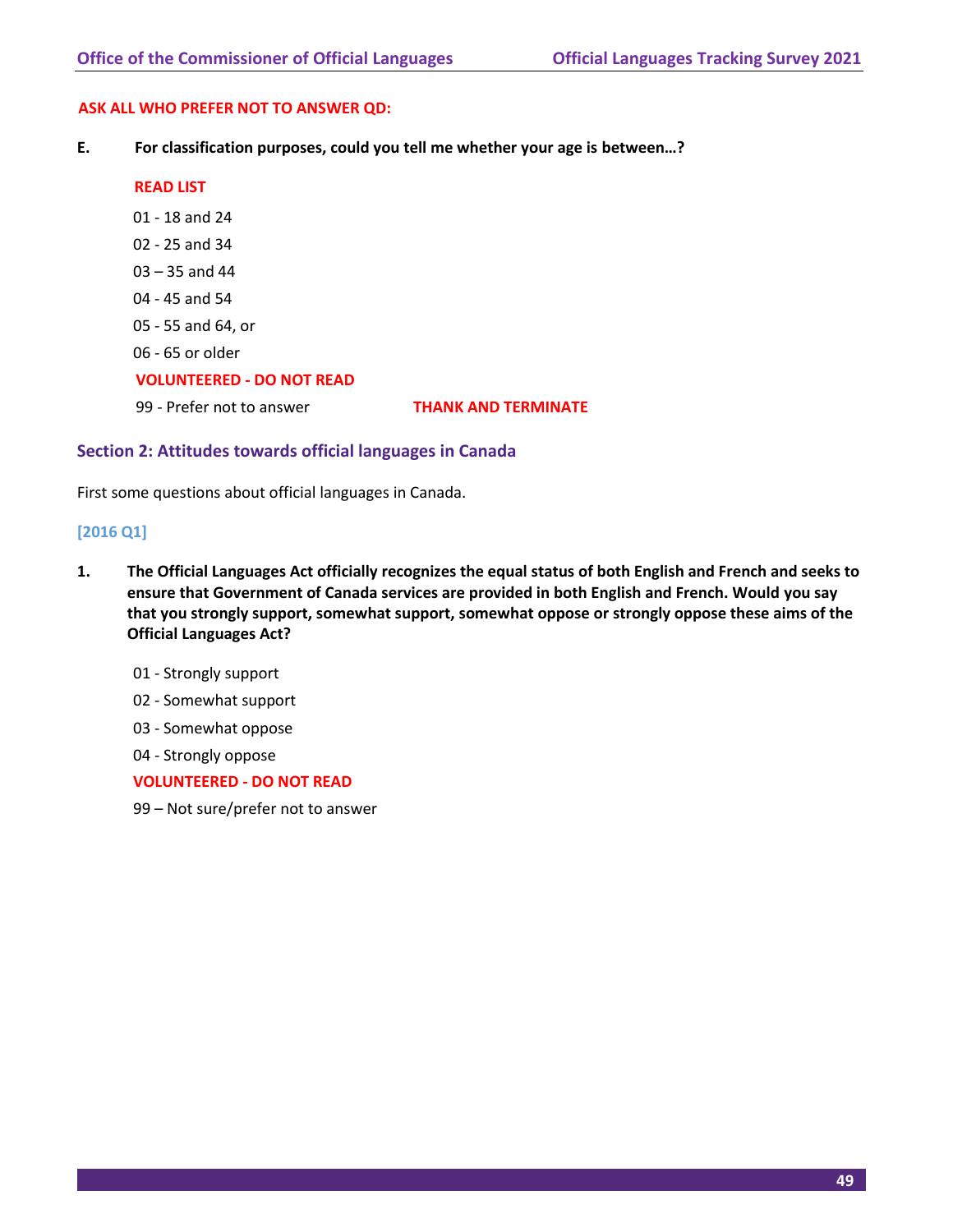# **[2016 Q1A]/ [2016 Q1B]**

**\*\*\*SPLIT SAMPLE – RANDOMLY SELECT 50% OF RESPONDENTS TO GET THE FOLLOW-UP QUESTION (Q2A OR Q2B) AND 50% SKIP Q2A AND Q2B ENTIRELY**

**2. A. [If Q1=01 or 02] What would you say is the main reason for your support of the Official Languages Act?**

#### **DO NOT READ**

- 01 Act recognizes Canada's history/status/culture as a bilingual country
- 02 Act promotes fairness/equality
- 03 Everyone should be able to communicate/get services in their preferred language
- 04 Useful to speak more than one language
- 05 Personal experience with French/English/being bilingual
- 06 Canada has many French speakers
- 07 There are bilingual people/people strive to learn both languages
- 08 Not everyone is bilingual
- 98 Other (SPECIFY)
- 99 Not sure/prefer not to answer

# **B. [If Q1=03 or 04] What would you say is the main reason for your opposition to the Official Languages Act?**

#### **DO NOT READ**

- 01 English is predominant/French is diminishing
- 02 High costs/expensive to maintain
- 03 There should only be one official language
- 04 Act blocks unilinguals from government jobs
- 05 Quebec does not recognize the need for English services
- 06 OLA discriminates against other languages
- 98 Other (SPECIFY)
- 99 Not sure/prefer not to answer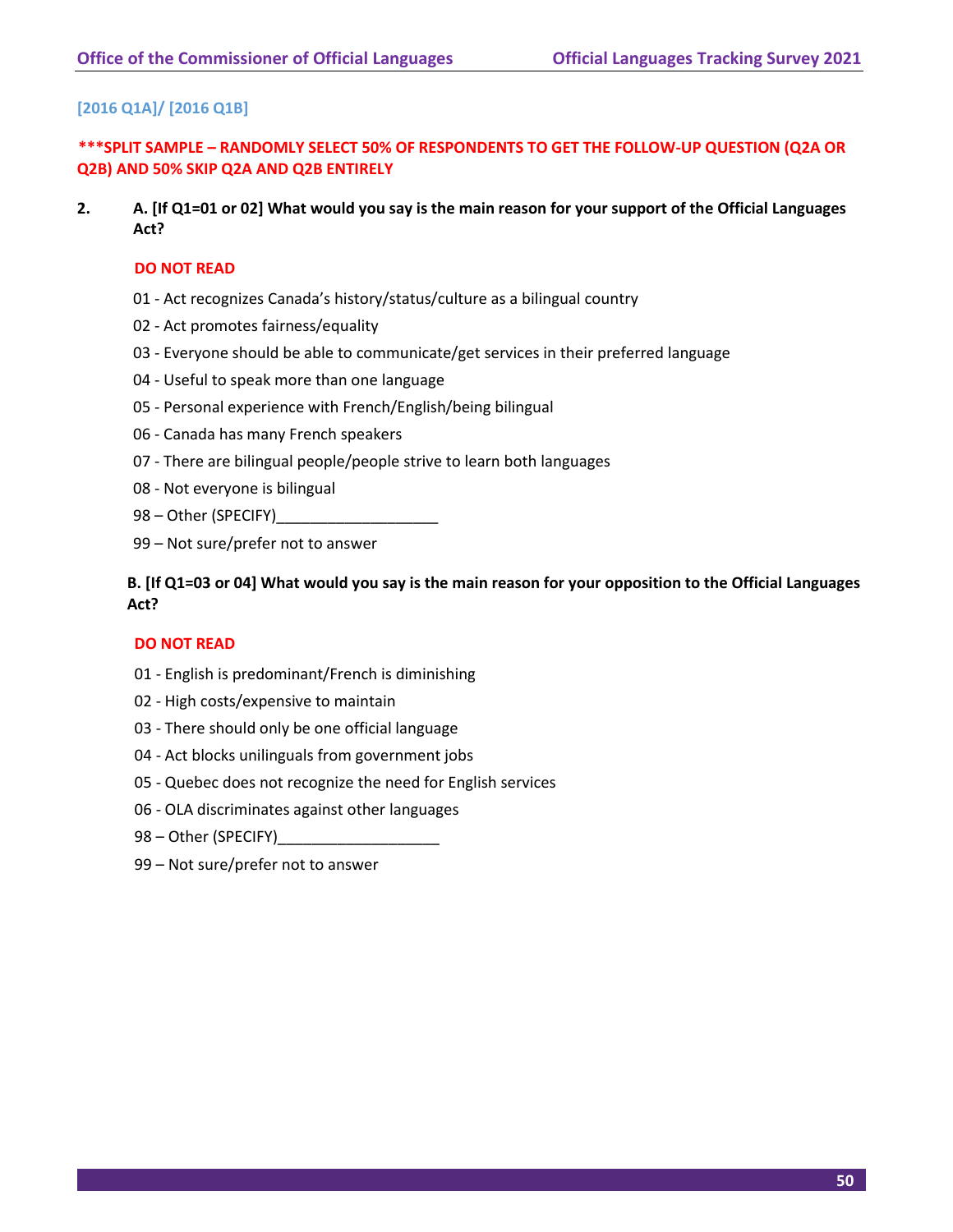# **[2016 Q2 with new items]**

**3. In Canada, we have two official languages, English and French. This means, among other things, that citizens can get services from the federal government in the official language of their choice where numbers warrant it. I will read to you a series of statements about this topic. For each of the following statements please tell me if you strongly agree, somewhat agree, somewhat disagree or strongly disagree.**

#### **ALWAYS SHOW A FIRST, RANDOMIZE B-K**

- a. I am personally in favour of bilingualism for all of Canada.
- b. Because English and French are part of our history, it makes sense that they have equal status.
- c. Having two official languages is one of the things that really defines Canada.
- d. Having two official languages is positive for Canada's international image.
- e. Having two official languages has made Canada a more welcoming place for immigrants from different cultures and ethnic backgrounds.
- f. There are languages other than English and French which should be made official.
- g. Too much money is being spent on bilingualism by the Government of Canada.
- h. Maintaining two official languages just doesn't make sense for parts of the country which overwhelmingly speak only English or only French.
- i. If it takes more resources per student to guarantee the same quality of education for (**Outside of Quebec:** "French minority children outside Quebec as for children of the English majority") (**Inside Quebec**: "English minority children in Quebec as for children of the French majority "), I feel that these resources should be made available.
- j. [NEW] Having two official languages, instead of just one official language, sends the signal that Canada values linguistic diversity.
- k. **[NEW]** Canada can and should promote both official languages and Indigenous languages at the same time.
- 01 Strongly agree
- 02 Somewhat agree
- 03 Somewhat disagree
- 04 Strongly disagree

#### **VOLUNTEERED - DO NOT READ**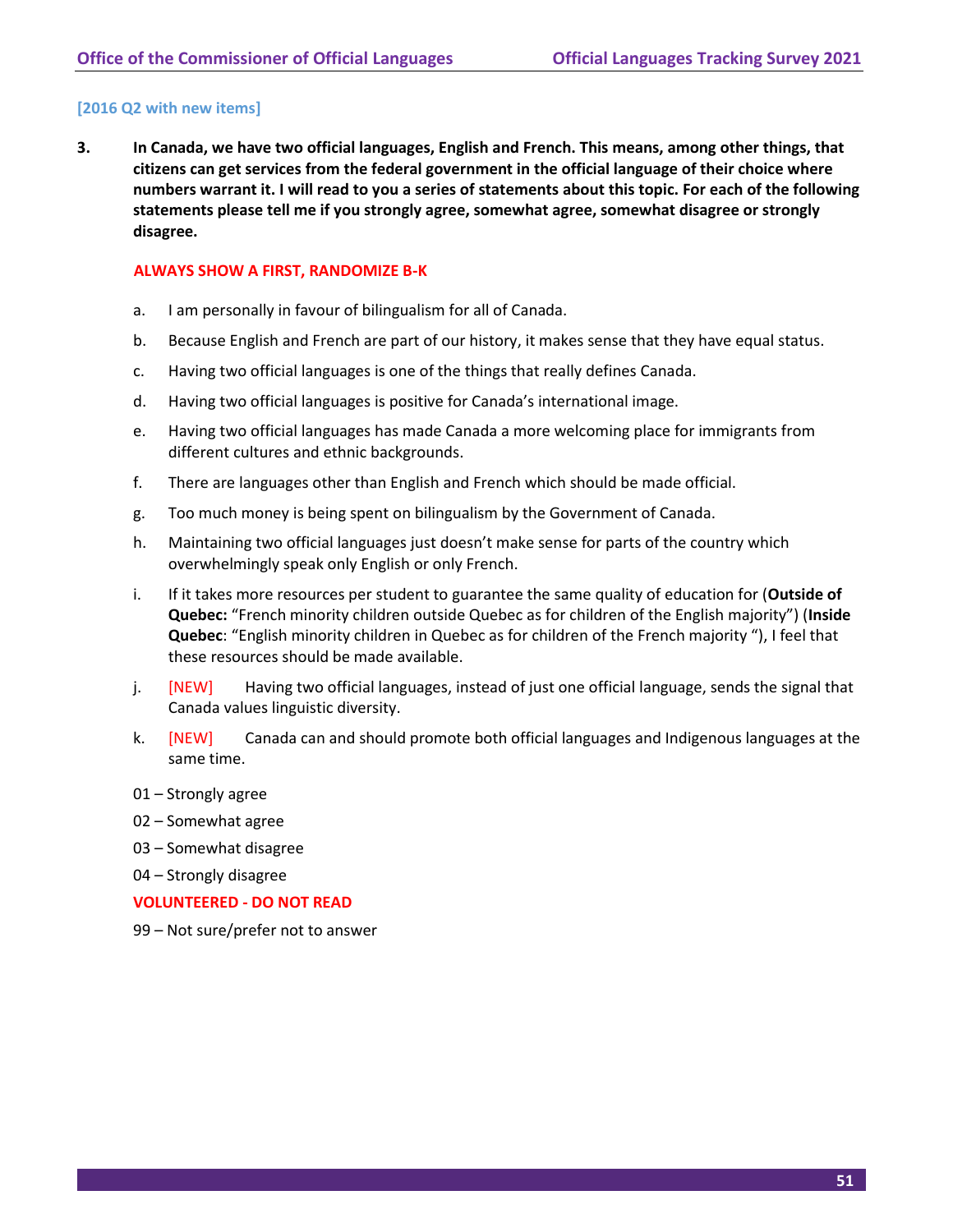# **[2016 Q4 slight modifications]**

**4. I am going to read a series of statements about some specific aspects of bilingualism in Canada. Please tell me if you strongly agree, somewhat agree, somewhat disagree or strongly disagree with each of them.** 

#### **RANDOMIZE A-I**

- a. Canadians should be able to obtain Federal services in English or French.
- b. [SLIGHTLY MODIFIED] Major events in Canada such as a world's fair, the World Cup, or the Olympics should be required to take place in both official languages.
- c. The Prime Minister of Canada should be bilingual.
- d. Federal Cabinet Ministers should be bilingual.
- e. Judges of the Supreme Court of Canada should be bilingual.
- f. [NEW] Canada's official bilingualism policy and its multiculturalism policy work well together.
- g. [NEW] More support is needed for the Francophone minority communities outside Quebec.
- h. [NEW] More support is needed for the Anglophone minority communities inside Quebec.
- i. [NEW] In times of crisis it is personally important to me to hear and see political leaders speak in my preferred official language - and not only through an interpreter or a translation.
- 01 Strongly agree
- 02 Somewhat agree
- 03 Somewhat disagree
- 04 Strongly disagree

#### **VOLUNTEERED - DO NOT READ**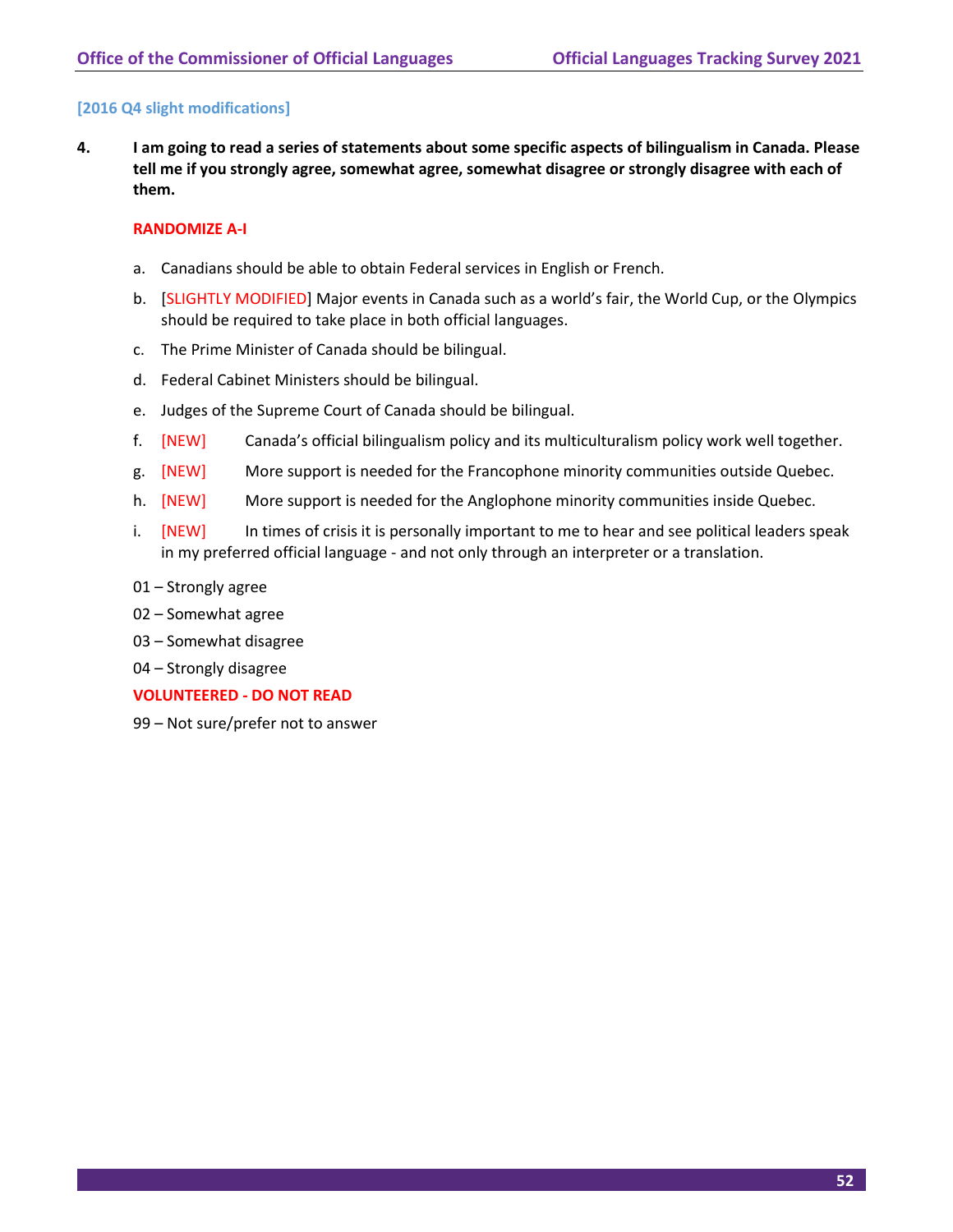# **[2016 Q5 – slightly modified]**

**5. I am going to read a series of statements regarding English- and French-language education. Please tell me if you strongly agree, somewhat agree, somewhat disagree or strongly disagree with each of them.**

#### **RANDOMIZE A-I**

- a. English and French should continue to be taught in elementary schools across Canada.
- b. Provincial/territorial governments should make more spaces available in immersion programs.
- c. It is more useful for children in Canada to learn to speak other languages like Mandarin, or Arabic than it is for them to learn to speak both official languages.
- d. More efforts should be made so that young people become bilingual and can speak in both English and French.
- e. Language immersion programs provide a better-quality education than non-immersion programs.
- h. [NEW] The Government of Canada should do more to support college and university programs for those who want to study in French outside Quebec.
- 01 Strongly agree
- 02 Somewhat agree
- 03 Somewhat disagree
- 04 Strongly disagree

#### **VOLUNTEERED - DO NOT READ**

99 – Not sure/prefer not to answer

#### **[2016 Q6]**

**6. For each of the following, please tell me if you feel that knowing both official languages would be a major advantage for a Canadian to have, a minor advantage, or no real advantage?** 

#### **RANDOMIZE A-E**

- a. To increase employment opportunities
- b. To provide better service (for those who work with the public)
- c. To meet Canadians who speak the other official language
- d. To facilitate travel to other countries
- e. To become familiar with another culture
- 01 Major advantage
- 02 Minor advantage
- 03 No real advantage

#### **VOLUNTEERED - DO NOT READ**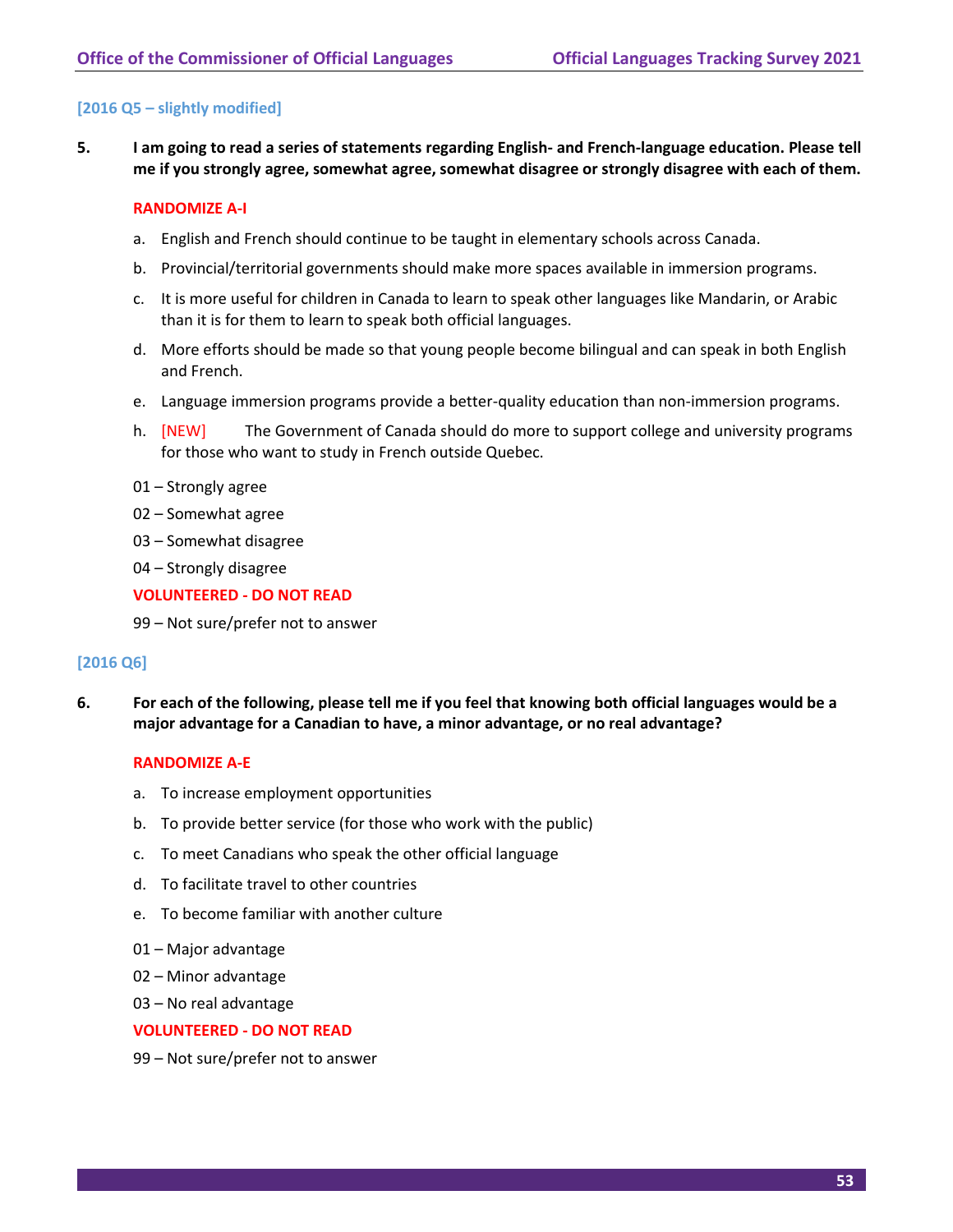# **[2016 Q7 – slightly modified]**

- **7. How would you describe your level of proficiency in French? Would you say that you are fluent, conversant, meaning that you are able to have a simple conversation, or that you are unable to converse in French?** 
	- 01 Fluent **SKIP TO Q9**
	- 02 Conversant
	- 03 Unable to converse
	- 99 Not sure/prefer not to answer **SKIP TO Q9**

#### **[2016 Q8]**

**8. [If Q7=02 or 03] What are the factors that have prevented you from learning French or becoming more proficient in it?**

#### **DO NOT READ SELECT ALL THAT APPLY**

- 01 I have not had access to language courses
- 02 I am just not interested
- 03 I did not/do not have the time
- 04 I already speak another language/languages
- 05 I find it too difficult to learn other language(s)
- 06 Not necessary/no need to
- 07 I don't have enough opportunities to practice
- 08 I'm afraid of being judged for my accent, grammar, or vocabulary
- 98 Other (Please specify)
- 99 Not sure/Prefer not to answer **[EXCLUSIVE]**

#### **[2016 Q9 – modified]**

#### **9. [If Q7=01 OR 02] How did you learn French? Was it…?**

#### **READ**

- 01 In elementary or high school
- 02 Somewhere else, outside of school, OR
- 03 Both in school and somewhere else

#### **VOLUNTEERED - DO NOT READ**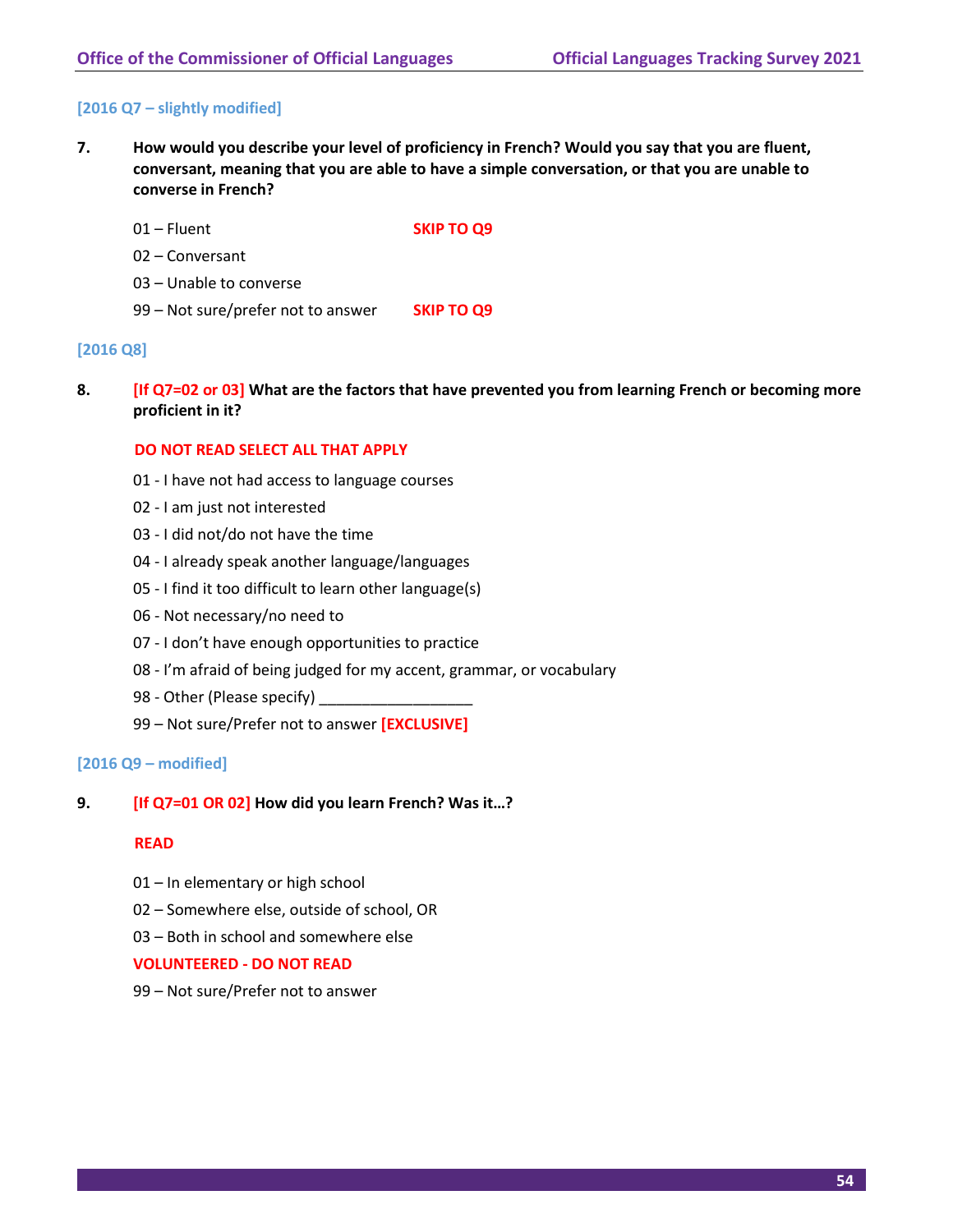# **[2016 Q10 modified]**

- **10. [If Q9=01 or 03] When you learned French in elementary/high school was it through a French immersion program or through regular non-immersion French classes?** 
	- 01 French immersion in school
	- 02 Regular non-immersion French classes in school

#### **VOLUNTEERED - DO NOT READ**

- 03 Both
- 99 Not sure/Prefer not to answer

#### **[2016 Q11 modified]**

**11. [If Q9=02 or 03] How else did you learn French?**

#### **DO NOT READ - SELECT ALL THAT APPLY**

- 01 Took private lessons
- 02 Learned from your spouse/family/at home
- 03 Learned by socializing with friends
- 04 Learned from TV, movies etc.
- 05 Learn at work
- 06 Took post-secondary (college/university) classes
- 98 Other (SPECIFY)
- 99 Not sure/Prefer not to answer **[EXCLUSIVE]**

#### **Demographics**

To finish up, we have just a few questions about you for statistical purposes only. Please be assured that your answers will remain completely confidential.

# **F. What is your mother tongue, that is the language you first learned at home as a child and can still understand?**

#### **CODE ONE**

- 01 English
- 02 French
- 03 Another language

#### **VOLUNTEERED - DO NOT READ**

99 - Prefer not to say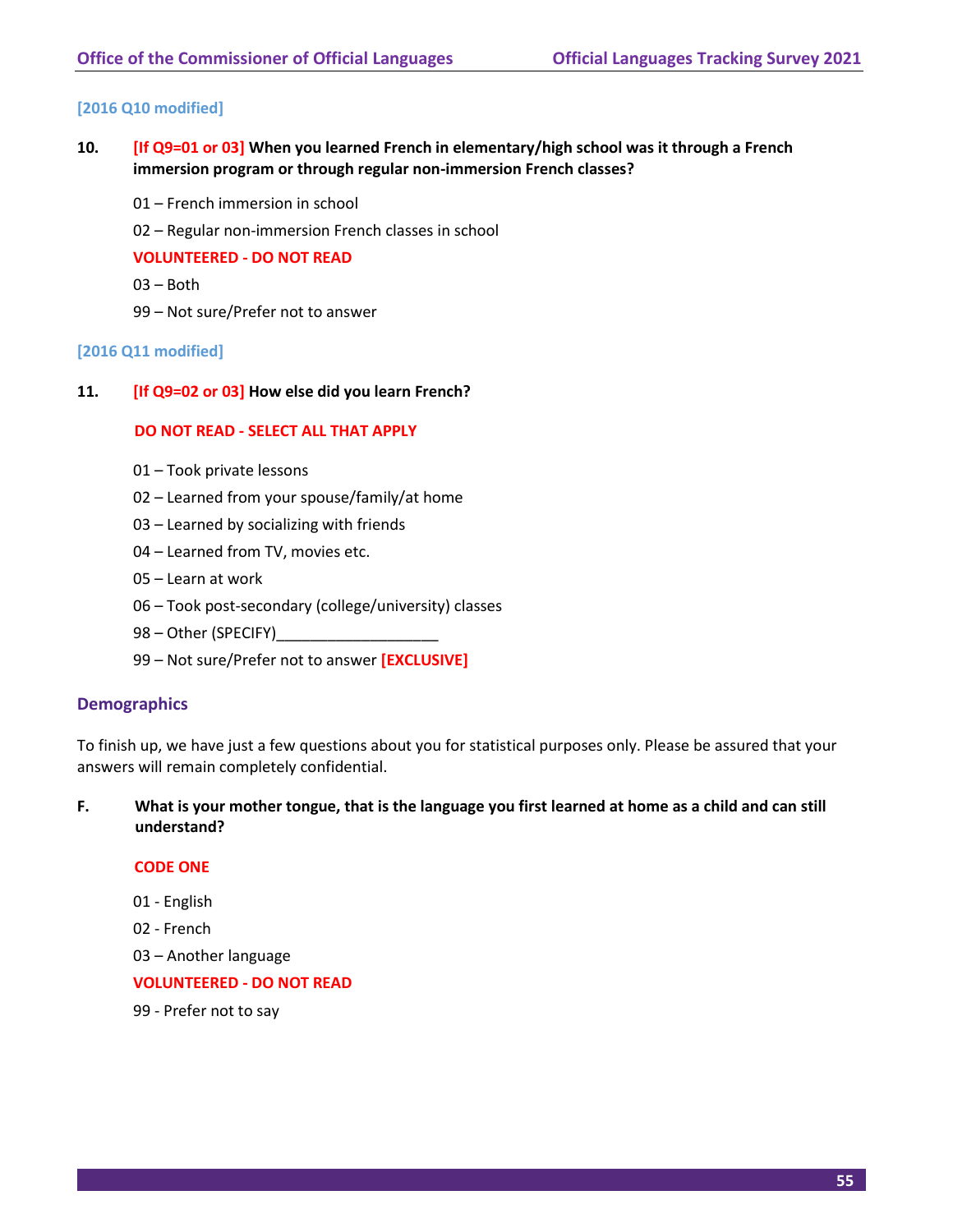**G. What language do you speak most often at home?**

| <b>CODE ONE</b>                  |                   |
|----------------------------------|-------------------|
| $01 -$ English                   | <b>SKIP TO QI</b> |
| 02 - French                      | <b>SKIP TO QI</b> |
| 03 - Another language            | <b>ASK OH</b>     |
| <b>VOLUNTEERED - DO NOT READ</b> |                   |
| 99 - Prefer not to say           | <b>SKIP TO QI</b> |

#### **ASK ALL WHOSE MAIN LANGUAGE AT HOME IS ANOTHER LANGUAGE (QG = 03)**

- **H. Which of Canada's two official languages, English or French, do you consider your main official language?**
	- 01 English
	- 02 French

#### **VOLUNTEERED - DO NOT READ**

99 - Prefer not to say

#### **ASK ALL EXCEPT THOSE WHOSE MOTHER TONGUE OR MAIN LANGUAGE AT HOME IS ANOTHER LANGUAGE**

- **I. Can you speak any other languages, besides English and French?**
	- $01 Yes$
	- 02 No

**VOLUNTEERED - DO NOT READ**

99 - Prefer not to say

#### **ASK ALL**

- **J. Were you born in Canada or in another country?**
	- 01 Born in Canada

02 - Born in another country

#### **VOLUNTEERED - DO NOT READ**

99 -- Prefer not to answer

- **K. Do you identify as a person with a disability? NB, IF ASKED:** *This would mean having a long-term difficulty or condition, such as vision, hearing, mobility, flexibility, dexterity, pain, learning, developmental, memory or mental health-related impairment, that limits your daily activities inside or outside the home, such as at school, work, or in the community in general.*
	- 01 Yes
	- $02 No$
	- 99 -- Prefer not to answer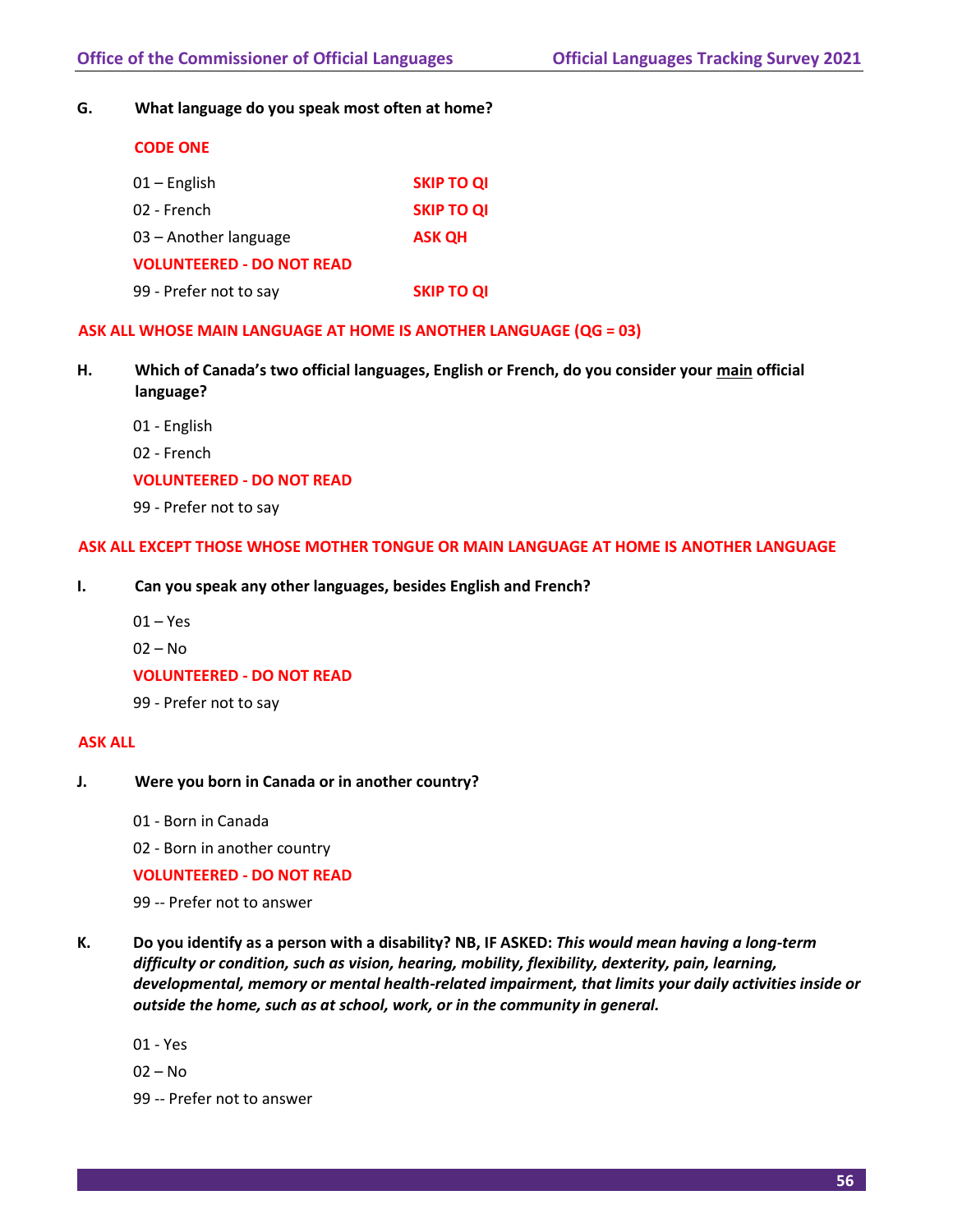# **l. How would you describe your ethnic background, race, or nationality? DO NOT READ UNLESS RESPONDENT REQUIRES ASSISTANCE…ACCEPT UP TO TWO CODES**

- 01 Black (African, Afro-Caribbean, Afro-Canadian, etc.)
- 02 East/Southeast Asian (Chinese, Korean, Japanese, Filipino, Vietnamese, Thai, Malaysian, etc.)
- 03 Indigenous (First Nation, Inuit, Métis, etc.)
- 04 Latin American (Mexican, Central or South American)
- 05 Middle Eastern/West Asian (Arab, North African, Iranian, Lebanese, Turkish, Kurdish, Afghan, etc.)
- 06 South Asian (Indian, Pakistani, Bangladeshi, Sri Lankan, Indo-Caribbean)
- 07 White (Caucasian, European)
- 98 Other (SPECIFY)
- 99 Prefer not to answer
- **M. What is the highest level of formal education you have completed?**

#### **READ IF NECESSARY…CODE ONE RESPONSE**

- 01 Less than high school diploma or equivalent/I am still in high school
- 02 High school diploma or equivalent
- 03 Registered Apprenticeship or other trades certificate or diploma

04 - College, CEGEP or other non-university certificate or diploma (other than trades certificates or diplomas)

- 05 University certificate or diploma below bachelor's level
- 06 Bachelor's degree
- 07 Post graduate degree above bachelor's level

# **VOLUNTEERED - DO NOT READ**

99 - Prefer not to say

**N. Which of the following categories best describes your total household income? That is, the total income of all persons in your household combined, before taxes.**

#### **READ**

01-Under \$20,000 02-\$20,000 to just under \$40,000 03-\$40,000 to just under \$60,000 04-\$60,000 to just under \$80,000 05-\$80,000 to just under \$100,000 06-\$100,000 to just under \$150,000 07-\$150,000 and above **VOLUNTEERED - DO NOT READ**

99-Prefer not to say

*This completes the survey. The survey was conducted on behalf of the Office of the Commissioner of Official Languages and is subject to the Federal Access to Information Act. Thank you very much for your participation!*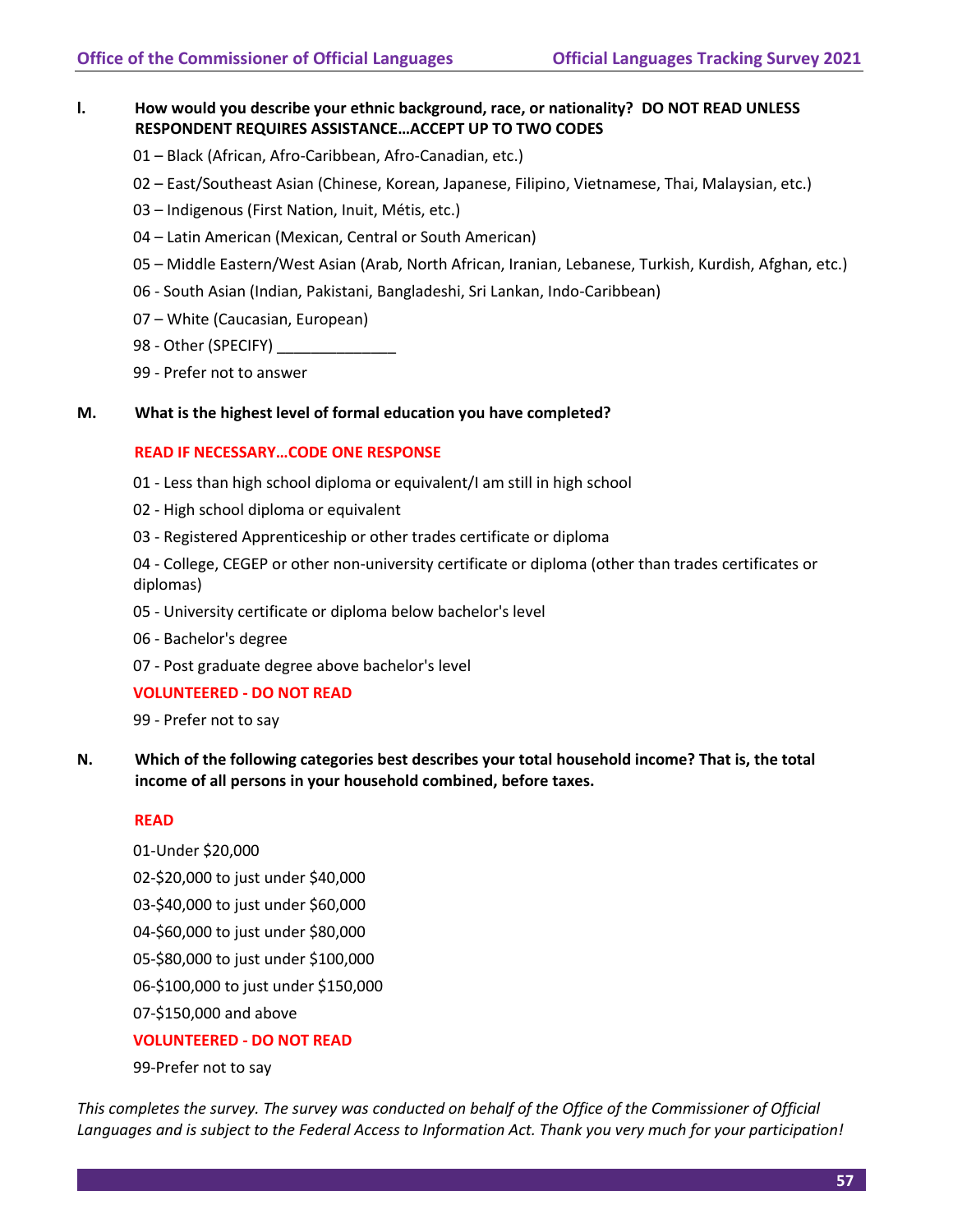# **Appendix C: Online Questionnaire**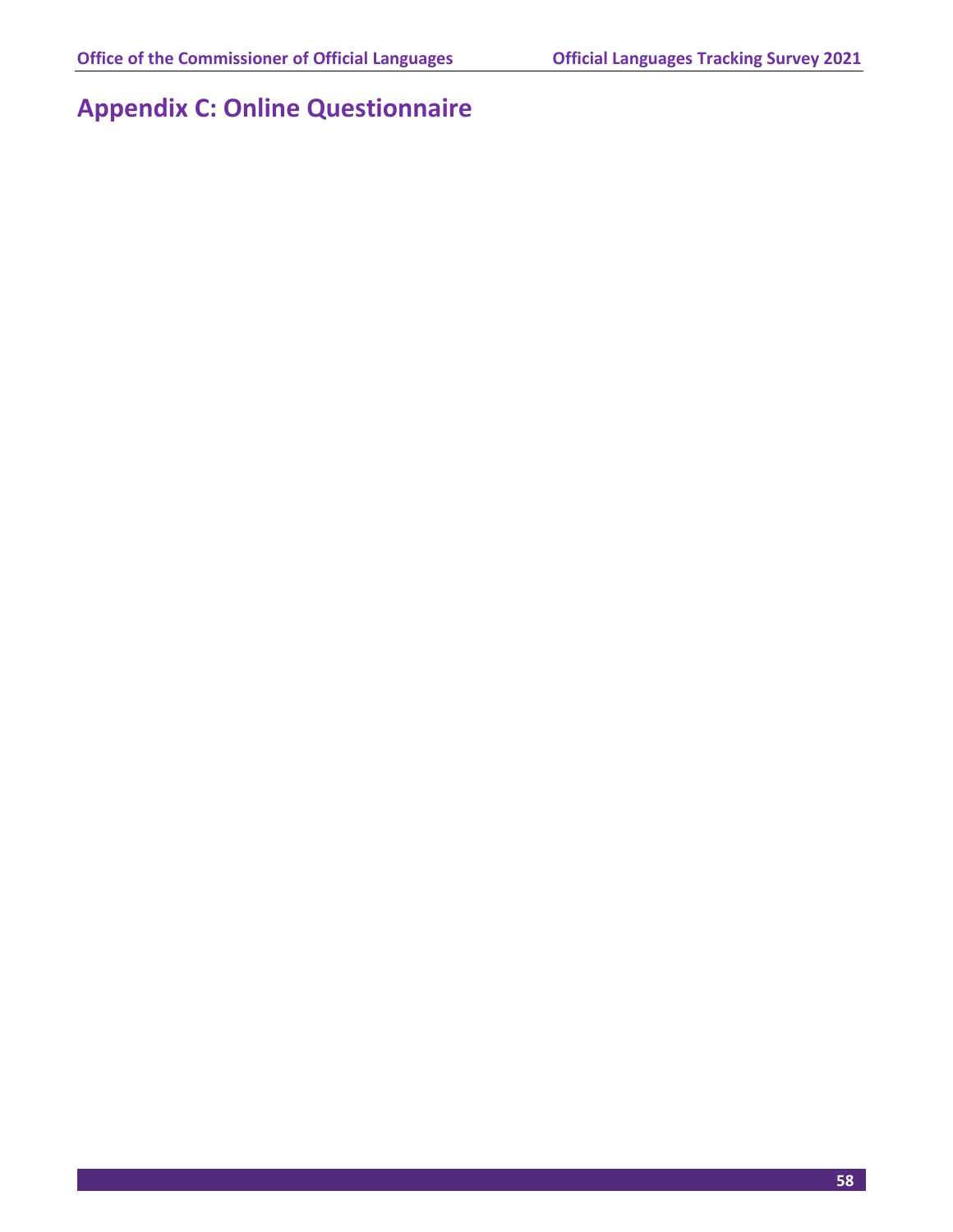Environics Research Group September 28, 2021

# **Office of the Commissioner of Official Languages Attitudes towards Bilingualism 2021 PN11228 FINAL Questionnaire - ONLINE N = 1,500 GEN POP**

# **LANDING PAGE**

Please select your preferred language for completing this survey / SVP choisissez votre langue préférée pour remplir ce sondage.

- 1 English / Anglais
- 2 Français / French

The information collected through the research is subject to the provisions of the *[Privacy Act](https://laws-lois.justice.gc.ca/eng/acts/P-21/)*, legislation of the Government of Canada, and to the provisions of relevant provincial privacy legislation.

**Programming note: link is t[o https://laws-lois.justice.gc.ca/eng/acts/P-21/](https://laws-lois.justice.gc.ca/eng/acts/P-21/) French: https://laws-lois.justice.gc.ca/fra/lois/p-21/**

# **Introduction**

Environics Research, an independent research company, is conducting this survey on behalf of a federal institution to explore attitudes and opinions towards issues of importance to Canadians.

**Your participation is voluntary, and your responses will be kept entirely confidential and anonymous.** The survey will take about 15 minutes to complete and is registered with the Canadian Research Insights Council's (CRIC) Research Verification Service.

Click here if you wish to verify the authenticity of this survey. The verification number is 20210923-EN872. To view our privacy policy, click here.

The survey is best completed on a computer or a tablet. If you are completing this survey on a smart phone, please turn the device to landscape (horizontal/sideways) mode so that all questions display correctly.

If you have any questions about the survey, please contact Environics Research at survey@environics.ca.

Please click on >> to continue.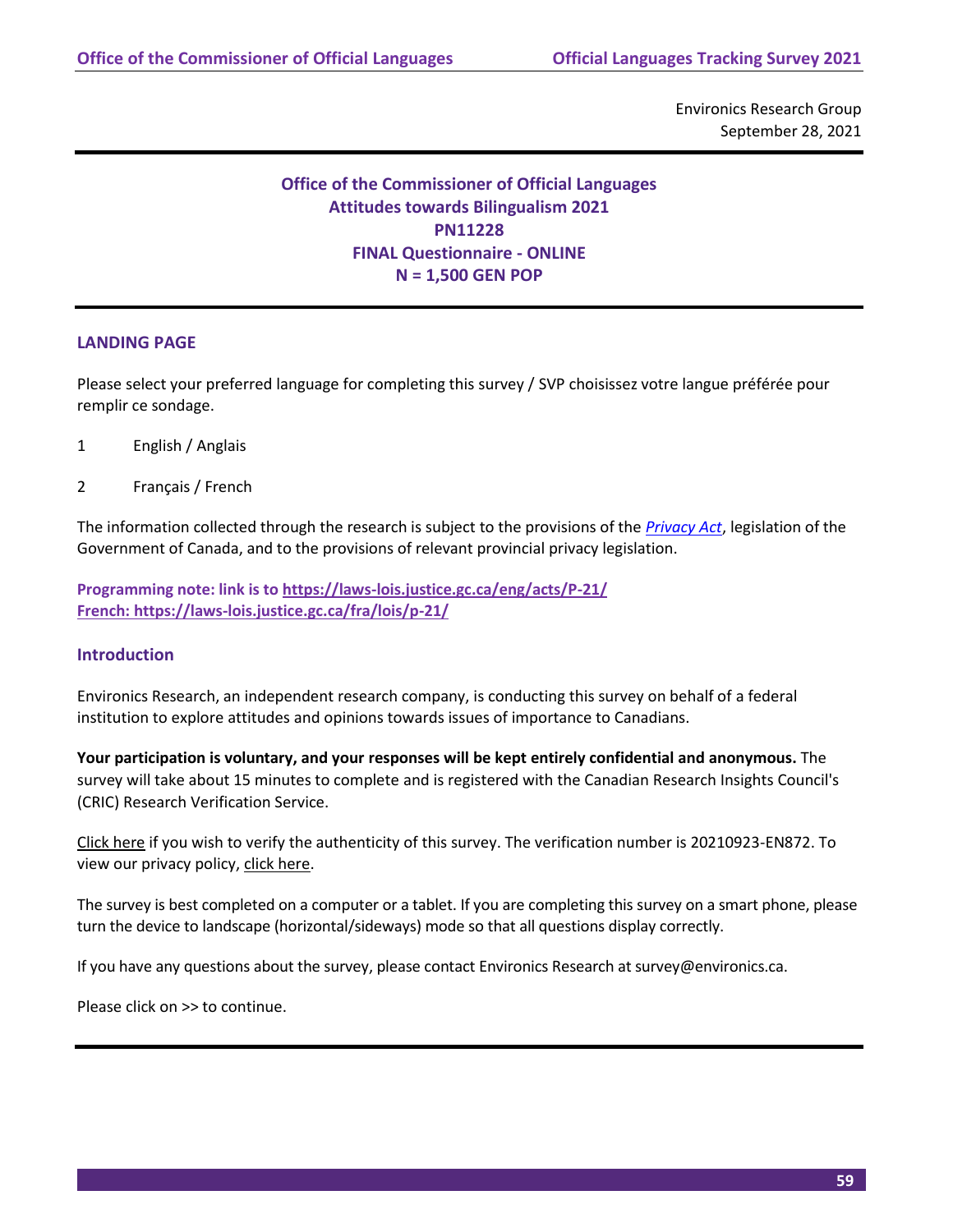### **Section 1: Screening and initial demographics**

**A. What is your province or territory of residence?**

**PROVINCE/TERRITORY DROP-DOWN LIST TERMINATE IF NO RESPONSE**

- **B. What gender do you identify with?**
	- 01 Male
	- 02 Female
	- 03 Another gender identity
	- 99 Prefer not to answer
- **C. In what year were you born?**

#### **NUMERIC DROPDOWN (<1910 to >2003)**

99 - Prefer not to answer

#### **ASK ALL WHO PREFER NOT TO ANSWER QC:**

**D. Would you be willing to indicate in which of the following age categories you belong?**

**Select one**

- 01 18 to 24
- 02 25 to 34
- 03 35 to 44
- 04 45 to 54
- 05 55 to 64
- 06 65 or older
- 99 Prefer not to answer

#### **Section 2: Attitudes towards official languages in Canada**

Now some questions about official languages in Canada.

#### **[2016 Q1]**

- **1. The Official Languages Act officially recognizes the equal status of both English and French and seeks to ensure that Government of Canada services are provided in both English and French. To what extent would you say that you support or oppose these aims of the Official Languages Act?**
	- 01 Strongly support
	- 02 Somewhat support
	- 03 Somewhat oppose
	- 04 Strongly oppose
	- 99 Not sure/prefer not to answer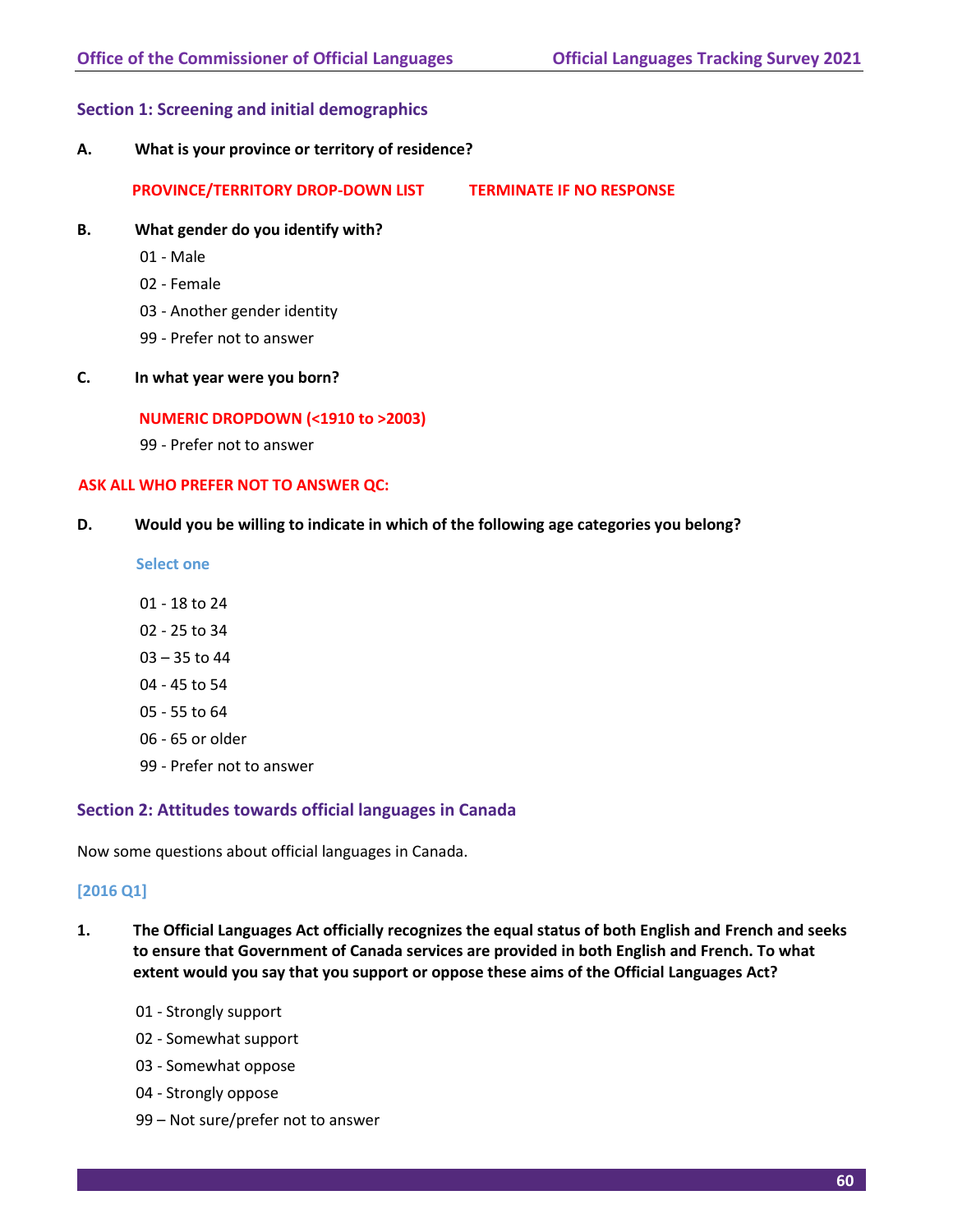# **[2016 Q1A]/ [2016 Q1B]**

**2. A. [If Q1=01 or 02] What would you say is the main reason for your support of the Official Languages Act?** 

#### **RECORD VERBATIM**

99 – Not sure/prefer not to answer

#### **[CODE LIST BELOW…DO NOT MAKE VISIBLE TO RESPONDENTS]**

Act recognizes Canada's history/status/culture as a bilingual country Act promotes fairness/equality Everyone should be able to communicate/get services in their preferred language Useful to speak more than one language Personal experience with French Canada has many French speakers There are bilingual people/people strive to learn both languages Not everyone is bilingual

# **B. [If Q1=03 or 04] What would you say is the main reason for your opposition to the Official Languages Act?**

#### **RECORD VERBATIM**

99 – Not sure/prefer not to answer

#### **[CODE LIST BELOW…DO NOT MAKE VISIBLE TO RESPONDENTS]**

English is predominant/French is diminishing High costs/expensive to maintain There should only be one official language Act blocks unilinguals from government jobs Quebec does not recognize the need for English services OLA discriminates against other languages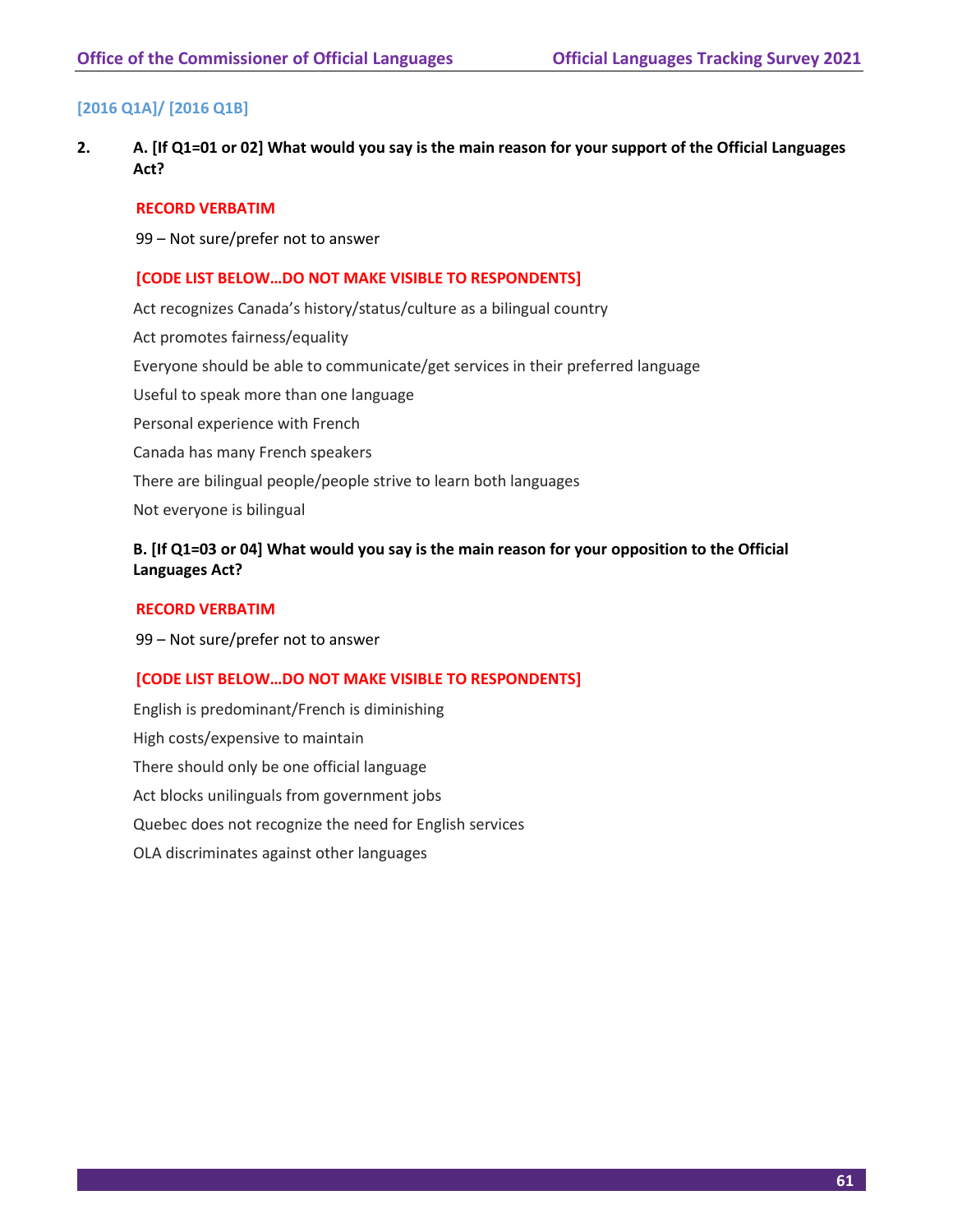# **[2016 Q2]**

**3. In Canada, we have two official languages, English and French. This means, among other things, that citizens can get services from the federal government in the official language of their choice where numbers warrant it. Below are a series of statements about this topic. For each statement, please indicate if you strongly agree, somewhat agree, somewhat disagree or strongly disagree.** 

# **SET UP AS GRID(S)**

### **ALWAYS SHOW A FIRST, RANDOMIZE B-K**

- a. I am personally in favour of bilingualism for all of Canada.
- b. Because English and French are part of our history, it makes sense that they have equal status.
- c. Having two official languages is one of the things that really defines Canada.
- d. Having two official languages is positive for Canada's international image.
- e. Having two official languages has made Canada a more welcoming place for immigrants from different cultures and ethnic backgrounds.
- f. There are languages other than English and French which should be made official.
- g. Too much money is being spent on bilingualism by the Government of Canada.
- h. Maintaining two official languages just doesn't make sense for parts of the country which overwhelmingly speak only English or only French.
- i. If it takes more resources per student to guarantee the same quality of education for (**Outside of Quebec:** "French minority children outside Quebec as for children of the English majority") (**Inside Quebec**: "English minority children in Quebec as for children of the French majority "), I feel that these resources should be made available.
- j. [NEW] Having two official languages, instead of just one official language, sends the signal that Canada values linguistic diversity.
- k. [NEW] Canada can and should promote both official languages and Indigenous languages at the same time.
- 01 Strongly agree
- 02 Somewhat agree
- 03 Somewhat disagree
- 04 Strongly disagree
- 99 Not sure/prefer not to answer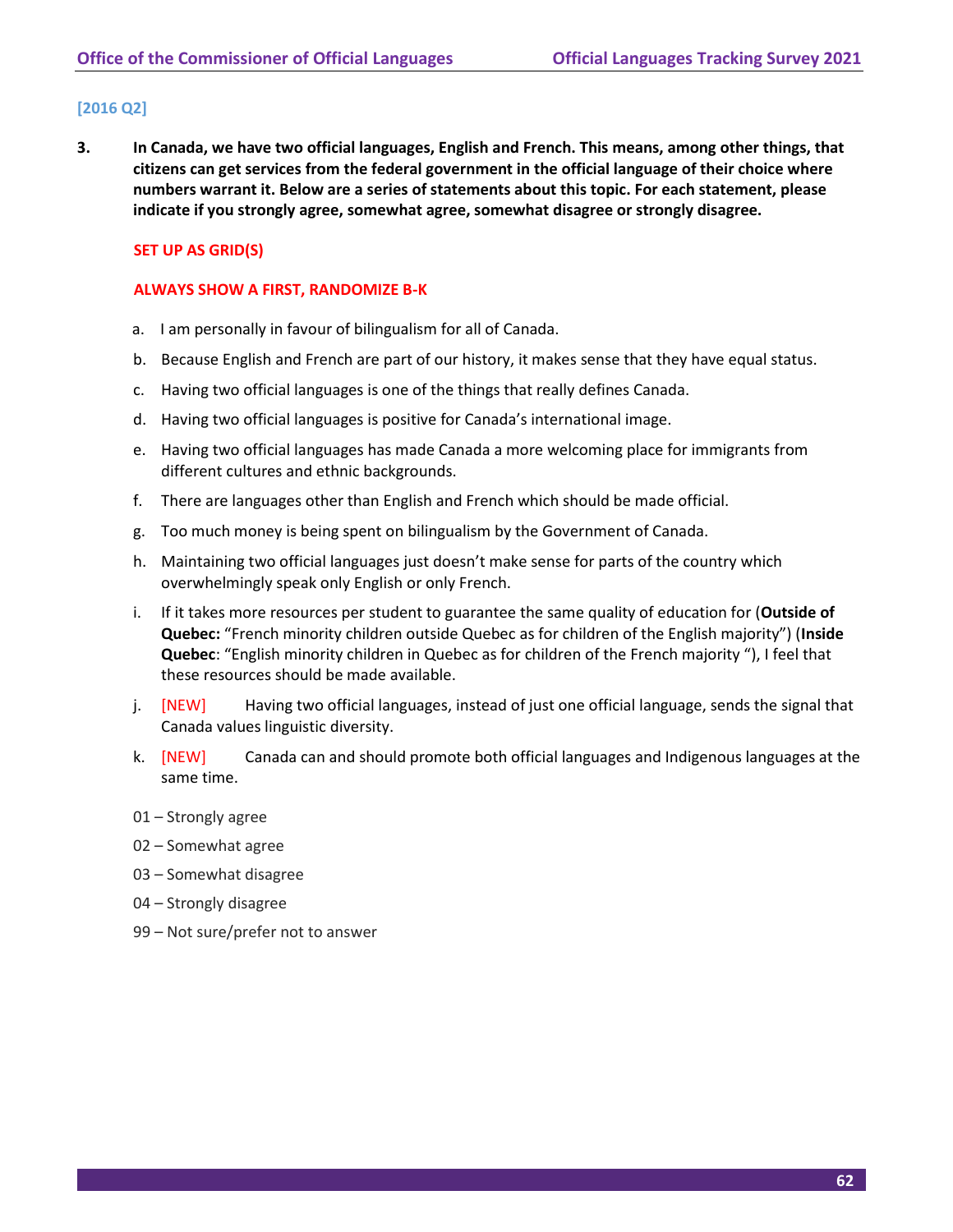# **[2016 Q4]**

**4. Below are a series of statements about some specific aspects of bilingualism in Canada. Please indicate if you strongly agree, somewhat agree, somewhat disagree or strongly disagree with each of them.** 

# **SET UP AS GRID(S)**

#### **RANDOMIZE A-I**

- a. Canadians should be able to obtain Federal services in English or French.
- b. [SLIGHTLY MODIFIED] Major events in Canada such as a world's fair, the World Cup, or the Olympics should be required to take place in both official languages.
- c. The Prime Minister of Canada should be bilingual.
- d. Federal Cabinet Ministers should be bilingual.
- e. Judges of the Supreme Court of Canada should be bilingual.
- f. [NEW] Canada's official bilingualism policy and its multiculturalism policy work well together.
- g. [NEW] More support is needed for the Francophone minority communities outside Quebec.
- h. [NEW] More support is needed for the Anglophone minority communities inside Quebec.
- i. [NEW] In times of crisis it is personally important to me to hear and see political leaders speak in my preferred official language - and not only through an interpreter or a translation.
- 01 Strongly agree
- 02 Somewhat agree
- 03 Somewhat disagree
- 04 Strongly disagree
- 99 Not sure/prefer not to answer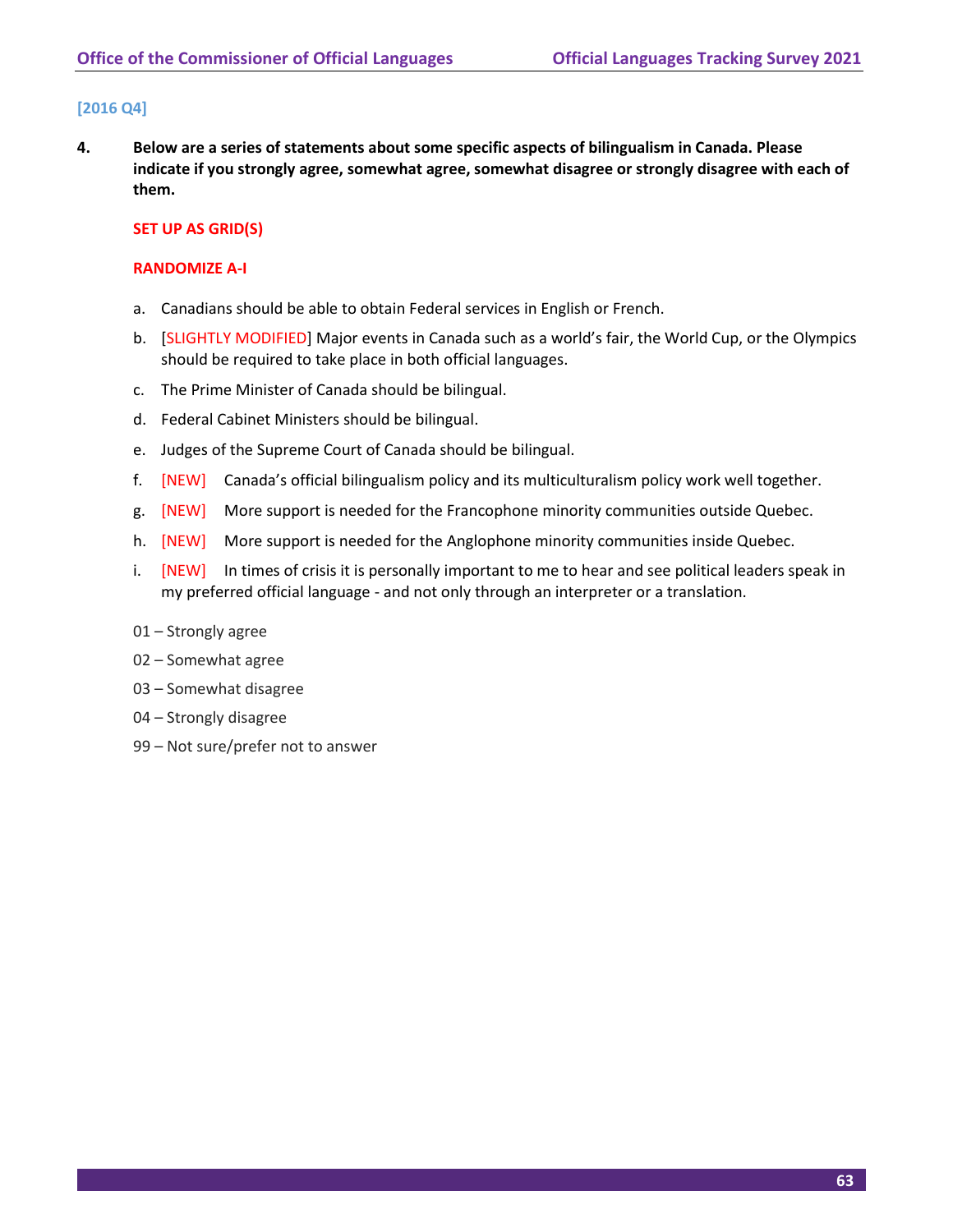# **[2016 Q5 – slightly modified]**

**5. Below are a series of statements regarding English- and French-language education. Please indicate if you strongly agree, somewhat agree, somewhat disagree or strongly disagree with each of them.**

#### **SET UP AS GRID(S)**

#### **RANDOMIZE A-H**

- a. English and French should continue to be taught in elementary schools across Canada.
- b. Provincial/territorial governments should make more spaces available in immersion programs.
- c. It is more useful for children in Canada to learn to speak other languages like Mandarin, or Arabic than it is for them to learn to speak both official languages.
- d. More efforts should be made so that young people become bilingual and can speak in both English and French.
- e. Language immersion programs provide a better-quality education than non-immersion programs.
- f. The Government of Canada should continue to invest in exchange programs as a way to encourage understanding between the country's Anglophones and Francophones.
- g. You would be (or would have been) interested in participating in school-based language exchanges to interact with young people from the other official language communities.
- h. [NEW]The Government of Canada should do more to support college and university programs for those who want to study in French outside Quebec.
- 01 Strongly agree
- 02 Somewhat agree
- 03 Somewhat disagree
- 04 Strongly disagree
- 99 Not sure/prefer not to answer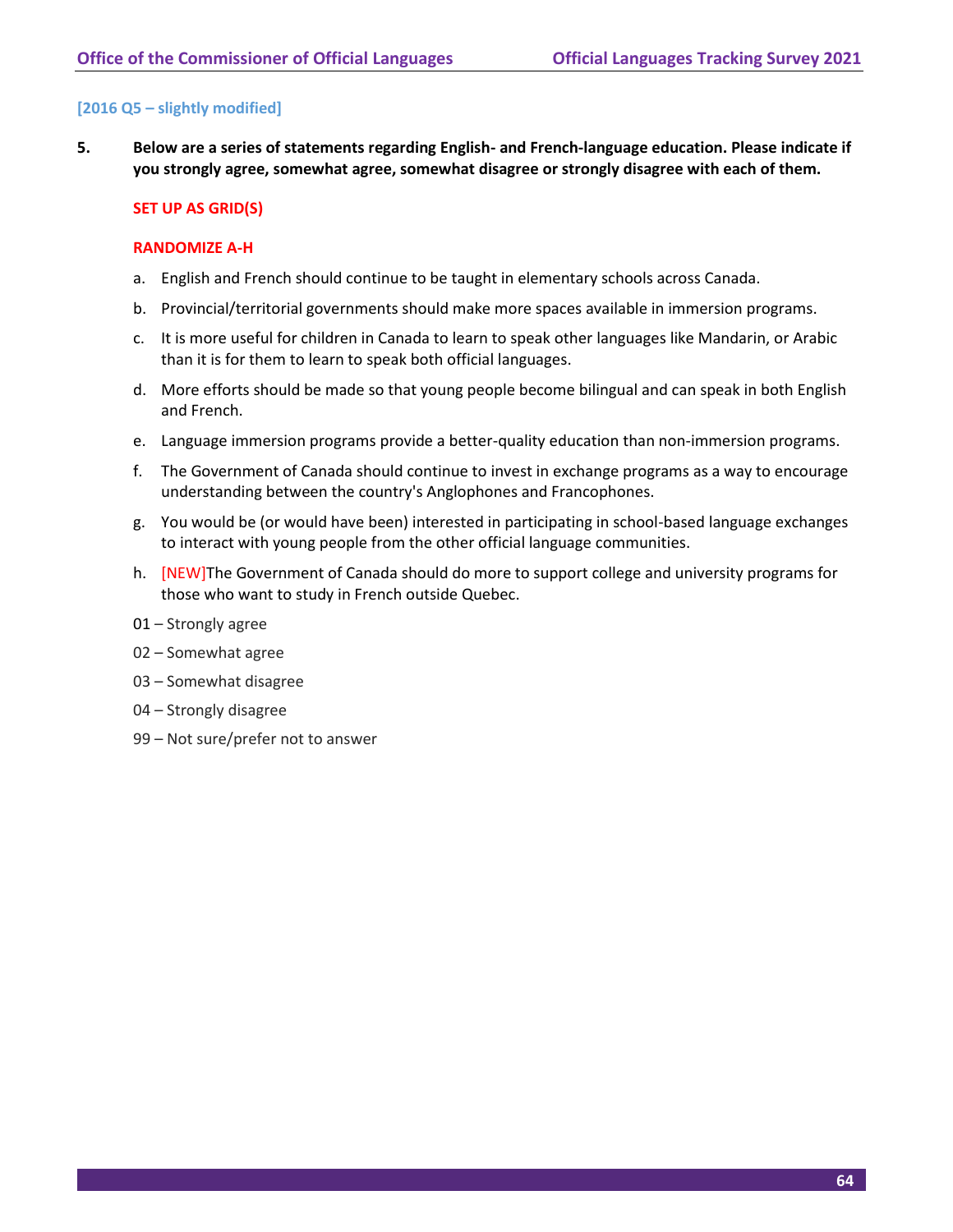# **[2016 Q6]**

**6. For each of the following, please indicate if you feel that knowing both official languages would be a major advantage for a Canadian to have, a minor advantage, or no real advantage?** 

# **SET UP AS GRID(S)**

#### **RANDOMIZE A-E**

- a. To increase employment opportunities
- b. To provide better service (for those who work with the public)
- c. To meet Canadians who speak the other official language
- d. To facilitate travel to other countries
- e. To become familiar with another culture
- 01 Major advantage
- 02 Minor advantage
- 03 No real advantage
- 99 Not sure/prefer not to answer

# **[2016 Q7 – slightly modified]**

**7. How would you describe your level of proficiency in French? Would you say that you are…?** 

### **Select one**

- 01 Fluent in French
- 02 Conversant in French (i.e., I can have a simple conversation)
- 03 Unable to converse in French at all
- 99 Not sure/prefer not to answer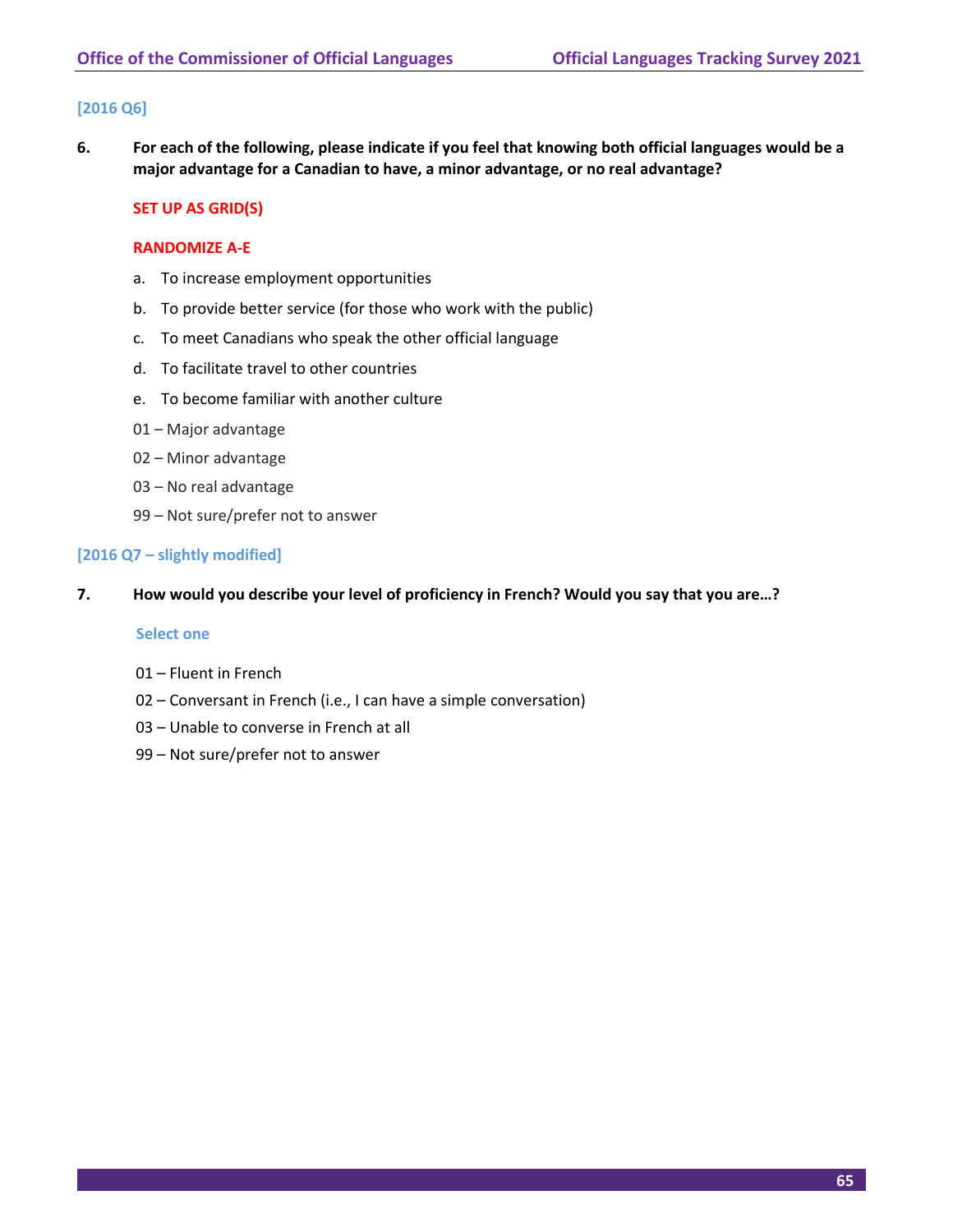# **[2016 Q8]**

**8. [If Q7=02 or 03] What are the factors that have prevented you from learning French or becoming more proficient in it?**

#### **Select all that apply**

- 01 I have not had access to language courses
- 02 I am just not interested
- 03 I did not/do not have the time
- 04 I already speak another language/languages
- 05 I find it too difficult to learn other language(s)
- 06 Not necessary/no need to
- 07 I don't have enough opportunities to practice
- 08 I'm afraid of being judged for my accent, grammar, or vocabulary
- 98 Other (Please specify)
- 99 Not sure/Prefer not to answer **[EXCLUSIVE]**

#### **[2016 Q9 – modified]**

#### **9. [If Q7=01 OR 02] How did you learn French? Was it…?**

#### **Select one**

- 01 In elementary or high school
- 02 Somewhere else, other than elementary/high school
- 03 Both in school and elsewhere
- 99 Not sure/Prefer not to answer

#### **[2016 Q10 modified]**

**10. [If Q9=01 or 03] When you learned French in elementary/high school was it through a French immersion program or through regular non-immersion French classes?** 

#### **Select one**

- 01 French immersion in school
- 02 Regular non-immersion French classes in school
- 03 Both
- 99 Not sure/Prefer not to answer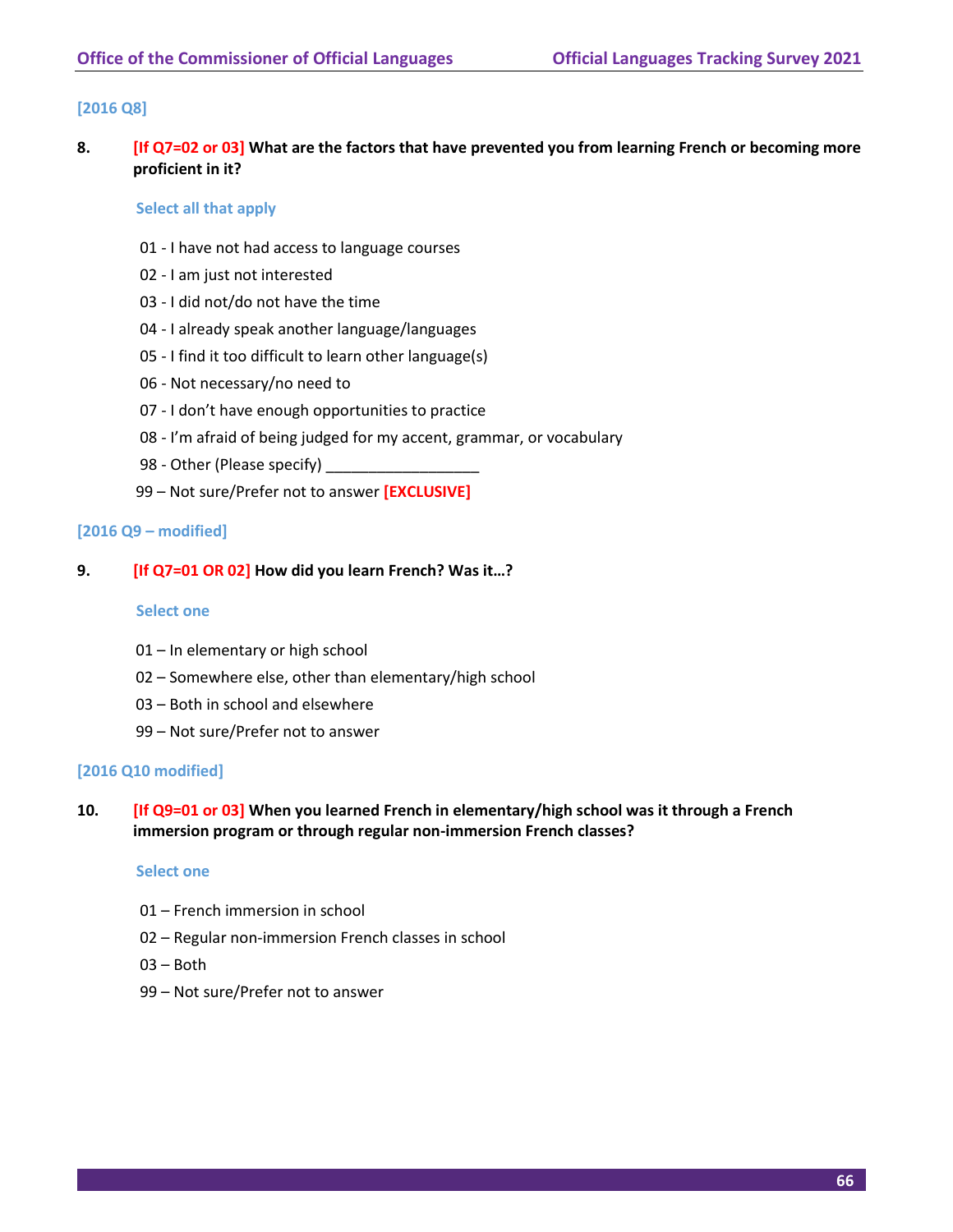# **[2016 Q11 modified]**

### **11. [If Q9=02 or 03] How else did you learn French?**

#### **Select all that apply**

- 01 Took private lessons
- 02 Learned from your spouse/family/at home
- 03 Learned by socializing with friends
- 04 Learned from TV, movies etc.
- 05 Learned at work
- 06 Took post-secondary (college/university) classes
- 98 Other (SPECIFY)\_\_\_\_\_
- 99 Not sure/Prefer not to answer **[EXCLUSIVE]**

#### **Section 3: Communications**

#### **[2016 Q13]**

**12. Based on your understanding, are each of the following statements true or false?**

#### **SET UP AS GRID(S)**

#### **RANDOMIZE A-G**

- a. Canada's language policy means that all federal services must be offered in both official languages coast to coast.
- b. You must be bilingual to work for the federal public service.
- c. Only those who grew up in a French environment will ever become proficient enough to meet the bilingualism criteria of the federal public service.
- d. Canada's language policy means that all Canadians must speak English and French.
- e. [MODIFIED] In Canada outside of Quebec, French is no longer the second-most common language after English.
- f. [MODIFIED] The Quebec government does **not** have to provide any services in English.
- g. [NEW] The English-speaking minority in Quebec is more socio-economically privileged than the French-speaking majority.
- $01 True$
- 02 False
- 99 Not sure/prefer not to answer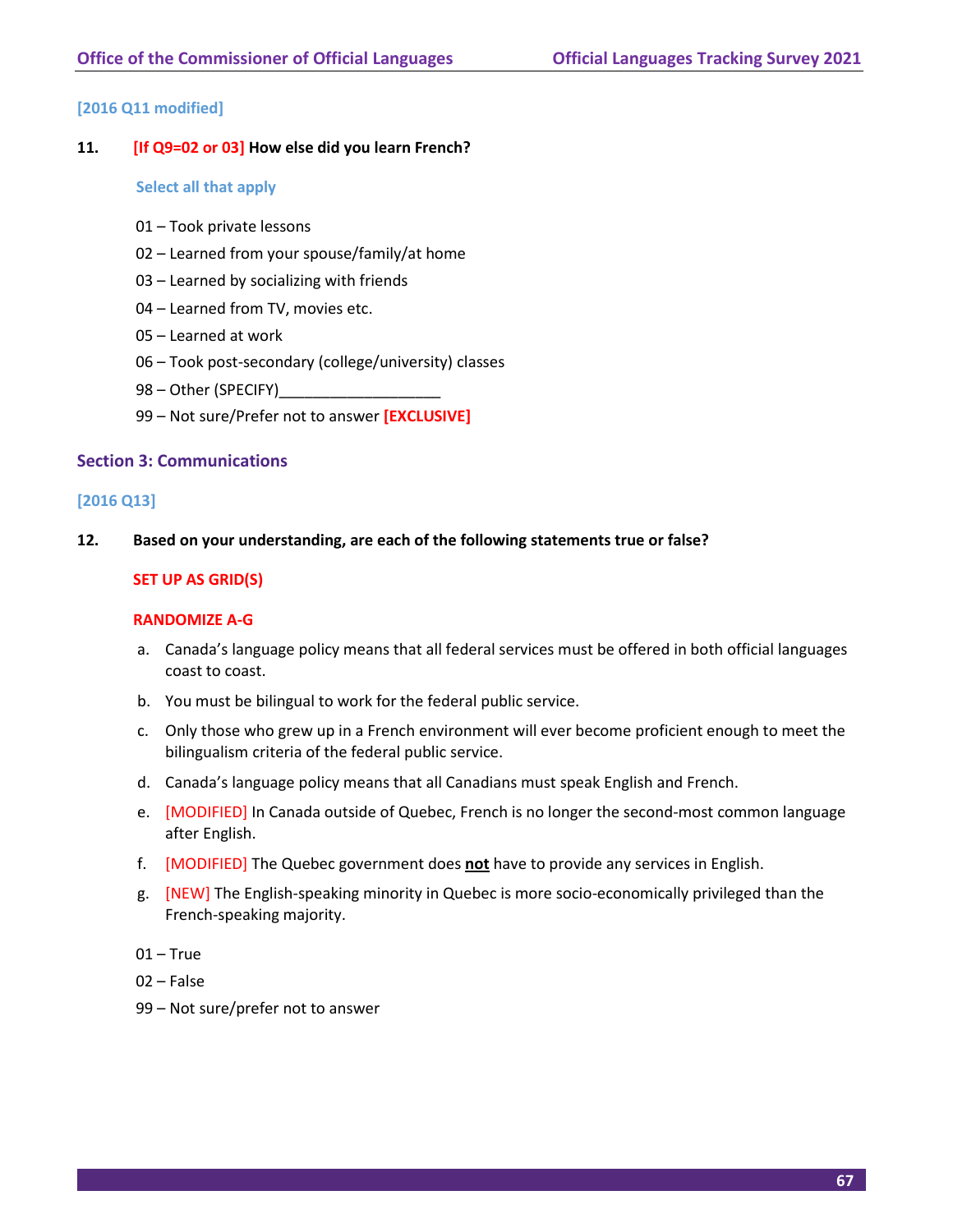# **[2016 Q14]**

**13. People have given a number of reasons for opposing the Official Languages Act in Canada. Which of the following reasons would you say is the most persuasive for you, even if you don't necessarily agree with it or any of them?**

#### **Select one**

- 01 Ensuring that people can access services in both official languages is simply too expensive.
- 02 There are other languages which should be considered 'official' in addition to just English and French.
- 03 The government just should not be involved with promoting or protecting official languages in Canada.
- 99 Not sure/prefer not to answer

# **Section 4: Profiling**

# **[2016 Q20A]**

- **14. To what degree do you think people in your community are bilingual, that is able to speak both English and French?**
	- 01 Nearly everyone is bilingual
	- 02 A sizeable proportion of people are bilingual
	- 03 Only a small proportion of people are bilingual
	- 04 Virtually no one is bilingual
	- 99 Not sure/prefer not to answer

# **[2016 Q20B]**

- **15. How often do you interact with people who are mostly French speaking?**
	- 01 Very often
	- 02 Occasionally
	- 03 Rarely
	- 04 Very rarely
	- 05 Not at all
	- 99 Not sure/prefer not to answer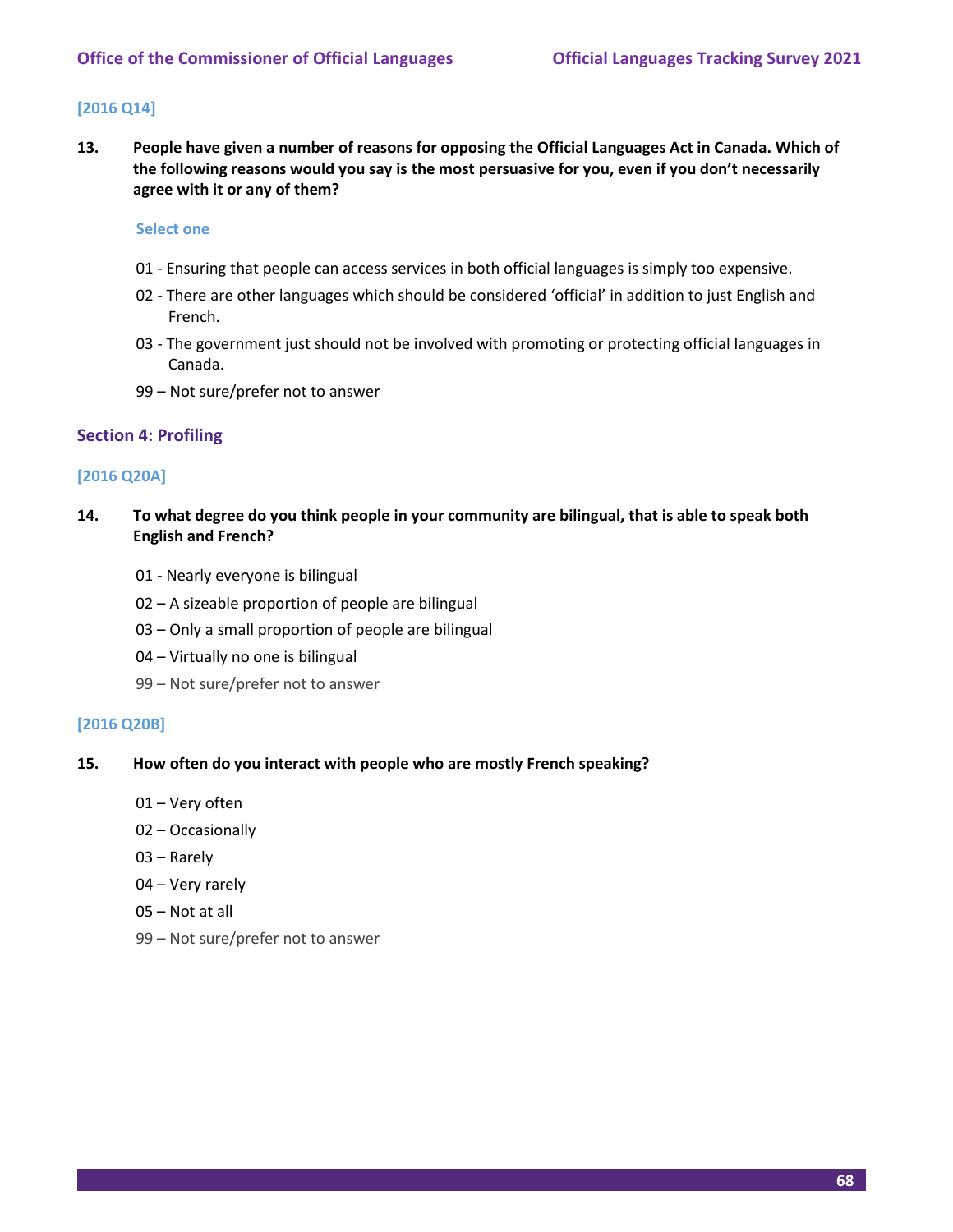# **[2016 Q20C]**

- **16. How often do you use media in French such as television, radio and internet?**
	- Very often
	- Occasionally
	- Rarely
	- Very rarely
	- Not at all
	- Not sure/prefer not to answer

#### **[2016 Q20D]**

- **17. How often do you enjoy cultural products in French such as literature, music, cinema, theatre?**
	- Very often
	- Occasionally
	- Rarely
	- Very rarely
	- Not at all
	- Not sure/prefer not to answer

#### **NEW**

- **18. What impact has the Covid-19 pandemic had on you and your family's exposure to the French Language? Has the pandemic…?**
	- Reduced your exposure to French
	- Made no difference to your exposure to French
	- Increased your exposure to French
	- Not sure/prefer not to answer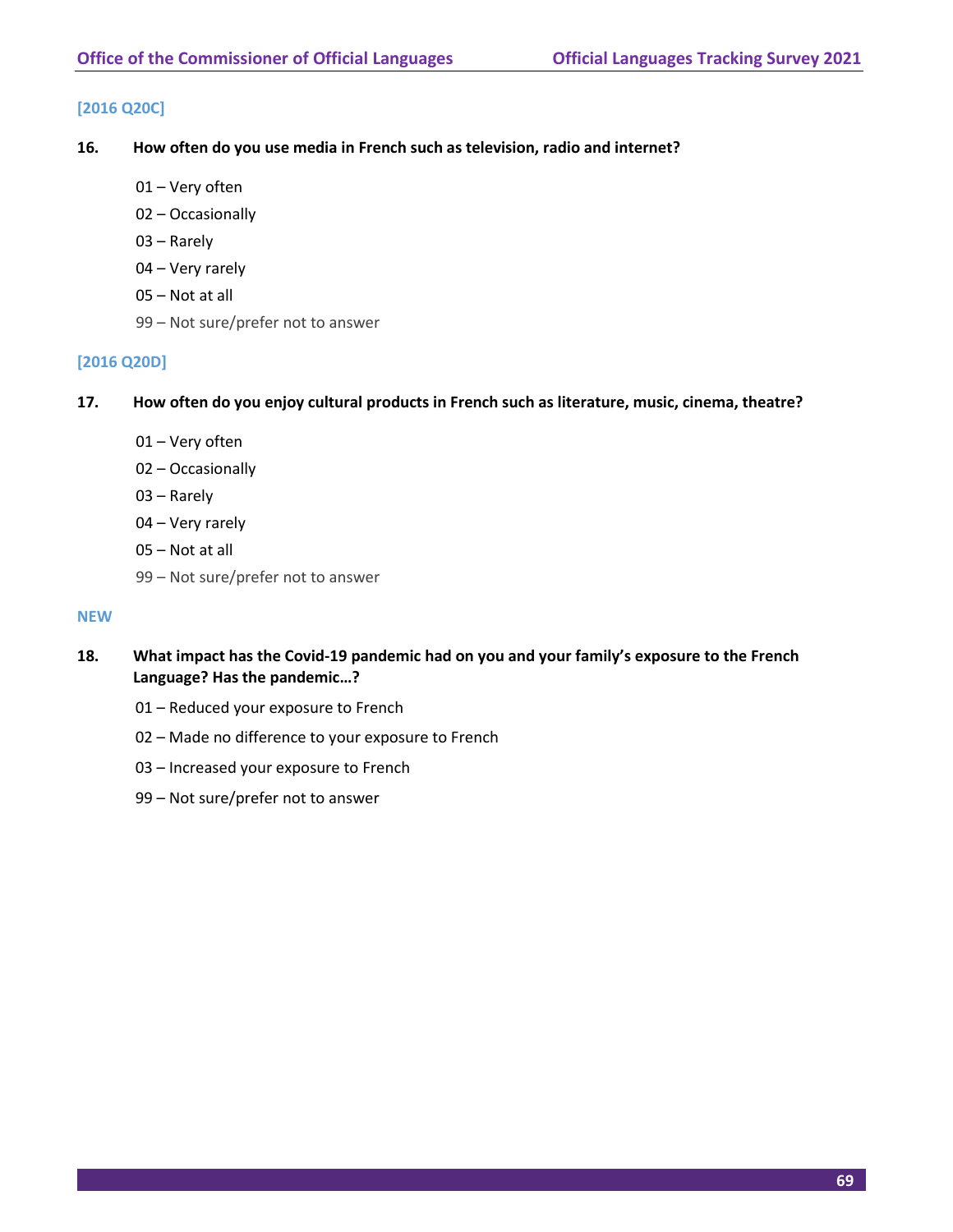# **[2016 Q21]**

**19. Below are a series of statements that will help us understand how you feel about a number of topics. For each statement, please indicate your level of agreement from completely agree to completely disagree.** 

### **SET UP AS GRID(S)**

### **RANDOMIZE A-P**

- a. Regular people don't have any real say in what elected officials in Ottawa do.
- b. When something is run by the government, it is usually inefficient and wasteful.
- c. We should all be environmentally conscious even if we have to pay higher prices.
- d. Canada needs to enact stricter laws and regulations in order to fight climate change.
- e. The government has gone too far in pushing equal rights.
- f. I feel more personal connection to <PROVINCE> than to Canada as a whole.
- g. Every reasonable accommodation for religious minority groups should be made in Canada, even if their values are not shared by most Canadians.
- h. Quebec represents a distinct society within Canada.
- i. [MODIFIED] I am concerned that governments are collecting too much personal information.
- j. Labour unions make life better for all working Canadians.
- k. Women face additional barriers in the workplace that men do not.
- l. The number of immigrants coming to Canada threatens long-held Canadian values.
- m. Every effort should be made to promote bilingualism among Canadians.
- n. Language rights are as important as any other rights guaranteed in the Charter.
- o. [NEW] Mandatory vaccination policies are a dangerous threat to individual rights.
- p. [NEW] I trust the news and information I get from social media sources more than I trust what I get from the mainstream media
- 01 Strongly agree
- 02 Somewhat agree
- 03 Somewhat disagree
- 04 Strongly disagree
- 99 Not sure/prefer not to answer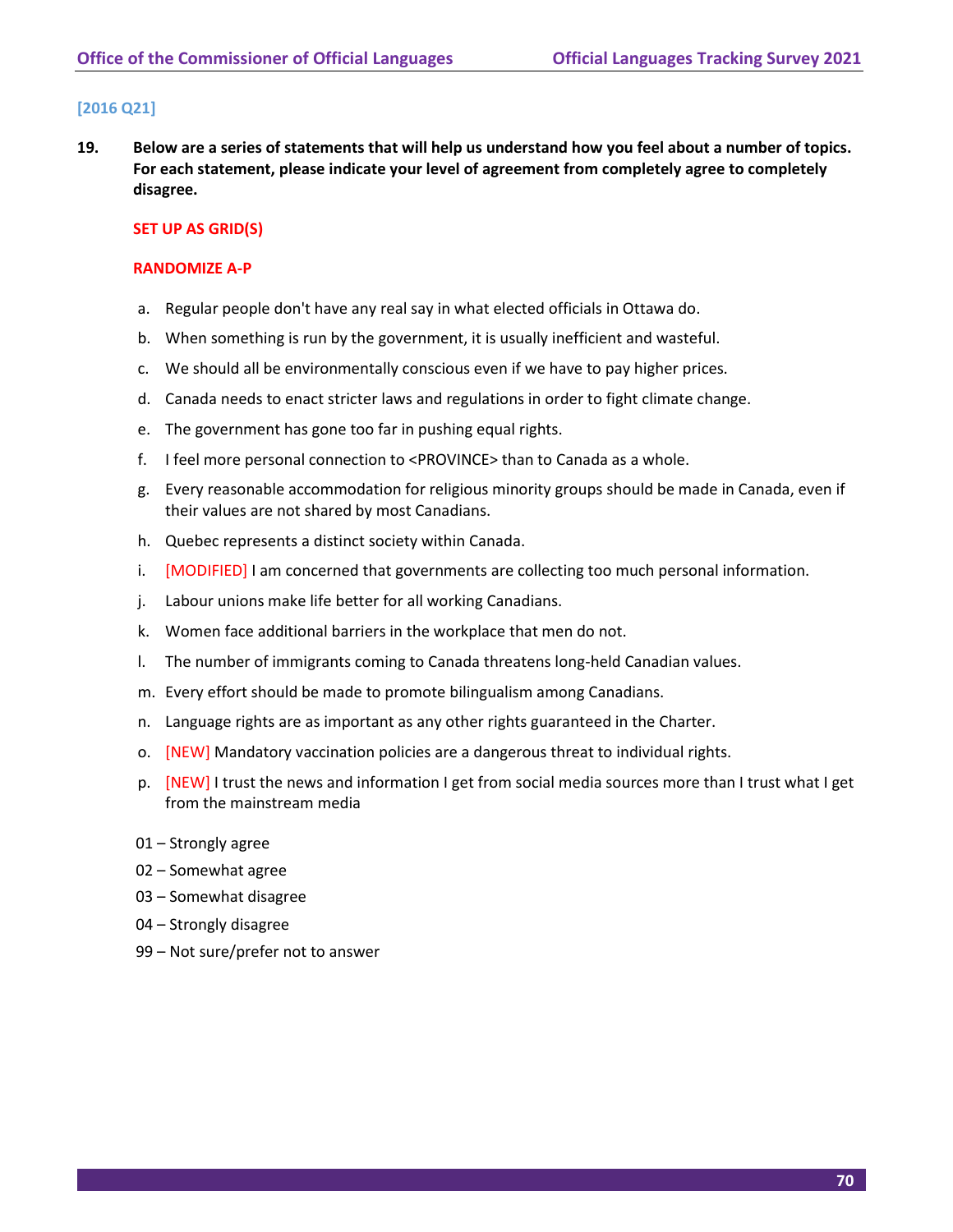# **Section 5: Demographics**

To finish up, we have just a few questions about you for statistical purposes only. Please be assured that your answers will remain completely confidential.

**E. What is your mother tongue, that is the language you first learned at home as a child and can still understand?**

**Select one**

- 01 English
- 02 French
- 03 Another language
- 99 Prefer not to say

#### **F. What language do you speak most often at home?**

|  | <b>Select one</b> |  |
|--|-------------------|--|
|  |                   |  |

| 01 – English           | <b>ASK OH</b> |
|------------------------|---------------|
| 02 - French            | <b>ASK OH</b> |
| 03 – Another language  | <b>ASK QG</b> |
| 99 - Prefer not to say | <b>ASK QG</b> |

## **ASK ALL WHOSE MAIN LANGUAGE AT HOME IS ANOTHER LANGUAGE (QF = 03)**

- **G. Which of Canada's two official languages, English or French, do you consider your main official language?**
	- 01 English
	- 02 French
	- 99 Prefer not to say

### **ASK ALL EXCEPT THOSE WHOSE MOTHER TONGUE OR MAIN LANGUAGE AT HOME IS ANOTHER LANGUAGE**

- **H. Can you speak any other languages, besides English and French?**
	- 01 Yes
	- 02 No
	- 99 Prefer not to say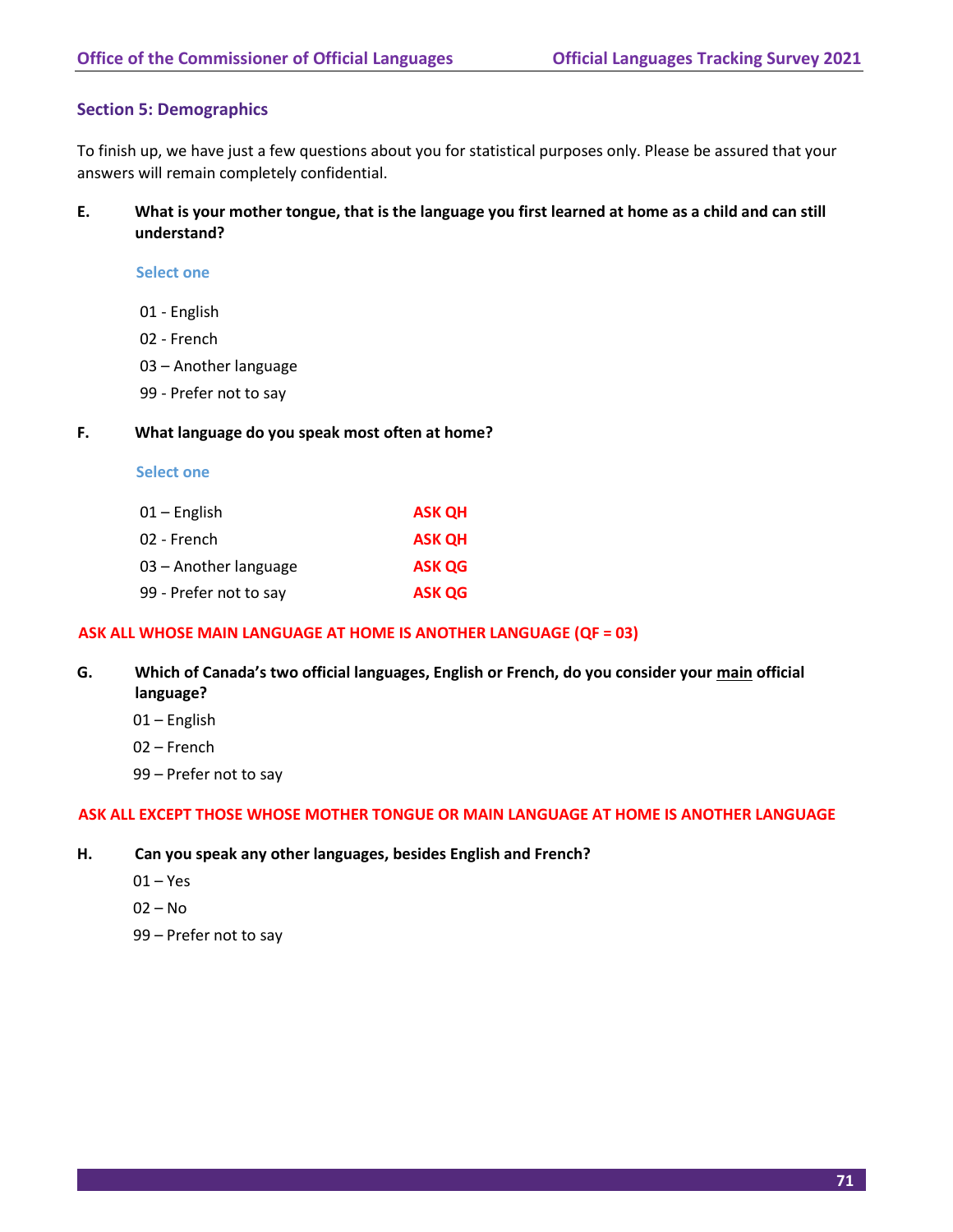### **ASK ALL**

**I. Which of the following best describes your own present employment status?**

#### **Select one response only**

- 01 Working full-time, that is, 35 or more hours per week
- 02 Working part-time, that is, less than 35 hours per week
- 03 Unemployed but looking for work
- 04 Not in the workforce [Full-time homemaker or unemployed and not looking for work]
- 05 A Student attending school full-time
- 06 Retired
- 07 Other
- 99 Prefer not to say

### **J. Which of the following is the highest level of education you have completed?**

#### **Select one response only**

- 01 Less than high school diploma or equivalent/I am still in high school
- 02 High school diploma or equivalent
- 03 Registered Apprenticeship or other trades certificate or diploma
- 04 College, CEGEP or other non-university certificate or diploma (other than trades certificates or diplomas)
- 05 University certificate or diploma below bachelor's level
- 06 Bachelor's degree
- 07 Post graduate degree above bachelor's level
- 99 Prefer not to say

### **NEW**

## **K. Do you have any children under the age of 18?**

01 – Yes **ASK Q. 20**

- $02 No$
- 99 -- Prefer not to say

#### **NEW**

- **20. How important is it to you that your child or children have the opportunity to learn French and become bilingual? Is it…?**
	- 01 Very important
	- 02 Somewhat important
	- 03 Not very important
	- 04 Not at all important
	- 99 Unsure/prefer not to answer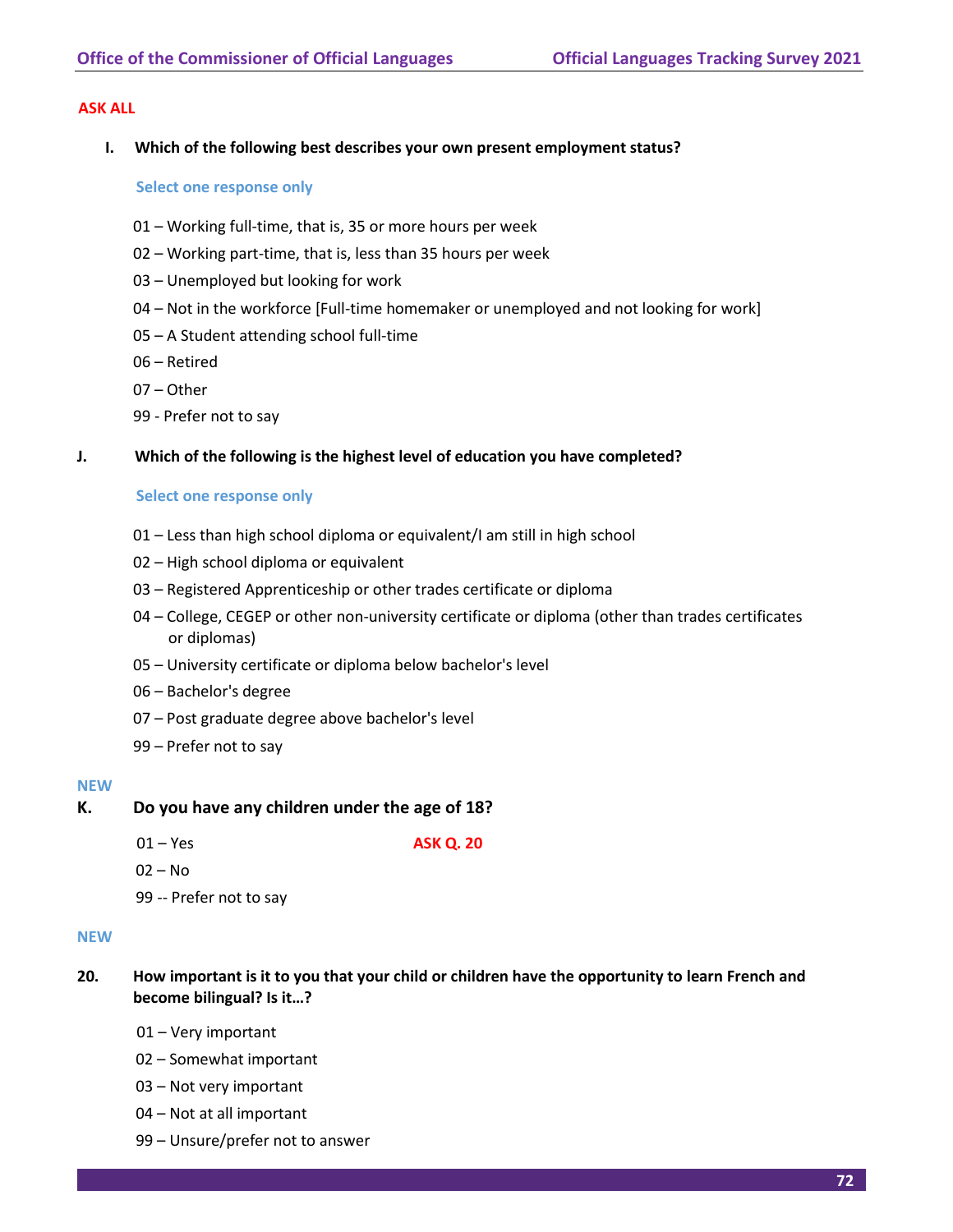### **ASK ALL**

### **L. Do you identify as a person with a disability?**

Note: This would mean having a long-term difficulty or condition, such as vision, hearing, mobility, flexibility, dexterity, pain, learning, developmental, memory or mental health-related impairment, that limits your daily activities inside or outside the home, such as at school, work, or in the community in general.

- $01 Yes$
- 02 No
- 99 Prefer not to answer
- **M. Which of the following best describes your ethnic background, race, or nationality?**

### **Select up to 2 responses**

## **RANDOMIZE ORDER**

- 01 Black (African, Afro-Caribbean, Afro-Canadian, etc.)
- 02 East/Southeast Asian (Chinese, Korean, Japanese, Filipino, Vietnamese, Thai, Malaysian, etc.)
- 03 Indigenous (First Nation, Inuit, Métis, etc.)
- 04 Latin American (Mexican, Central or South American)
- 05 Middle Eastern/West Asian (Arab, North African, Iranian, Lebanese, Turkish, Kurdish, Afghan, etc.)
- 06 South Asian (Indian, Pakistani, Bangladeshi, Sri Lankan, Indo-Caribbean)
- 07 White (Caucasian, European)
- 98 Other (SPECIFY)
- 99 Prefer not to answer

#### **N. Were you born in Canada or in another country?**

- 01 Born in Canada **SKIP TO QQ** 02 – Born in another country **ASK QO and QP**
- 99 Prefer not to answer **SKIP TO QQ**

# **ASK IF BORN IN ANOTHER COUNTRY**

## **O. When did you first move to Canada?**

- 01 Within the last 5 years
- 02 In the last 5 to 10 years
- 03 More than 10 years ago
- 99 Prefer not to answer